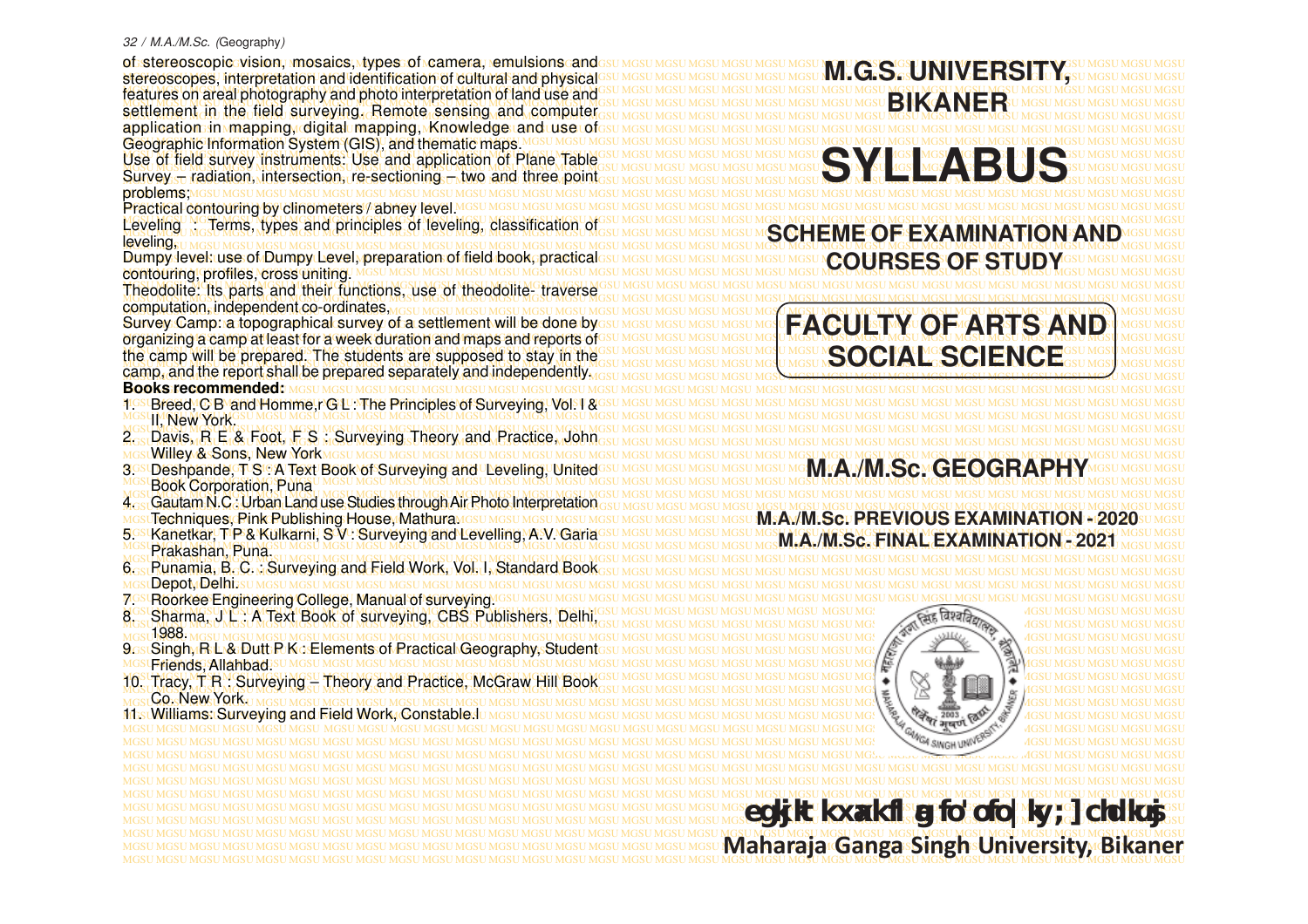MGSU MGSU MGSU MGSU MGSU MGSU MGSU MGSU MGSU MGSU MGSU MGSU MGSU MGSU MGSU MGSU MGSU MGSU MGSU MGSU MGSU MGSU MGSU MGSU MGSU MGSU MGSU MGSU MGSU MGSU MGSU MGSU 8. Luder, D : Areal Photography Interpretation, Principles and MGSU MGSU MGSU MGSU MGSU MGSU MGSU MGSU MGSU MGSU MGSU MGSU MGSU MGSU MGSU MGSU MGSU MGSU MGSU MGSU MGSU MGSU MGSU MGSU MGSU MGSU MGSU MGSU MGSU MGSU MGSU MGSU Application, McGraw Hill, New York, 1959 MGSU MGSU MGSU MGSU MGSU MGSU MGSU MGSU MGSU MGSU MGSU MGSU MGSU MGSU MGSU MGSU MGSU MGSU MGSU MGSU MGSU MGSU MGSU MGSU MGSU MGSU MGSU MGSU MGSU MGSU MGSU MGSU 9. Mark, S. Monmonier : Computer Assisted Cartography, Prentice MGSU MGSU MGSU MGSU MGSU MGSU MGSU MGSU MGSU MGSU MGSU MGSU MGSU MGSU MGSU MGSU MGSU MGSU MGSU MGSU MGSU MGSU MGSU MGSU MGSU MGSU MGSU MGSU MGSU MGSU MGSU MGSU Hall, Englewood Cliff, New Jersey, 1982. MGSU MGSU MGSU MGSU MGSU MGSU MGSU MGSU MGSU MGSU MGSU MGSU MGSU MGSU MGSU MGSU MGSU MGSU MGSU MGSU MGSU MGSU MGSU MGSU MGSU MGSU MGSU MGSU MGSU MGSU MGSU MGSU MGSU MGSU MGSU MGSU MGSU MGSU MGSU MGSU MGSU MGSU MGSU MGSU MGSU MGSU MGSU MGSU MGSU MGSU MGSU MGSU MGSU MGSU MGSU MGSU MGSU MGSU MGSU MGSU MGSU MGSU MGSU MGSU 10. Pratt, W K : Digital Image Processing, Wiley New Yoer, 1978. MGSU MGSU MGSU MGSU MGSU MGSU MGSU MGSU MGSU MGSU MGSU MGSU MGSU MGSU MGSU MGSU MGSU MGSU MGSU MGSU MGSU MGSU MGSU MGSU MGSU MGSU MGSU MGSU MGSU MGSU MGSU MGSU 11. Rao, D P (ed.) : Remote Sensing for Earth Resources, Association MGSU MGSU MGSU MGSU MGSU MGSU MGSU MGSU MGSU MGSU MGSU MGSU MGSU MGSU MGSU MGSU MGSU MGSU MGSU MGSU MGSU MGSU MGSU MGSU MGSU MGSU MGSU MGSU MGSU MGSU MGSU MGSU of Exploration Geophysicist, Hyderabad, 1998. MGSU MGSU MGSU MGSU MGSU MGSU MGSU MGSU MGSU MGSU MGSU MGSU MGSU MGSU MGSU MGSU MGSU MGSU MGSU MGSU MGSU MGSU MGSU MGSU MGSU MGSU MGSU MGSU MGSU MGSU MGSU MGSU 12. Singh, S: Remote Sensing Technology, S A Publication, Jodhpur, MGSU MGSU MGSU MGSU MGSU MGSU MGSU MGSU MGSU MGSU MGSU MGSU MGSU MGSU MGSU MGSU MGSU MGSU MGSU MGSU MGSU MGSU MGSU MGSU MGSU MGSU MGSU MGSU MGSU MGSU MGSU MGSU MGSU MGSU MGSU MGSU MGSU MGSU MGSU MGSU MGSU MGSU MGSU MGSU MGSU MGSU MGSU MGSU MGSU MGSU MGSU MGSU MGSU MGSU MGSU MGSU MGSU MGSU MGSU MGSU MGSU MGSU MGSU MGSU 13. Star, J & Estes J : Geographic Information System, , An Introduction, MGSU MGSU MGSU MGSU MGSU MGSU MGSU MGSU MGSU MGSU MGSU MGSU MGSU MGSU MGSU MGSU MGSU MGSU MGSU MGSU MGSU MGSU MGSU MGSU MGSU MGSU MGSU MGSU MGSU MGSU MGSU MGSU Prentice Hall, Englewood Cliff, New Jersey, 1994. MGSU MGSU MGSU MGSU MGSU MGSU MGSU MGSU MGSU MGSU MGSU MGSU MGSU MGSU MGSU MGSU MGSU MGSU MGSU MGSU MGSU MGSU MGSU MGSU MGSU MGSU MGSU MGSU MGSU MGSU MGSU MGSU 14. Thomas M. Lillesand & Ralf W Kefer : Remote Sensing and Image MGSU MGSU MGSU MGSU MGSU MGSU MGSU MGSU MGSU MGSU MGSU MGSU MGSU MGSU MGSU MGSU MGSU MGSU MGSU MGSU MGSU MGSU MGSU MGSU MGSU MGSU MGSU MGSU MGSU MGSU MGSU MGSU Interpretation, John Wille & Sons, New York, 1994. MGSU MGSU MGSU MGSU MGSU MGSU MGSU MGSU MGSU MGSU MGSU MGSU MGSU MGSU MGSU MGSU MGSU MGSU MGSU MGSU MGSU MGSU MGSU MGSU MGSU MGSU MGSU MGSU MGSU MGSU MGSU MGSU MGSU MGSU MGSU MGSU MGSU MGSU MGSU MGSU MGSU MGSU MGSU MGSU MGSU MGSU MGSU MGSU MGSU MGSU MGSU MGSU MGSU MGSU MGSU MGSU MGSU MGSU MGSU MGSU MGSU MGSU MGSU MGSU 15 Wolf, Paul, K: Elements of Photogrammetry, McGraw Hill Book Co. MGSU MGSU MGSU MGSU MGSU MGSU MGSU MGSU MGSU MGSU MGSU MGSU MGSU MGSU MGSU MGSU MGSU MGSU MGSU MGSU MGSU MGSU MGSU MGSU MGSU MGSU MGSU MGSU MGSU MGSU MGSU MGSU Dissertation/case study on Geographic Problem (in lieu of paper VI, VII, MGSU MGSU MGSU MGSU MGSU MGSU MGSU MGSU MGSU MGSU MGSU MGSU MGSU MGSU MGSU MGSU MGSU MGSU MGSU MGSU MGSU MGSU MGSU MGSU MGSU MGSU MGSU MGSU MGSU MGSU MGSU MGSU or VIII) MGSU MGSU MGSU MGSU MGSU MGSU MGSU MGSU MGSU MGSU MGSU MGSU MGSU MGSU MGSU MGSU MGSU MGSU MGSU MGSU MGSU MGSU MGSU MGSU MGSU MGSU MGSU MGSU MGSU MGSU MGSU MGSU **N.B.** The candidate offering this paper will be required to submit MGSU MGSU MGSU MGSU MGSU MGSU MGSU MGSU MGSU MGSU MGSU MGSU MGSU MGSU MGSU MGSU MGSU MGSU MGSU MGSU MGSU MGSU MGSU MGSU MGSU MGSU MGSU MGSU MGSU MGSU MGSU MGSU MGSU MGSU MGSU MGSU MGSU MGSU MGSU MGSU MGSU MGSU MGSU MGSU MGSU MGSU MGSU MGSU MGSU MGSU MGSU MGSU MGSU MGSU MGSU MGSU MGSU MGSU MGSU MGSU MGSU MGSU MGSU MGSU dissertation/case study at least three week before the commencement MGSU MGSU MGSU MGSU MGSU MGSU MGSU MGSU MGSU MGSU MGSU MGSU MGSU MGSU MGSU MGSU MGSU MGSU MGSU MGSU MGSU MGSU MGSU MGSU MGSU MGSU MGSU MGSU MGSU MGSU MGSU MGSU of the theory examination. It will be examined by a board of two MGSU MGSU MGSU MGSU MGSU MGSU MGSU MGSU MGSU MGSU MGSU MGSU MGSU MGSU MGSU MGSU MGSU MGSU MGSU MGSU MGSU MGSU MGSU MGSU MGSU MGSU MGSU MGSU MGSU MGSU MGSU MGSU examiners. Three copies of the dissertation must be submitted to the MGSU MGSU MGSU MGSU MGSU MGSU MGSU MGSU MGSU MGSU MGSU MGSU MGSU MGSU MGSU MGSU MGSU MGSU MGSU MGSU MGSU MGSU MGSU MGSU MGSU MGSU MGSU MGSU MGSU MGSU MGSU MGSU university out of which one copy will be returned to the department/ MGSU MGSU MGSU MGSU MGSU MGSU MGSU MGSU MGSU MGSU MGSU MGSU MGSU MGSU MGSU MGSU MGSU MGSU MGSU MGSU MGSU MGSU MGSU MGSU MGSU MGSU MGSU MGSU MGSU MGSU MGSU MGSU MGSU MGSU MGSU MGSU MGSU MGSU MGSU MGSU MGSU MGSU MGSU MGSU MGSU MGSU MGSU MGSU MGSU MGSU MGSU MGSU MGSU MGSU MGSU MGSU MGSU MGSU MGSU MGSU MGSU MGSU MGSU MGSU college and one to he supervisor. The dissertation should be exclusively MGSU MGSU MGSU MGSU MGSU MGSU MGSU MGSU MGSU MGSU MGSU MGSU MGSU MGSU MGSU MGSU MGSU MGSU MGSU MGSU MGSU MGSU MGSU MGSU MGSU MGSU MGSU MGSU MGSU MGSU MGSU MGSU based on field work and statistical analysis as far as possible, and be MGSU MGSU MGSU MGSU MGSU MGSU MGSU MGSU MGSU MGSU MGSU MGSU MGSU MGSU MGSU MGSU MGSU MGSU MGSU MGSU MGSU MGSU MGSU MGSU MGSU MGSU MGSU MGSU MGSU MGSU MGSU MGSU prepared under the guidance of a post graduate teacher of five years MGSU MGSU MGSU MGSU MGSU MGSU MGSU MGSU MGSU MGSU MGSU MGSU MGSU MGSU MGSU MGSU MGSU MGSU MGSU MGSU MGSU MGSU MGSU MGSU MGSU MGSU MGSU MGSU MGSU MGSU MGSU MGSU standing. The volume of dissertation should not exceed 100 pages. MGSU MGSU MGSU MGSU MGSU MGSU MGSU MGSU MGSU MGSU MGSU MGSU MGSU MGSU MGSU MGSU MGSU MGSU MGSU MGSU MGSU MGSU MGSU MGSU MGSU MGSU MGSU MGSU MGSU MGSU MGSU MGSU MGSU MGSU MGSU MGSU MGSU MGSU MGSU MGSU MGSU MGSU MGSU MGSU MGSU MGSU MGSU MGSU MGSU MGSU MGSU MGSU MGSU MGSU MGSU MGSU MGSU MGSU MGSU MGSU MGSU MGSU MGSU MGSU MGSU MGSU MGSU MGSU MGSU MGSU MGSU MGSU MGSU MGSU MGSU MGSU MGSU MGSU MGSU MGSU MGSU MGSU MGSU MGSU MGSU MGSU MGSU MGSU MGSU MGSU MGSU MGSU MGSU MGSU MGSU MGSU Surveying and laboratory work 1 hours per batch of 15 candidates spread MGSU MGSU MGSU MGSU MGSU MGSU MGSU MGSU MGSU MGSU MGSU MGSU MGSU MGSU MGSU MGSU MGSU MGSU MGSU MGSU MGSU MGSU MGSU MGSU MGSU MGSU MGSU MGSU MGSU MGSU MGSU MGSU over two days). The distribution of marks in the practical will be as MGSU MGSU MGSU MGSU MGSU MGSU MGSU MGSU MGSU MGSU MGSU MGSU MGSU MGSU MGSU MGSU MGSU MGSU MGSU MGSU MGSU MGSU MGSU MGSU MGSU MGSU MGSU MGSU MGSU MGSU MGSU MGSU MGSU MGSU MGSU MGSU MGSU MGSU MGSU MGSU MGSU MGSU MGSU MGSU MGSU MGSU MGSU MGSU MGSU MGSU MGSU MGSU MGSU MGSU MGSU MGSU MGSU MGSU MGSU MGSU MGSU MGSU MGSU MGSU MGSU MGSU MGSU MGSU MGSU MGSU MGSU MGSU MGSU MGSU MGSU MGSU MGSU MGSU MGSU MGSU MGSU MGSU MGSU MGSU MGSU MGSU MGSU MGSU MGSU MGSU MGSU MGSU MGSU MGSU MGSU MGSU 1. Laboratory work of four hours duration 40 marks MGSU MGSU MGSU MGSU MGSU MGSU MGSU MGSU MGSU MGSU MGSU MGSU MGSU MGSU MGSU MGSU MGSU MGSU MGSU MGSU MGSU MGSU MGSU MGSU MGSU MGSU MGSU MGSU MGSU MGSU MGSU MGSU 2. Record work & viva-voce (15+5) 20 marks MGSU MGSU MGSU MGSU MGSU MGSU MGSU MGSU MGSU MGSU MGSU MGSU MGSU MGSU MGSU MGSU MGSU MGSU MGSU MGSU MGSU MGSU MGSU MGSU MGSU MGSU MGSU MGSU MGSU MGSU MGSU MGSU 3. Field surveying & viva-voce (10+5) 15 marks MGSU MGSU MGSU MGSU MGSU MGSU MGSU MGSU MGSU MGSU MGSU MGSU MGSU MGSU MGSU MGSU MGSU MGSU MGSU MGSU MGSU MGSU MGSU MGSU MGSU MGSU MGSU MGSU MGSU MGSU MGSU MGSU MGSU MGSU MGSU MGSU MGSU MGSU MGSU MGSU MGSU MGSU MGSU MGSU MGSU MGSU MGSU MGSU MGSU MGSU MGSU MGSU MGSU MGSU MGSU MGSU MGSU MGSU MGSU MGSU MGSU MGSU MGSU MGSU 4. Survey camp & viva- voce (15+10) 25 marks MGSU MGSU MGSU MGSU MGSU MGSU MGSU MGSU MGSU MGSU MGSU MGSU MGSU MGSU MGSU MGSU MGSU MGSU MGSU MGSU MGSU MGSU MGSU MGSU MGSU MGSU MGSU MGSU MGSU MGSU MGSU MGSU **Total Marks 100 marks** MGSU MGSU MGSU MGSU MGSU MGSU MGSU MGSU MGSU MGSU MGSU MGSU MGSU MGSU MGSU MGSU MGSU MGSU MGSU MGSU MGSU MGSU MGSU MGSU MGSU MGSU MGSU MGSU MGSU MGSU MGSU MGSU **Note :** 12 hours of teaching practical be provided per batch of 15 students MGSU MGSU MGSU MGSU MGSU MGSU MGSU MGSU MGSU MGSU MGSU MGSU MGSU MGSU MGSU MGSU MGSU MGSU MGSU MGSU MGSU MGSU MGSU MGSU MGSU MGSU MGSU MGSU MGSU MGSU MGSU MGSU MGSU MGSU MGSU MGSU MGSU MGSU MGSU MGSU MGSU MGSU MGSU MGSU MGSU MGSU MGSU MGSU MGSU MGSU MGSU MGSU MGSU MGSU MGSU MGSU MGSU MGSU MGSU MGSU MGSU MGSU MGSU MGSU MGSU MGSU MGSU MGSU MGSU MGSU MGSU MGSU MGSU MGSU MGSU MGSU MGSU MGSU MGSU MGSU MGSU MGSU MGSU MGSU MGSU MGSU MGSU MGSU MGSU MGSU MGSU MGSU MGSU MGSU MGSU MGSU The art of surveying, History of surveying, scope, utility and problems, MGSU MGSU MGSU MGSU MGSU MGSU MGSU MGSU MGSU MGSU MGSU MGSU MGSU MGSU MGSU MGSU MGSU MGSU MGSU MGSU MGSU MGSU MGSU MGSU MGSU MGSU MGSU MGSU MGSU MGSU MGSU MGSU classification of surveying, Methods and techniques of representation of MGSU MGSU MGSU MGSU MGSU MGSU MGSU MGSU MGSU MGSU MGSU MGSU MGSU MGSU MGSU MGSU MGSU MGSU MGSU MGSU MGSU MGSU MGSU MGSU MGSU MGSU MGSU MGSU MGSU MGSU MGSU MGSU MGSU MGSU MGSU MGSU MGSU MGSU MGSU MGSU MGSU MGSU MGSU MGSU MGSU MGSU MGSU MGSU MGSU MGSU MGSU MGSU MGSU MGSU MGSU MGSU MGSU MGSU MGSU MGSU MGSU MGSU MGSU MGSU (a) Methods and techniques of depicting relief MGSU MGSU MGSU MGSU MGSU MGSU MGSU MGSU MGSU MGSU MGSU MGSU MGSU MGSU MGSU MGSU MGSU MGSU MGSU MGSU MGSU MGSU MGSU MGSU MGSU MGSU MGSU MGSU MGSU MGSU MGSU MGSU MGSU MGSU MGSU MGSU MGSU MGSU MGSU MGSU MGSU MGSU MGSU MGSU MGSU MGSU MGSU MGSU MGSU MGSU MGSU MGSU MGSU MGSU MGSU MGSU MGSU MGSU MGSU MGSU MGSU MGSU MGSU MGSU (b) Profile, gradients and calculation of slopes MGSU MGSU MGSU MGSU MGSU MGSU MGSU MGSU MGSU MGSU MGSU MGSU MGSU MGSU MGSU MGSU MGSU MGSU MGSU MGSU MGSU MGSU MGSU MGSU MGSU MGSU MGSU MGSU MGSU MGSU MGSU MGSU (c) Contour and inter-visibility MGSU MGSU MGSU MGSU MGSU MGSU MGSU MGSU MGSU MGSU MGSU MGSU MGSU MGSU MGSU MGSU MGSU MGSU MGSU MGSU MGSU MGSU MGSU MGSU MGSU MGSU MGSU MGSU MGSU MGSU MGSU MGSU (d) Block diagrams, field sketching, serial profile, hypsometric curves, MGSU MGSU MGSU MGSU MGSU MGSU MGSU MGSU MGSU MGSU MGSU MGSU MGSU MGSU MGSU MGSU MGSU MGSU MGSU MGSU MGSU MGSU MGSU MGSU MGSU MGSU MGSU MGSU MGSU MGSU MGSU MGSU altimetric frequency graphs. MGSU MGSU MGSU MGSU MGSU MGSU MGSU MGSU MGSU MGSU MGSU MGSU MGSU MGSU MGSU MGSU MGSU MGSU MGSU MGSU MGSU MGSU MGSU MGSU MGSU MGSU MGSU MGSU MGSU MGSU MGSU MGSU

## **© M.G.S. UNIVERSITY, BIKANER**

MGSU MGSU MGSU MGSU MGSU MGSU MGSU MGSU MGSU MGSU MGSU MGSU MGSU MGSU MGSU MGSU MGSU MGSU MGSU MGSU MGSU MGSU MGSU MGSU MGSU MGSU MGSU MGSU MGSU MGSU MGSU MGSU Air photo interpretation and exercise on the determination of height of MGSU MGSU MGSU MGSU MGSU MGSU MGSU MGSU MGSU MGSU MGSU MGSU MGSU MGSU MGSU MGSU MGSU MGSU MGSU MGSU MGSU MGSU MGSU MGSU MGSU MGSU MGSU MGSU MGSU MGSU MGSU MGSU plan, parallax, number of runs and number of photographs, knowledge

MGSU MGSU MGSU MGSU MGSU MGSU MGSU MGSU MGSU MGSU MGSU MGSU MGSU MGSU MGSU MGSU MGSU MGSU MGSU MGSU MGSU MGSU MGSU MGSU MGSU MGSU MGSU MGSU MGSU MGSU MGSU MGSU Interpretation of Topographical Maps : A brief history of topographical MGSU MGSU MGSU MGSU MGSU MGSU MGSU MGSU MGSU MGSU MGSU MGSU MGSU MGSU MGSU MGSU MGSU MGSU MGSU MGSU MGSU MGSU MGSU MGSU MGSU MGSU MGSU MGSU MGSU MGSU MGSU MGSU maps of the world with special reference to India and their interpretation MGSU MGSU MGSU MGSU MGSU MGSU MGSU MGSU MGSU MGSU MGSU MGSU MGSU MGSU MGSU MGSU MGSU MGSU MGSU MGSU MGSU MGSU MGSU MGSU MGSU MGSU MGSU MGSU MGSU MGSU MGSU MGSU and Detailed study of such top sheets. MGSU MGSU MGSU MGSU MGSU MGSU MGSU MGSU MGSU MGSU MGSU MGSU MGSU MGSU MGSU MGSU MGSU MGSU MGSU MGSU MGSU MGSU MGSU MGSU MGSU MGSU MGSU MGSU MGSU MGSU MGSU MGSU **PRACTICAL** follows: per week. Grelief su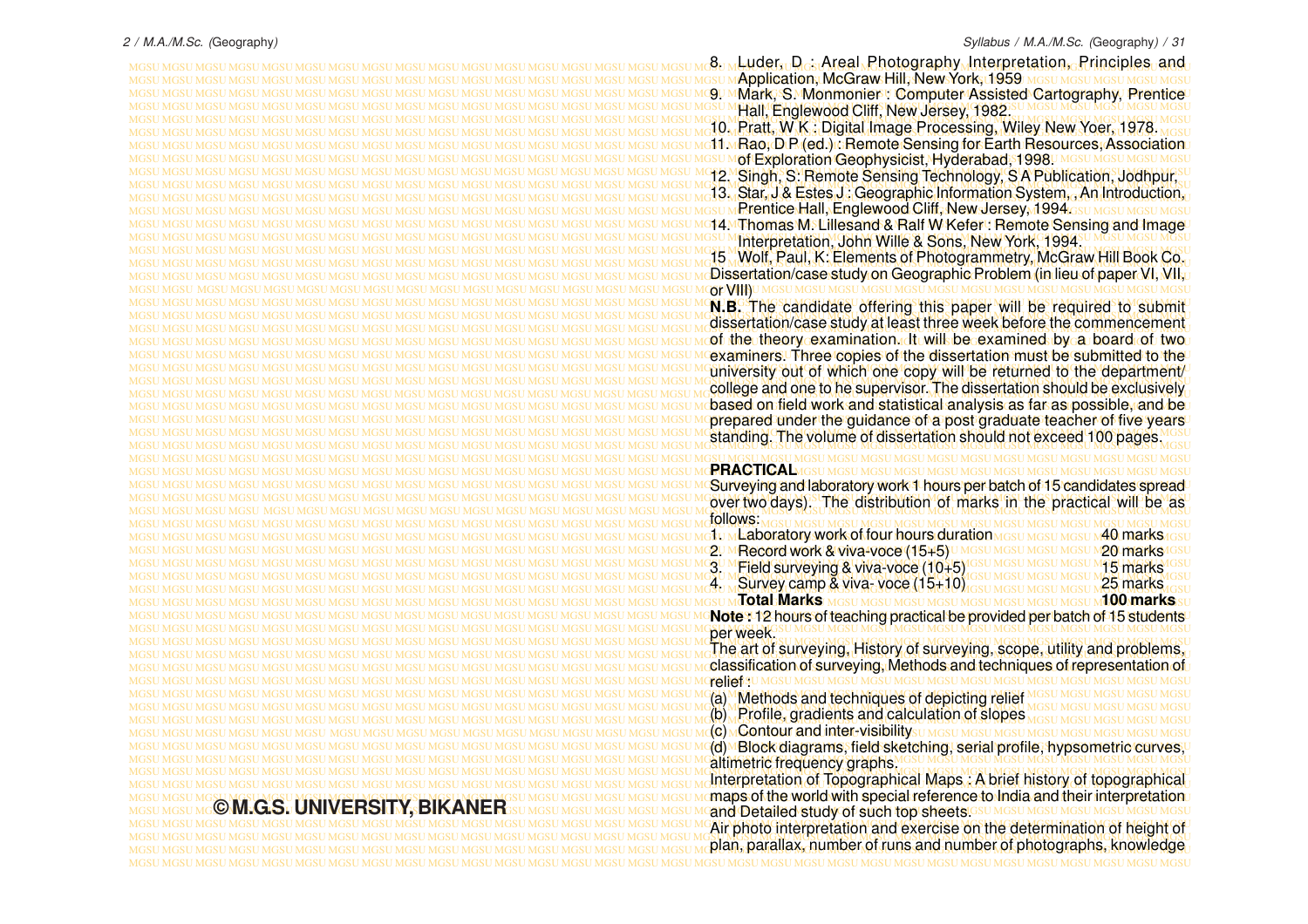MGSU MGSU MGSU MGSU MGSU MGSU MGSU MGSU MGSU MGSU MGSU MGSU MGSU MGSU MGSU MGSU MGSU MGSU MGSU MGSU MGSU MGSU MGSU MGSU MGSU MGSU MGSU MGSU MGSU MGSU MGSU MGSU **UNIT-I** MGSU MGSU MGSU MGSU MGSU MGSU MGSU MGSU MGSU MGSU MGSU MGSU MGSU MGSU MGSU MGSU MGSU MGSU MGSU MGSU MGSU MGSU MGSU MGSU MGSU MGSU MGSU MGSU MGSU MGSU MGSU MGSU Remote Sensing: definition, scope and relevance for Geography MGSU MGSU MGSU MGSU MGSU MGSU MGSU MGSU MGSU MGSU MGSU MGSU MGSU MGSU MGSU MGSU MGSU MGSU MGSU MGSU MGSU MGSU MGSU MGSU MGSU MGSU MGSU MGSU MGSU MGSU MGSU MGSU Basic concepts: principles of electromagnetic radiation, radiation MGSU MGSU MGSU MGSU MGSU MGSU MGSU MGSU MGSU MGSU MGSU MGSU MGSU MGSU MGSU MGSU MGSU MGSU MGSU MGSU MGSU MGSU MGSU MGSU MGSU MGSU MGSU MGSU MGSU MGSU MGSU MGSU interaction with atmosphere and earth surface features <sub>dosu Mgsu Mgsu Mgsu Mgsu Mgsu Mg</sub> Dissertation / Thesis / Survey Report, if any <sub>3U Mgsu Mgsu Mg</sub>100 Marks <sub>U</sub> Spectral signatures: vegetated surface, water bodies, bare surface su MGSU MGSU MGSU MGSI MGThe number of paper and the maximum marks of each paper practical Properties of remote sensing sensors: LANDSAT, LISS, CARTOSAT, GSU MGSU MGSU MGSU MGSU MGSU MGSU PROPERTIT THE Syllabus for the subject concerned. It will be MGSU MGSU MGSU MGSU MGSU MGSU MGSU MGSU MGSU MGSU MGSU MGSU MGSU MGSU MGSU MGSU MGSU MGSU MGSU MGSU MGSU MGSU MGSU MGSU MGSU MGSU MGSU MGSU MGSU MGSU MGSU MGSU necessary for a candidate to pass in theory part as well as in practical MGSU MGSU MGSU MGSU MGSU MGSU MGSU MGSU MGSU MGSU MGSU MGSU MGSU MGSU MGSU MGSU MGSU MGSU MGSU MGSU MGSU MGSU MGSU MGSU MGSU MGSU MGSU MGSU MGSU MGSU MGSU MGSU MGSU MGSU MGSU MGSU MGSU MGSU MGSU MGSU MGSU MGSU MGSU MGSU MGSU MGSU MGSU MGSU MGSU MGSU MGSU MGSU MGSU MGSU MGSU MGSU MGSU MGSU MGSU MGSU MGSU MGSU MGSU MGSU part (wherever prescribed) of a subject/ paper separately. MGSU MGSU MGSU MGSU MGSU MGSU MGSU MGSU MGSU MGSU MGSU MGSU MGSU MGSU MGSU MGSU MGSU MGSU MGSU MGSU MGSU MGSU MGSU MGSU MGSU MGSU MGSU MGSU MGSU MGSU MGSU MGSU **UNIT – II** Air photos: aerial cameras, scale and ground coverage, resolution,<sup>GSU MGSU MGSU MGSU MG</sup>Examination shall be required to obtain (i) at least 36% marks in MGSU MGSU MGSU MGSU MGSU MGSU MGSU MGSU MGSU MGSU MGSU MGSU MGSU MGSU MGSU MGSU MGSU MGSU MGSU MGSU MGSU MGSU MGSU MGSU MGSU MGSU MGSU MGSU MGSU MGSU MGSU MGSU aggregate of all the papers prescribed of the examination and (ii) MGSU MGSU MGSU MGSU MGSU MGSU MGSU MGSU MGSU MGSU MGSU MGSU MGSU MGSU MGSU MGSU MGSU MGSU MGSU MGSU MGSU MGSU MGSU MGSU MGSU MGSU MGSU MGSU MGSU MGSU MGSU MGSU **Fundamentals of photogrammetry: elements of vertical photographs, GSU MGSU MGSU MGSU MGSU MGAL Jeast, 36%, marks Jn. practical(s), wherever, prescribed, the** relief displacement, image parallax, stereoscope, orthophotos u Mgsu Mgsu Mgsu Mgsu Mg**su Mgexamination, provided that if a candidate fails to secure at leas**t MGSU MGSU MGSU MGSU MGSU MGSU MGSU MGSU MGSU MGSU MGSU MGSU MGSU MGSU MGSU MGSU MGSU MGSU MGSU MGSU MGSU MGSU MGSU MGSU MGSU MGSU MGSU MGSU MGSU MGSU MGSU MGSU 25% marks in each individual paper at the examination also in the MGSU MGSU MGSU MGSU MGSU MGSU MGSU MGSU MGSU MGSU MGSU MGSU MGSU MGSU MGSU MGSU MGSU MGSU MGSU MGSU MGSU MGSU MGSU MGSU MGSU MGSU MGSU MGSU MGSU MGSU MGSU MGSU Digital Image processing: rectification, geo-referencing, re-sampling, MGSU MGSU MGSU MGSU MGSU MGSU MGSU MGSU MGSU MGSU MGSU MGSU MGSU MGSU MGSU MGSU MGSU MGSU MGSU MGSU MGSU MGSU MGSU MGSU MGSU MGSU MGSU MGSU MGSU MGSU MGSU MGSU shall be deemed to have failed at the examination not with standing atmospheric correction, contrast manipulation, stretching, image<sub>GSU MGSU MGSU MGSU MGSU MG</sub>shall be deemed to have failed at the examination not with standing MGSU MGSU MGSU MGSU MGSU MGSU MGSU MGSU MGSU MGSU MGSU MGSU MGSU MGSU MGSU MGSU MGSU MGSU MGSU MGSU MGSU MGSU MGSU MGSU MGSU MGSU MGSU MGSU MGSU MGSU MGSU MGSU enhancement Elements of visual interpretation: shape, size, pattern, tone, texture,<sup>iasu Masu Masu Masu Ma</sup>the aggregate for the examination. No division will be awarded at MGSU MGSU MGSU MGSU MGSU MGSU MGSU MGSU MGSU MGSU MGSU MGSU MGSU MGSU MGSU MGSU MGSU MGSU MGSU MGSU MGSU MGSU MGSU MGSU MGSU MGSU MGSU MGSU MGSU MGSU MGSU MGSU the previous examination. Division shall be awarded at the end of MGSU MGSU MGSU MGSU MGSU MGSU MGSU MGSU MGSU MGSU MGSU MGSU MGSU MGSU MGSU MGSU MGSU MGSU MGSU MGSU MGSU MGSU MGSU MGSU MGSU MGSU MGSU MGSU MGSU MGSU MGSU MGSU the Final Examination on the combined marks obtained at the and Image classification: Unsupervised classification, supervised<sub>GSU MGSU MGSU MGSU MGSU MG</sub>the Final Examination on the combined marks obtained at the and classification, Post classification accuracy assessment.su masu masu masu masu masu mathe Final Examination taken together, as noted below:su masu masu MGSU MGSU MGSU MGSU MGSU MGSU MGSU MGSU MGSU MGSU MGSU MGSU MGSU MGSU MGSU MGSU MGSU MGSU MGSU MGSU MGSU MGSU MGSU MGSU MGSU MGSU MGSU MGSU MGSU MGSU MGSU MGSU First Division 60% of the aggregate marks taken together of the previous Basics of Geography Information System: its definition and scope and structures under most malexamination.sumestimes under internation and scope and connective sumes in that examination.sumestimes under internation and scr MGSU MGSU MGSU MGSU MGSU MGSU MGSU MGSU MGSU MGSU MGSU MGSU MGSU MGSU MGSU MGSU MGSU MGSU MGSU MGSU MGSU MGSU MGSU MGSU MGSU MGSU MGSU MGSU MGSU MGSU MGSU MGSU MGSU MGSU MGSU MGSU MGSU MGSU MGSU MGSU MGSU MGSU MGSU MGSU MGSU MGSU MGSU MGSU MGSU MGSU MGSU MGSU MGSU MGSU MGSU MGSU MGSU MGSU MGSU MGSU MGSU MGSU MGSU MGSU Second Division 48% of the aggregate marks taken together of previous MGSU MGSU MGSU MGSU MGSU MGSU MGSU MGSU MGSU MGSU MGSU MGSU MGSU MGSU MGSU MGSU MGSU MGSU MGSU MGSU MGSU MGSU MGSU MGSU MGSU MGSU MGSU MGSU MGSU MGSU MGSU MGSU Raster data model, Vector Data Model, Attribute Dat a Spatial Analysis: Overlying map layers, Spatial Querying, Neighboorhood<sup>esu Mesu Mesu Mes Me</sup>lt La candidate clears any paper(s) Practical(s)/ Dissertation MGSU MGSU MGSU MGSU MGSU MGSU MGSU MGSU MGSU MGSU MGSU MGSU MGSU MGSU MGSU MGSU MGSU MGSU MGSU MGSU MGSU MGSU MGSU MGSU MGSU MGSU MGSU MGSU MGSU MGSU MGSU MGSU prescribed at the previous and /or final examination after a continuous MGSU MGSU MGSU MGSU MGSU MGSU MGSU MGSU MGSU MGSU MGSU MGSU MGSU MGSU MGSU MGSU MGSU MGSU MGSU MGSU MGSU MGSU MGSU MGSU MGSU MGSU MGSU MGSU MGSU MGSU MGSU MGSU MGSU MGSU MGSU MGSU MGSU MGSU MGSU MGSU MGSU MGSU MGSU MGSU MGSU MGSU MGSU MGSU MGSU MGSU MGSU MGSU MGSU MGSU MGSU MGSU MGSU MGSU MGSU MGSU MGSU MGSU MGSU MGSU period of three years, then for the purpose of working out his division MGSU MGSU MGSU MGSU MGSU MGSU MGSU MGSU MGSU MGSU MGSU MGSU MGSU MGSU MGSU MGSU MGSU MGSU MGSU MGSU MGSU MGSU MGSU MGSU MGSU MGSU MGSU MGSU MGSU MGSU MGSU MGSU the minimum pass marks only viz. 25% (36% in the case of practical) Applications of remote sensing in land use and land cover mapping,<sup>iesu MGSU MGSU MGSU MGSU MG</sup>Shall be taken into account in respect of such paper(s) Practical(s) flood hazard analysis, drought assessment, water resources mapping, GSU MGSU MGSU MGSU MCDissertation are cleared after the expiry of the aforesaid period of MGSU MGSU MGSU MGSU MGSU MGSU MGSU MGSU MGSU MGSU MGSU MGSU MGSU MGSU MGSU MGSU MGSU MGSU MGSU MGSU MGSU MGSU MGSU MGSU MGSU MGSU MGSU MGSU MGSU MGSU MGSU MGSU MGSU MGSU MGSU MGSU MGSU MGSU MGSU MGSU MGSU MGSU MGSU MGSU MGSU MGSU MGSU MGSU MGSU MGSU MGSU MGSU MGSU MGSU MGSU MGSU MGSU MGSU MGSU MGSU MGSU MGSU MGSU MGSU three years, provided that in case where a candidate requires more Application of GIS as Decision support system: Urban management, <u>esu mesu mesu methan 25% m</u>arks in ordento reach the minimum aggregate as many land information system, Infrastructure management, "Hazard and risk<sup>asu Masu Masu Ma</sup>su Marks out of those actually secured by him will be taken into account MGSU MGSU MGSU MGSU MGSU MGSU MGSU MGSU MGSU MGSU MGSU MGSU MGSU MGSU MGSU MGSU MGSU MGSU MGSU MGSU MGSU MGSU MGSU MGSU MGSU MGSU MGSU MGSU MGSU MGSU MGSU MGSU MGSU MGSU MGSU MGSU MGSU MGSU MGSU MGSU MGSU MGSU MGSU MGSU MGSU MGSU MGSU MGSU MGSU MGSU MGSU MGSU MGSU MGSU MGSU MGSU MGSU MGSU MGSU MGSU MGSU MGSU MGSU MGSU as would enable him to make the deficiency in the requisite minimum <u>flosuAmerican Society of Photogrammetry: Manual of Remote Sensing, esu Mesu Mesu MasA MeThe Thesis/ Dissertation/ Survey Report/ Field work shall be typed</u> MGSUASP, Falls Church, VA, 1983, Volumes.I, II.U MGSU MGSU MGSU MGSU MGSU MGSU MGSU MGWritten and submitted in triplicate so as to reach the office of the 2.5 Barrett, E C & L E Curts: Fundamentals of Remote Sensing and AliGSU MGSU MGSU MGSU MCRegistrar at least 3 weeks before the commencement of the theory MGSU MGSU MGSU MGSU MGSU MGSU MGSU MGSU MGSU MGSU MGSU MGSU MGSU MGSU MGSU MGSU MGSU MGSU MGSU MGSU MGSU MGSU MGSU MGSU MGSU MGSU MGSU MGSU MGSU MGSU MGSU MGSU MGSU MGSU MGSU MGSU MGSU MGSU MGSU MGSU MGSU MGSU MGSU MGSU MGSU MGSU MGSU MGSU MGSU MGSU MGSU MGSU MGSU MGSU MGSU MGSU MGSU MGSU MGSU MGSU MGSU MGSU MGSU MGSU examinations. Only such candidates shall be permitted to offer the 3os:Burrough, R.A.: Principles of Geographic System for Land Resourcessu Mesu Mesu Mesu Mesis/ Dissertation/ Survey Report/ Field work (if provided in the MGSU MGSU MGSU MGSU MGSU MGSU MGSU MGSU MGSU MGSU MGSU MGSU MGSU MGSU MGSU MGSU MGSU MGSU MGSU MGSU MGSU MGSU MGSU MGSU MGSU MGSU MGSU MGSU MGSU MGSU MGSU MGSU Assessment, Oxford University Press, New York, 1986. 4. Compbell, J. Introduction to Remote Sensing, Guilford, New York, GSU MGSU MGSU MGSU MCRAST 55% marks in the case of annual scheme ans I & II semester MGSU MGSU MGSU MGSU MGSU MGSU MGSU MGSU MGSU MGSU MGSU MGSU MGSU MGSU MGSU MGSU MGSU MGSU MGSU MGSU MGSU MGSU MGSU MGSU MGSU MGSU MGSU MGSU MGSU MGSU MGSU MGSU MGSU MGSU MGSU MGSU MGSU MGSU MGSU MGSU MGSU MGSU MGSU MGSU MGSU MGSU MGSU MGSU MGSU MGSU MGSU MGSU MGSU MGSU MGSU MGSU MGSU MGSU MGSU MGSU MGSU MGSU MGSU MGSU examination taken together in case of semester scheme irrespective 5os։Curran, Paul,ՎաPrinciples of Remote Sensing, Longman, London,esս Mesu Mesu Most Moof the nocof papers in which a candidate actually appeared at the MGSU MGSU MGSU MGSU MGSU MGSU MGSU MGSU MGSU MGSU MGSU MGSU MGSU MGSU MGSU MGSU MGSU MGSU MGSU MGSU MGSU MGSU MGSU MGSU MGSU MGSU MGSU MGSU MGSU MGSU MGSU MGSU interaction with atmosphere and earth surface features. **CSUMGSUMGSUM** Spectral signatures: vegetated surface, water bodies, bare surfaces ASTER, SPOT, MODIS, NOAA-AVHRR radiometric characteristics, films, filters **NGNI PIGSUH** shadows, association MGSU MGSU MGSU MGSU MGSU MGSU N**I NITAGSI W**GSU MGSU MGSU MGSU MGSU NGSU N relevance for Geography analysis, Zonal analysis. **Digital Elevation model** MGSU MGSU MGSU MGSU MGSU MGSU MGSU MG**U MGSU MGSU MGSU MGSU MGSU MGSU** forest mapping, change detection, analysis and emergency response system. **Books recommended:** Photo Interpretation, McMillan, New York, 1992. 1989. 1985.

MGSU MGSU MGSU MGSU MGSU MGSU MGSU MGSU MGSU MGSU MGSU MGSU MGSU MGSU MGSU MGSU MGSU MGSU MGSU MGSU MGSU MGSU MGSU MGSU MGSU MGSU MGSU MGSU MGSU MGSU MGSU MGSU 7. Hord, R M : Digital Image Processing of Recently Sensed Data, MGSU MGSU MGSU MGSU MGSU MGSU MGSU MGSU MGSU MGSU MGSU MGSU MGSU MGSU MGSU MGSU MGSU MGSU MGSU MGSU MGSU MGSU MGSU MGSU MGSU MGSU MGSU MGSU MGSU MGSU MGSU MGSU Academic, New York, 1989.

UMGSUMGSUMGSU**MGSI<b>SCHEME OF EXAMINATION** IMGSUMGSUMGSU **SUMGSUMGSUMGM.AGSUMGSCIPFEVIOUS & FinaMG** Each Theory Paper MGSU MGSU MGS Hours duration MGSU MGSU MG 100 Marks shall be shown in the syllabus for the subject concerned. It will be 2. A candidate for a pass at each of the Previous and the Final Examination shall be required to obtain (i) at least 36% marks in at least 36% marks in practical(s) wherever prescribed the examination, provided that if a candidate fails to secure at least test/ dissertation/ survey report/ field work, wherever prescribes, his having obtained the minimum percentage of marks required in the aggregate for the examination. No division will be awarded at the Final Examination taken together, as noted below: SUMGSU MGSU & final examination.

& final examination.

3. Molf a ceandidate clears any paper(s) Practical(s) MDissertation shall be taken into account in respect of such paper(s) Practical(s) Dissertation are cleared after the expiry of the aforesaid period of than 25% marks in order to reach the minimum aggregate as manymarks out of those actually secured by him will be taken into account aggregate.

MGSU MGSU MGSU MGSU MGSU MGSU MGSU MGSU MGSU MGSU MGSU MGSU MGSU MGSU MGSU MGSU MGSU MGSU MGSU MGSU MGSU MGSU MGSU MGSU MGSU MGSU MGSU MGSU MGSU MGSU MGSU MGSU 4. The Thesis/ Dissertation/ Survey Report/ Field work shall be typed written and submitted in triplicate so as to reach the office of the Registrar at least 3 weeks before the commencement of the theory Thesis/ Dissertation/ Survey Report/ Field work (if provided in the scheme of the examination) in lieu of a paper as have secured at least 55% marks in the case of annual scheme ans I & II semester of the no. of papers in which a candidate actually appeared at the examination.

6. Gautam, N C : SPGU Technology of Geography, , N R S A Hyderabad GSU MGSU MGSU MC N.B. (i) Non-collegiate candidates are not eligible to offer dissertation **N.B.** (i) Non- collegiate candidates are not eligible to offer dissertation as per Provisions of 170-A.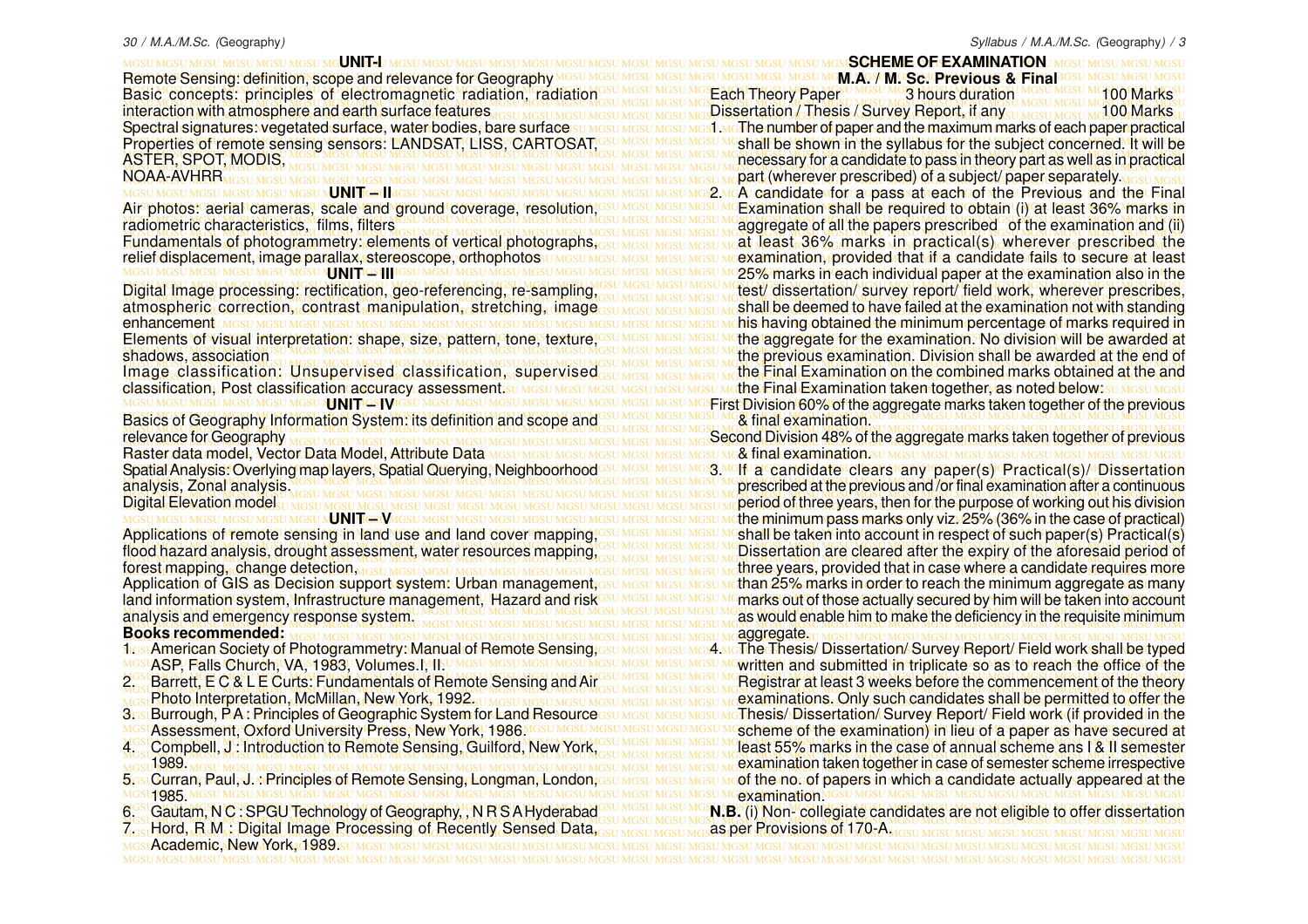<u>MGSU MGSU MGSU MGAL MLA. AMLSC. Geography u MGSU MGSU MGSU MGSU MGSU MGSU MGSU MAQ deeps ocean basins, Bottom relief of Indian. Atlantic and Racific</u> MGSU MGSU MGSU MGSU MGSU MGSU MGSU MGSU MGSU MGSU MGSU MGSU MGSU MGSU MGSU MGSU MGSU MGSU MGSU MGSU MGSU MGSU MGSU MGSU MGSU MGSU MGSU MGSU MGSU MGSU MGSU MGSU words. Section B shall contain 10 questions two from each unit. The words. Section C shall contain 5 questions one from each unit of 1546SUMGSUMGSUM 2. MCritchfield, J H : General Climatology, Prentice Hall, New Delhi, **M.A./ M. Sc. Geography** There will be theory papers and a practical each in previous and final examination. Each of the theory papers is of three hours duration. separately. The question paper shall contain three sections. Section A shall contain 10 questions two from each unit of 2 marks each. The candidate is candidate is required to answer five questions one each from each unit. The answer shall not exceed 500 words. **Paper I can be a Evolution of Geographical Thought Paper II:** SUMGSU **Structural & Dynamic geomorphology** MGSU MGSU Paper III su Mosu N Principles & Theory of Economic Geography GSU<br>Paper IV<sup>su Mosu</sup> N Geography of Environments<sup>u</sup> Mosu Mosu Mosu Mosu **Geography of Environment** 2. Record work Mand Viva-voce (25 +10) 35 Marks 2. Record work and Viva-voce (25 +10) 35 marks 3. Project report & viva-voce (15+10) 25 more more more more 25 marks **Total Marks M.A./ M.Sc. FINAL GEOGRAPHY EXAMINATION** Paper V<sub>5U MGSU MAdvanced</sub> Geography of India GSU PaperVi<sup>SU MGSU</sup> Many one of the following<sup>M</sup> (a) Urban Geography (b) Regional Planning & Development **Mc) Cultural Geography MGSU MGSI** (d) Geography of Tourism Paper VII . Any one of the following: мсsu м**(а)u Bio- geography** исзи мсsт Mb) **Agriculture Geography** UMGSU (d) Geography of Population & Settlement **Raper VIII** MGSU **Any one of the following MGSU MGSU M** MGSU Ma) U Political GeograpgyM (b) Industrial Geography (c) Climatology & Oceanography **AGSU MGSU MC Remote sensing & GdsS MGSU MGSU** Dissertationssu Mpslieu of Wi/ Wii/ Viii papersu MGS **Note:** Each theory paper must be allotted minimum six hours per week for teaching.

There will be theory papers and a practical each in previous and final result mesulm oceans; Marine sediments, physical and chemical properties of sea MGSU MGSU MGSU MGSU MGSU MGSU MGSU MGSU MGSU MGSU MGSU MGSU MGSU MGSU MGSU MGSU MGSU MGSU MGSU MGSU MGSU MGSU MGSU MGSU MGSU MGSU MGSU MGSU MGSU MGSU MGSU MGSU water. Candidates will be required to pass of both in theory and practical assumes unesumes undsumes undsumes undsumes undsumes undsumes unconnectment of the component of the component of the component of the component of the com MGSU MGSU MGSU MGSU MGSU MGSU MGSU MGSU MGSU MGSU MGSU MGSU MGSU MGSU MGSU MGSU MGSU MGSU MGSU MGSU MGSU MGSU MGSU MGSU MGSU MGSU MGSU MGSU MGSU MGSU MGSU MGSU MGSU MGSU MGSU MGSU MGSU MGSU MGSU MGSU MGSU MGSU MGSU MGSU MGSU MGSU MGSU MGSU MGSU MGSU MGSU MGSU MGSU MGSU MGSU MGSU MGSU MGSU MGSU MGSU MGSU MGSU MGSU MGSU Interlink between atmospheric circulation and circulation patterns in the The question paper shall contain three sections. Section A shall contain result mesulm oceans; Surface currents, thermohaline, waves and tides; Impact of O questions two from each unit of 2 marks each. The candidate is GSU MGSU MGSU MGSU MG**humans on the marine environment; Law of sea, Exclusive economic** MGSU MGSU MGSU MGSU MGSU MGSU MGSU MGSU MGSU MGSU MGSU MGSU MGSU MGSU MGSU MGSU MGSU MGSU MGSU MGSU MGSU MGSU MGSU MGSU MGSU MGSU MGSU MGSU MGSU MGSU MGSU MGSU required to answer all the questions. The answers should not exceed 50 MGSU MGSU MGSU MGSU MGSU MGSU MGSU MGSU MGSU MGSU MGSU MGSU MGSU MGSU MGSU MGSU MGSU MGSU MGSU MGSU MGSU MGSU MGSU MGSU MGSU MGSU MGSU MGSU MGSU MGSU MGSU MGSU andidate is required to answer five questions one each from each unit MGsu MGSU MGSU MG**tu MBarry, R.G. & Chorley, R.J. uAtmosphere, Weather and Climate,**u MGSU MGSU MGSU MGSU MGSU MGSU MGSU MGSU MGSU MGSU MGSU MGSU MGSU MGSU MGSU MGSU MGSU MGSU MGSU MGSU MGSU MGSU MGSU MGSU MGSU MGSU MGSU MGSU MGSU MGSU MGSU MGSU Each question shall be of 7 marks. The answers should not exceed 200 MGSU MGSU MGSU MGSU MGSU MGSU MGSU MGSU MGSU MGSU MGSU MGSU MGSU MGSU MGSU MGSU MGSU MGSU MGSU MGSU MGSU MGSU MGSU MGSU MGSU MGSU MGSU MGSU MGSU MGSU MGSU MGSU MGSU MGSU MGSU MGSU MGSU MGSU MGSU MGSU MGSU MGSU MGSU MGSU MGSU MGSU MGSU MGSU MGSU MGSU MGSU MGSU MGSU MGSU MGSU MGSU MGSU MGSU MGSU MGSU MGSU MGSU MGSU MGSU marks each. The candidate is required to answer any three questions. MGSU MGSU MGSU MGSU MGSU MGSU MGSU MGSU MGSU MGSU MGSU MGSU MGSU MGSU MGSU MGSU MGSU MGSU MGSU MGSU MGSU MGSU MGSU MGSU MGSU MGSU MGSU MGSU MGSU MGSU MGSU MGSU 3. Das, P K : Monsoons, National Book Trust, New Delhi, 1987 MGSU MGSU MGSU MGSU MGSU MGSU MGSU MGSU MGSU MGSU MGSU MGSU MGSU MGSU MGSU MGSU MGSU MGSU MGSU MGSU MGSU MGSU MGSU MGSU MGSU MGSU MGSU MGSU MGSU MGSU MGSU MGSU 4. Davis Richard, J A : Oceanography- An Introduction to Marine MGSU MGSU MGSU MGSU MGSU MGSU MGSU MGSU MGSU MGSU MGSU MGSU MGSU MGSU MGSU MGSU MGSU MGSU MGSU MGSU MGSU MGSU MGSU MGSU MGSU MGSU MGSU MGSU MGSU MGSU MGSU MGSU **M.A./ M. Sc. PREVIOUS GEOGRAPHY EXAMINATION 2020** MGSU MGSU MGSU MGSU MGSU MGSU MGSU MGSU MGSU MGSU MGSU MGSU MGSU MGSU MGSU MGSU MGSU MGSU MGSU MGSU MGSU MGSU MGSU MGSU MGSU MGSU MGSU MGSU MGSU MGSU MGSU MGSU MGSU MGSU MGSU MGSU MGSU MGSU MGSU MGSU MGSU MGSU MGSU MGSU MGSU MGSU MGSU MGSU MGSU MGSU MGSU MGSU MGSU MGSU MGSU MGSU MGSU MGSU MGSU MGSU MGSU MGSU MGSU MGSU 5. Fein, J S & Stephens P N : Monsoons, Wiley Interscince , 1987. RapenllssumesunStructural & Dynamic geomorphologyumssumssumssumssumssumc6umGarrison, GunOceanography പAn Introduction to Marine Science,u MGSU MGSU MGSU MGSU MGSU MGSU MGSU MGSU MGSU MGSU MGSU MGSU MGSU MGSU MGSU MGSU MGSU MGSU MGSU MGSU MGSU MGSU MGSU MGSU MGSU MGSU MGSU MGSU MGSU MGSU MGSU MGSU Books Cole, Pacific Grove, USA, 2001. Paper IV<sup>CUMGSU</sup> NGeography of Environmentsu MGSUMGSUMGSUMGSUMGSUMGSUMGSUMGSUMGTUM Indian Met. Dept. : Climatological Tables of Observations in India, MGSU MGSU MGSU MGSU MGSU MGSU MGSU MGSU MGSU MGSU MGSU MGSU MGSU MGSU MGSU MGSU MGSU MGSU MGSU MGSU MGSU MGSU MGSU MGSU MGSU MGSU MGSU MGSU MGSU MGSU MGSU MGSU MGSU MGSU MGSU MGSU MGSU MGSU MGSU MGSU MGSU MGSU MGSU MGSU MGSU MGSU MGSU MGSU MGSU MGSU MGSU MGSU MGSU MGSU MGSU MGSU MGSU MGSU MGSU MGSU MGSU MGSU MGSU MGSU **Note:**  A weekly seminar be arranged for M.A./ M. Sc. Previous and MGSU MGSU MGSU MGSU MGSU MGSU MGSU MGSU MGSU MGSU MGSU MGSU MGSU MGSU MGSU MGSU MGSU MGSU MGSU MGSU MGSU MGSU MGSU MGSU MGSU MGSU MGSU MGSU MGSU MGSU MGSU MGSU Final students. 1. Laboratory & map work test (4 hours duration)∪ MGSU MG40 markssu MGSU MGSU MC9U MLydolph PJE! The Climate of the Earth, Rowman, 1985su MGsu MGsu MGSU MGSU MGSU MGSU MGSU MGSU MGSU MGSU MGSU MGSU MGSU MGSU MGSU MGSU MGSU MGSU MGSU MGSU MGSU MGSU MGSU MGSU MGSU MGSU MGSU MGSU MGSU MGSU MGSU MGSU MGSU MGSU 10. Menon, PA: Our Weather, N.B.T. New Delhi, 1989 MGSU MGSU MGSU MGSU MGSU MGSU MGSU MGSU MGSU MGSU MGSU MGSU MGSU MGSU MGSU MGSU MGSU MGSU MGSU MGSU MGSU MGSU MGSU MGSU MGSU MGSU MGSU MGSU MGSU MGSU MGSU MGSU l. Project report & viva-voce (15+10) issuario mosulmosu we 25 marks su mosulmosu mosulmosu mosulmosu mosulmosu mosulmosu mosulmosu mosulmosu mosulmosu mosulmosu mosulmosu mosulmosu mosulmosu mosulmosu mosulmosu mosulmosu MGSU MGSU MGSU MGSU MGSU MGSU MGSU MGSU MGSU MGSU MGSU MGSU MGSU MGSU MGSU MGSU MGSU MGSU MGSU MGSU MGSU MGSU MGSU MGSU MGSU MGSU MGSU MGSU MGSU MGSU MGSU MGSU 12. Robinson P J & Henderson S : Contemporary Climatology, Henlow, MGSU MGSU MGSU MGSU MGSU MGSU MGSU MGSU MGSU MGSU MGSU MGSU MGSU MGSU MGSU MGSU MGSU MGSU MGSU MGSU MGSU MGSU MGSU MGSU MGSU MGSU MGSU MGSU MGSU MGSU MGSU MGSU Practical : Surveying and Laboratory Work MGSU MGSU MGSU MGSU MGSU MGSU MGSU MGSU MGSU MGSU MGSU MGSU MGSU MGSU MGSU MGSU MGSU MGSU MGSU MGSU MGSU MGSU MGSU MGSU MGSU MGSU MGSU MGSU MGSU MGSU MGSU MGSU MGSU MGSU MGSU MGSU MGSU MGSU MGSU MGSU MGSU MGSU MGSU MGSU MGSU MGSU MGSU MGSU MGSU MGSU MGSU MGSU MGSU MGSU MGSU MGSU MGSU MGSU MGSU MGSU MGSU MGSU MGSU MGSU 13. Savinder Singh: Climatology, Prayag Pustak Bhavan, Allahbad, 2005. <u>мөsu м</u>М.А.∕.М.Sc. FINAL GEOGRAPHY EXAMINATION 2021 u меsu меsu меsu меsu ме14 мSavinder Singh: Oceanography, Prayag Pustak Bhavan, Allahbad,u MGSU MGSU MGSU MGSU MGSU MGSU MGSU MGSU MGSU MGSU MGSU MGSU MGSU MGSU MGSU MGSU MGSU MGSU MGSU MGSU MGSU MGSU MGSU MGSU MGSU MGSU MGSU MGSU MGSU MGSU MGSU MGSU 2008. MGSU MGSU MGSU MGSU MGSU MGSU MGSU MGSU MGSU MGSU MGSU MGSU MGSU MGSU MGSU MGSU MGSU MGSU MGSU MGSU MGSU MGSU MGSU MGSU MGSU MGSU MGSU MGSU MGSU MGSU MGSU MGSU 15. Sharma, R C : The Oceans, Rajesh , New Delhi. 1985. MGSU MGSU MGSU MGSU MGSU MGSU MGSU MGSU MGSU MGSU MGSU MGSU MGSU MGSU MGSU MGSU MGSU MGSU MGSU MGSU MGSU MGSU MGSU MGSU MGSU MGSU MGSU MGSU MGSU MGSU MGSU MGSU MGSU MGSU MGSU MGSU MGSU MGSU MGSU MGSU MGSU MGSU MGSU MGSU MGSU MGSU MGSU MGSU MGSU MGSU MGSU MGSU MGSU MGSU MGSU MGSU MGSU MGSU MGSU MGSU MGSU MGSU MGSU MGSU 16. Thompson R D & Perry A (ed.) : Applied Climatology, Principles and MGSU MGSU MGSU MGSU MGSU MGSU MGSU MGSU MGSU MGSU MGSU MGSU MGSU MGSU MGSU MGSU MGSU MGSU MGSU MGSU MGSU MGSU MGSU MGSU MGSU MGSU MGSU MGSU MGSU MGSU MGSU MGSU Practice, Rutledge, London, 1997. MGSU MGSU MGSU MGSU MGSU MGSU MGSU MGSU MGSU MGSU MGSU MGSU MGSU MGSU MGSU MGSU MGSU MGSU MGSU MGSU MGSU MGSU MGSU MGSU MGSU MGSU MGSU MGSU MGSU MGSU MGSU MGSU 17. Trewartha, G T : An Introduction to Climate, McGraw, 1968. MGSU MGSU MGSU MGSU MGSU MGSU MGSU MGSU MGSU MGSU MGSU MGSU MGSU MGSU MGSU MGSU MGSU MGSU MGSU MGSU MGSU MGSU MGSU MGSU MGSU MGSU MGSU MGSU MGSU MGSU MGSU MGSU 18. Lal, D S : Jalvayu Evm Samudra Vigyan, Sharda, Allahbad, 2001. MGSU MGSU MGSU MGSU MGSU MGSU MGSU MGSU MGSU MGSU MGSU MGSU MGSU MGSU MGSU MGSU MGSU MGSU MGSU MGSU MGSU MGSU MGSU MGSU MGSU MGSU MGSU MGSU MGSU MGSU MGSU MGSU MGSU MGSU MGSU MGSU MGSU MGSU MGSU MGSU MGSU MGSU MGSU MGSU MGSU MGSU MGSU MGSU MGSU MGSU MGSU MGSU MGSU MGSU MGSU MGSU MGSU MGSU MGSU MGSU MGSU MGSU MGSU MGSU 19. Mamoria & Sisodia: Jalvayu Vigyan Evm Samudra Vigyan, Sahitya MGSU MGSU MGSU MGSU MGSU MGSU MGSU MGSU MGSU MGSU MGSU MGSU MGSU MGSU MGSU MGSU MGSU MGSU MGSU MGSU MGSU MGSU MGSU MGSU MGSU MGSU MGSU MGSU MGSU MGSU MGSU MGSU **PAPER VIII (d): REMOTE SENSING AND G.I.S.** MGSU MGSU MGSU MGSU MGU Quantitative techniques in Geography UMGSU MGSU MGSU MGSU MGSU MGTI**me<sup>s</sup>: 3 hours duration** UMGSU MGSU MGSU MGSU MGSU **Mgx. Marks<sup>8</sup>: 100** MGSU MGSU MGSU MGSU MGSU MGSU MGSU MGSU MGSU MGSU MGSU MGSU MGSU MGSU MGSU MGSU MGSU MGSU MGSU MGSU MGSU MGSU MGSU MGSU MGSU MGSU MGSU MGSU MGSU MGSU MGSU MGSU **MGSU MGSU MGSU NG)** Geography of Population & Settlement MGSU MGSU MGSU MGSU MGSU MCSU MC**Note:** The question paper shall contain three sections. Section A shall MGSU MGSU MGSU MGSU MGSU MGSU MGSU MGSU MGSU MGSU MGSU MGSU MGSU MGSU MGSU MGSU MGSU MGSU MGSU MGSU MGSU MGSU MGSU MGSU MGSU MGSU MGSU MGSU MGSU MGSU MGSU MGSU contain 10 questions two from each unit of 2 marks each. The candidate MGSU MGSU MGSU MGSU MGSU MGSU MGSU MGSU MGSU MGSU MGSU MGSU MGSU MGSU MGSU MGSU MGSU MGSU MGSU MGSU MGSU MGSU MGSU MGSU MGSU MGSU MGSU MGSU MGSU MGSU MGSU MGSU is required to answer all the questions. The answers should not exceed MGSU MGSU MGSU MGSU MGSU MGSU MGSU MGSU MGSU MGSU MGSU MGSU MGSU MGSU MGSU MGSU MGSU MGSU MGSU MGSU MGSU MGSU MGSU MGSU MGSU MGSU MGSU MGSU MGSU MGSU MGSU MGSU 50 words. Section B shall contain 10 questions two from each unit. The MGSU MGSU MGSU MGSU MGSU MGSU MGSU MGSU MGSU MGSU MGSU MGSU MGSU MGSU MGSU MGSU MGSU MGSU MGSU MGSU MGSU MGSU MGSU MGSU MGSU MGSU MGSU MGSU MGSU MGSU MGSU MGSU MGSU MGSU MGSU MGSU MGSU MGSU MGSU MGSU MGSU MGSU MGSU MGSU MGSU MGSU MGSU MGSU MGSU MGSU MGSU MGSU MGSU MGSU MGSU MGSU MGSU MGSU MGSU MGSU MGSU MGSU MGSU MGSU candidate is required to answer five questions one each from each unit. MGSU MGSU MGSU MGSU MGSU MGSU MGSU MGSU MGSU MGSU MGSU MGSU MGSU MGSU MGSU MGSU MGSU MGSU MGSU MGSU MGSU MGSU MGSU MGSU MGSU MGSU MGSU MGSU MGSU MGSU MGSU MGSU Each question shall be of 7 marks. The answers should not exceed 200 DissertationssuMp∰ieu of Wi∕ Vii/ Viii papersu MesuMesuMesuMesuMesuMesuMesuMe**words. Section C shall contain 5 questions one from each unit of 45** I MGSU MGSU MGSU MGSU MGSU MGSU MGSU MGSU MGSU MGSU MGSU MGSU MGSU MGSU MGSU MGSU MGSU MGSU MGSU MGSU MGSU MGSU MGSU MGSU MGSU MGSU MGSU MGSU MGSU MGSU MGSU MGSU lote: Each theory paper must be allotted minimum six hours per week lose MGSU MGSU MCRIARKS each. The candidate is required to answer any three questions. MGSU MGSU MGSU MGSU MGSU MGSU MGSU MGSU MGSU MGSU MGSU MGSU MGSU MGSU MGSU MGSU MGSU MGSU MGSU MGSU MGSU MGSU MGSU MGSU MGSU MGSU MGSU MGSU MGSU MGSU MGSU MGSU The answer shall not exceed 500 words.MGSU MGSU MGSU MGSU MGSU MGSU MGSU MGSU MGSU MGSU MGSU MGSU MGSU MGSU MGSU MGSU MGSU MGSU MGSU MGSU MGSU MGSU MGSU MGSU MGSU MGSU MGSU MGSU MGSU MGSU MGSU MGSU Practical : Surveying and Laboratory Work **SHNIFFUMYSU** zone, marine deposits and formation of coral reefs. **Books recommended:** Rutledge, London & New York, 1998. **Critchfield, J H : General Climatology, Prentice Hall, New Delhi,** 1993. environments, Wm. C. Brown Lowa , 1986. Govt. of India, 1968. 8. MLal, D S : Climatology, Chaitanya, Allahabad, 1986. 9. MLydolph P E : The Climate of the Earth, Rowman, 1985 1969 1999 Bhavan, Agra, 2005. **Time : 3 hours duration** *MGSU MGSU MGSU MGSU MGSU* Max. Marks : 100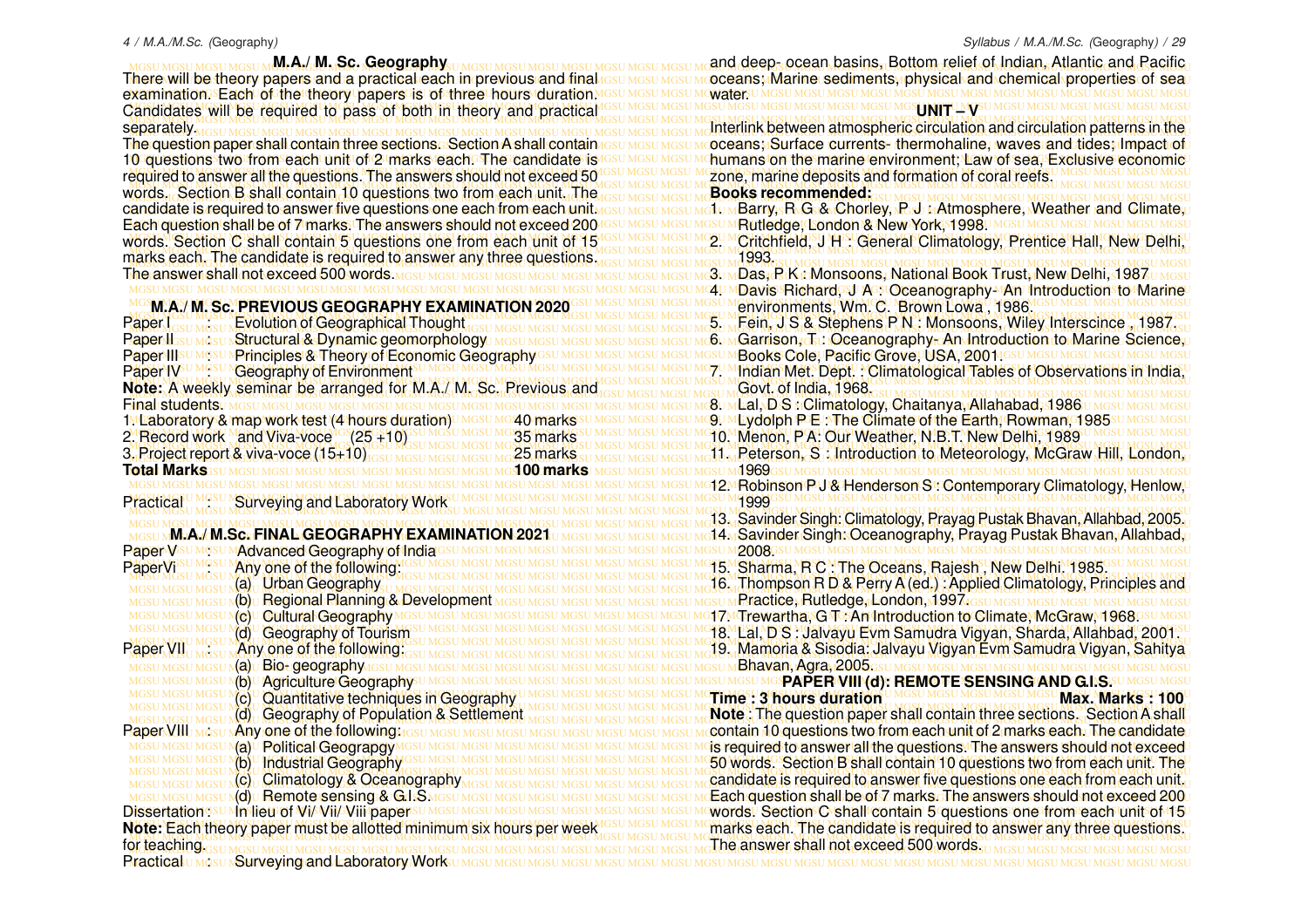- 3ostChoudhary, MtR ishdustrial Geography of India.su mgsu mgsu mgsu mgsu mgsu mgs**The distribution of marks in the practical will be as follows** su mgsu mgsu mgsu
- MGSU MGSU MGSU MGSU MGSU MGSU MGSU MGSU MGSU MGSU MGSU MGSU MGSU MGSU MGSU MGSU MGSU MGSU MGSU MGSU MGSU MGSU MGSU MGSU MGSU MGSU MGSU MGSU MGSU MGSU MGSU MGSU 4. Estall, R C & Buchanan, R O : Industrial Activity and Economic Geography, Hutchinson & Co. London.
- 
- Hall, New Delhi, 2000.
- MGSU MGSU MGSU MGSU MGSU MGSU MGSU MGSU MGSU MGSU MGSU MGSU MGSU MGSU MGSU MGSU MGSU MGSU MGSU MGSU MGSU MGSU MGSU MGSU MGSU MGSU MGSU MGSU MGSU MGSU MGSU MGSU 6. Hoover, E M : The Location of Economic Activity, McGraw Hill, New
- MGSU MGSU MGSU MGSU MGSU MGSU MGSU MGSU MGSU MGSU MGSU MGSU MGSU MGSU MGSU MGSU MGSU MGSU MGSU MGSU MGSU MGSU MGSU MGSU MGSU MGSU MGSU MGSU MGSU MGSU MGSU MGSU MGSU MGSU MGSU MGSU MGSU MGSU MGSU MGSU MGSU MGSU MGSU MGSU MGSU MGSU MGSU MGSU MGSU MGSU MGSU MGSU MGSU MGSU MGSU MGSU MGSU MGSU MGSU MGSU MGSU MGSU MGSU MGSU 7. Isard, W : Methods of Regional Analysis, The Techno. Press of MIT York.
- 
- 
- MGSU MGSU MGSU MGSU MGSU MGSU MGSU MGSU MGSU MGSU MGSU MGSU MGSU MGSU MGSU MGSU MGSU MGSU MGSU MGSU MGSU MGSU MGSU MGSU MGSU MGSU MGSU MGSU MGSU MGSU MGSU MGSU
- 
- 

Time a 3 hours duration csumesumesumesumesumeMax: Marks ve100 esumesumesumes2 meViva+voce examination be held to judge the real knowledge of the Note ! The question paper shall contain three sections. A Section A shall<sup>esu MGSU MGSU MGSU MG</sup>Student and to examine the lauthenticity of the record work, the contain 10 questions two from each unit of 2 marks each. The candidate GSU MGSU MGSU MGSU MGSU MGG and record work and its viva-voce be based on the original MGSU MGSU MGSU MGSU MGSU MGSU MGSU MGSU MGSU MGSU MGSU MGSU MGSU MGSU MGSU MGSU MGSU MGSU MGSU MGSU MGSU MGSU MGSU MGSU MGSU MGSU MGSU MGSU MGSU MGSU MGSU MGSU is required to answer all the questions. The answers should not exceed<sub>GSU MGSU MGSU MGSU MGSU MG</sub>work of the candidate and not merely producing the record work get 50 words. Section B shall contain 10 questions two from each unite Theesu Mesu Mesu Medone by lany other agency. Marks be deducted for the part of the MGSU MGSU MGSU MGSU MGSU MGSU MGSU MGSU MGSU MGSU MGSU MGSU MGSU MGSU MGSU MGSU MGSU MGSU MGSU MGSU MGSU MGSU MGSU MGSU MGSU MGSU MGSU MGSU MGSU MGSU MGSU MGSU candidate is required to answer five questions one each from each unit. Each question shall be of 7 marks. The answers should not exceed 200 GSU MGSU MGSU MGS MCOn an average about 20 students be examined in one day in M.A./ MGSU MGSU MGSU MGSU MGSU MGSU MGSU MGSU MGSU MGSU MGSU MGSU MGSU MGSU MGSU MGSU MGSU MGSU MGSU MGSU MGSU MGSU MGSU MGSU MGSU MGSU MGSU MGSU MGSU MGSU MGSU MGSU words. Section C shall contain 5 questions one from each unit of 15<sub>GSU MGSU MGSU MGSU MG</sub>M.Sc. Previous and Final. As far as possible one practical exercise MGSU MGSU MGSU MGSU MGSU MGSU MGSU MGSU MGSU MGSU MGSU MGSU MGSU MGSU MGSU MGSU MGSU MGSU MGSU MGSU MGSU MGSU MGSU MGSU MGSU MGSU MGSU MGSU MGSU MGSU MGSU MGSU marks each. The candidate is required to answer any three questions. MGSU MGSU MGSU MGSU MGSU MGSU MGSU MGSU MGSU MGSU MGSU MGSU MGSU MGSU MGSU MGSU MGSU MGSU MGSU MGSU MGSU MGSU MGSU MGSU MGSU MGSU MGSU MGSU MGSU MGSU MGSU MGSU 4. The external examiners, be provided syllabus and detailed instruction **Time : 3 hours duration (GSU MGSU MGSU MGSU MGSU MGNJ Marks : Marks : 100** The answer shall not exceed 500 words.

#### **UNIT-I**

Nature and scope of climatology and its relationship with meteorology; GSU MGSU MGSU MGSU MGSU MGSU MGSU Be fixed to conduct the examination. MGSU MGSU MGSU MGSU MGSU AND THE METER OF THE MAG UNITED ASSESSING OF THE METER Composition, mass and structure of atmosphere; Insolation, heat balancessumesumesumes**Note: A copysolythe vinstructions be c**sent to the examiners for their MGSU MGSU MGSU MGSU MGSU MGSU MGSU MGSU MGSU MGSU MGSU MGSU MGSU MGSU MGSU MGSU MGSU MGSU MGSU MGSU MGSU MGSU MGSU MGSU MGSU MGSU MGSU MGSU MGSU MGSU MGSU MGSU of the earth, Green house effect; Vertical and horizontal distribution of temperature: Atmospheric moisture: humidity Mevaporation<sup>icsu Mgsu Mgsu Mgsu Mg</sup>**M.A./ M.Sc. PREVIOUS GEOGRAPHY EXAMINATION- 2020**<sup>/Gsu</sup> MGSU MGSU MGSU MGSU MGSU MGSU MGSU MGSU MGSU MGSU MGSU MGSU MGSU MGSU MGSU MGSU MGSU MGSU MGSU MGSU MGSU MGSU MGSU MGSU MGSU MGSU MGSU MGSU MGSU MGSU MGSU MGSU **PAPER-I: EVOLUTION OF GEOGRAPHICAL THOUGHT** condensation, precipitation, formation types, acid rain, World pattern of<sub>GSU MGSU MGSU MGSU MGSU R</sub>APER-I: EVOLUTION OF GEOGRAPHICAL THOUGHT.<sub>U MGSU</sub> MGSU MGSU MGSU MGSU MGSU MGSU MGSU MGSU MGSU MGSU MGSU MGSU MGSU MGSU MGSU MGSU MGSU MGSU MGSU MGSU MGSU MGSU MGSU MGSU MGSU MGSU MGSU MGSU MGSU MGSU MGSU MGSU **Time : 3 hours duration Max. Marks : 100** Composition, mass and structure of atmosphere; Insolation, heat balance temperature; Atmospheric moisture: humidity, evaporation, precipitation.

#### **UNIT AND A TABLE STATES**

MGSU MGSU MGSU MGSU MGSU MGSU MGSU MGSU MGSU MGSU MGSU MGSU MGSU MGSU MGSU MGSU MGSU MGSU MGSU MGSU MGSU MGSU MGSU MGSU MGSU MGSU MGSU MGSU MGSU MGSU MGSU MGSU velocity, local winds, jet stream, general circulation in atmosphere, <sub>GSU MGSU MGSU MGS</sub>U medical to answer all the questions. The answers should not exceed Tropical, Temperate and High Latitude weather systems- concept of airesu <u>Mesu Mesu Meso Mords a</u>Section B shall contain 10 questions two from each unit. The masses and atmospheric disturbances. Ocean atmospheric interaction<sup>1680 MGSU MGSU MG</sup>candidate is required to answer five questions one each from each unit. El Nino, Southern oscillation ENSO and La Nino, Monsoon winds, GRI MGSU MGSU MGSU MG Each question shall be of 7 marks. The answers should not exceed 200 MGSU MGSU MGSU MGSU MGSU MGSU MGSU MGSU MGSU MGSU MGSU MGSU MGSU MGSU MGSU MGSU MGSU MGSU MGSU MGSU MGSU MGSU MGSU MGSU MGSU MGSU MGSU MGSU MGSU MGSU MGSU MGSU words. Section C shall contain 5 questions one from each unit of 15 norwesters, and cyclones, tropical and temperate. Climate of India and<sub>osu Mosu Mosumo</sub> words. Section C shall contain 5 questions one from each unit of 15 MGSU MGSU MGSU MGSU MGSU MGSU MGSU MGSU MGSU MGSU MGSU MGSU MGSU MGSU MGSU MGSU MGSU MGSU MGSU MGSU MGSU MGSU MGSU MGSU MGSU MGSU MGSU MGSU MGSU MGSU MGSU MGSU marks each. The candidate is required to answer any three questions. Atmospheric motion, forces controlling motion of air, vertical motion and masses and atmospheric disturbances. Ocean atmospheric interaction-El Nino, Southern oscillation ENSO and La Nino, Monsoon winds, its controls: western disturbances MGSU MGSU MGSU MGSU MGSU MGSU I

## MGSU MGSU MGSU MGSU MGSU MGSU MGSU MGSU MGSU MGSU MGSU MGSU MGSU MGSU MGSU MGSU MGSU MGSU MGSU MGSU MGSU MGSU MGSU MGSU MGSU MGSU MGSU MGSU MGSU MGSU MGSU MGSU Climate classification of Koeppen and Thornthwaite; Major climates of

changes- evidences, possible causes, global warming, environmentalssu Mesu Mesoncepts), Rost war trends, Inter-disciplinary trends, recent trends in MGSU MGSU MGSU MGSU MGSU MGSU MGSU MGSU MGSU MGSU MGSU MGSU MGSU MGSU MGSU MGSU MGSU MGSU MGSU MGSU MGSU MGSU MGSU MGSU MGSU MGSU MGSU MGSU MGSU MGSU MGSU MGSU impact and society's response. MGSU MGSU MGSU MGSU MGSU MGSU MGSU MGSU MGSU MGSU MGSU MGSU MGSU MGSU MGSU MGSU MGSU MGSU MGSU MGSU MGSU MGSU MGSU MGSU MGSU MGSU MGSU MGSU MGSU MGSU MGSU MGSU changes- evidences, possible causes, global warming, environmental

#### **UNIT<sup>IGS</sup>IV**

Nature and scope of oceanography-history of oceanography, distribution<sub>GSU MGSU MGSU MGS</sub>Pre-scientific geographic ideas in ancient and medieval times: Indian of land and water, major features of ocean basins, continental marginsesu Mesu Mesu Mesinfluences. Geography of Vedic age and geography of Puranas: sources

MGSU MGSU MGSU MGSU MGSU MGSU MGSU MGSU MGSU MGSU MGSU MGSU MGSU MGSU MGSU MGSU MGSU MGSU MGSU MGSU MGSU MGSU MGSU MGSU MGSU MGSU MGSU MGSU MGSU MGSU MGSU MGSU 2. Record work & viva-voce (15+5) 20 marks MGSU MGSU MGSU MGSU MGSU MGSU MGSU MGSU MGSU MGSU MGSU MGSU MGSU MGSU MGSU MGSU MGSU MGSU MGSU MGSU MGSU MGSU MGSU MGSU MGSU MGSU MGSU MGSU MGSU MGSU MGSU MGSU MGSU MGSU MGSU MGSU MGSU MGSU MGSU MGSU MGSU MGSU MGSU MGSU MGSU MGSU MGSU MGSU MGSU MGSU MGSU MGSU MGSU MGSU MGSU MGSU MGSU MGSU MGSU MGSU MGSU MGSU MGSU MGSU 5. Hartshorne, T A & Alexander, J W : Economic Geography, Prentice MGSU MGSU MGSU MGSU MGSU MGSU MGSU MGSU MGSU MGSU MGSU MGSU MGSU MGSU MGSU MGSU MGSU MGSU MGSU MGSU MGSU MGSU MGSU MGSU MGSU MGSU MGSU MGSU MGSU MGSU MGSU MGSU 4. Survey camp & viva- voce (15+10) 25 marks MGSU MGSU MGSU MGSU MGSU MGSU MGSU MGSU MGSU MGSU MGSU MGSU MGSU MGSU MGSU MGSU MGSU MGSU MGSU MGSU MGSU MGSU MGSU MGSU MGSU MGSU MGSU MGSU MGSU MGSU MGSU MGSU **N.B.** 12 hours of teaching practical be provided per batch of 15 students MGSU MGSU MGSU MGSU MGSU MGSU MGSU MGSU MGSU MGSU MGSU MGSU MGSU MGSU MGSU MGSU MGSU MGSU MGSU MGSU MGSU MGSU MGSU MGSU MGSU MGSU MGSU MGSU MGSU MGSU MGSU MGSU & John Willey, New York, 1956. 8GSLLloyed, PeterLEL&LDicken, SP: Llocation In Space: A Theoretical<sup>esu Mesu Mesu Mesu Mest Mo</sup>The record work should have 50 sheets (1/4<sup>th</sup> of 20"x30") and they MGSU MGSU MGSU MGSU MGSU MGSU MGSU MGSU MGSU MGSU MGSU MGSU MGSU MGSU MGSU MGSU MGSU MGSU MGSU MGSU MGSU MGSU MGSU MGSU MGSU MGSU MGSU MGSU MGSU MGSU MGSU MGSU Approach to Economic Geography, Harper & Row, New York, 1972. MGSU MGSU MGSU MGSU MGSU MGSU MGSU MGSU MGSU MGSU MGSU MGSU MGSU MGSU MGSU MGSU MGSU MGSU MGSU MGSU MGSU MGSU MGSU MGSU MGSU MGSU MGSU MGSU MGSU MGSU MGSU MGSU 9. Miller, E : A Geography of Manufacturing, Prentice Hall, Englewood MGSU MGSU MGSU MGSU MGSU MGSU MGSU MGSU MGSU MGSU MGSU MGSU MGSU MGSU MGSU MGSU MGSU MGSU MGSU MGSU MGSU MGSU MGSU MGSU MGSU MGSU MGSU MGSU MGSU MGSU MGSU MGSU Cliffs, New Jersey, 1962. 10. Riley, R.C. Industrial Geography, Chatto and Windus, London, 1973.<sup>IGSU MGSU MGSU MGSU MC</sup>class room and signed on the same date. This would discourage MGSU MGSU MGSU MGSU MGSU MGSU MGSU MGSU MGSU MGSU MGSU MGSU MGSU MGSU MGSU MGSU MGSU MGSU MGSU MGSU MGSU MGSU MGSU MGSU MGSU MGSU MGSU MGSU MGSU MGSU MGSU MGSU completing the whole work at the nick of the examination. Emphasis MGSU MGSU MGSU MGSU MGSU MGSU MGSU MGSU MGSU MGSU MGSU MGSU MGSU MGSU MGSU MGSU MGSU MGSU MGSU MGSU MGSU MGSU MGSU MGSU MGSU MGSU MGSU MGSU MGSU MGSU MGSU MGSU MGSU MGSU MGSU MGSU MGSU MGSU MGSU MGSU MGSU MGSU MGSU MGSU MGSU MGSU MGSU MGSU MGSU MGSU MGSU MGSU MGSU MGSU MGSU MGSU MGSU MGSU MGSU MGSU MGSU MGSU MGSU MGSU **PAPER VIII (C): CLIMATOLOGYAND OCEANOGRAPHY** sThe distribution of marks in the practical will be as follows: TU MGSU MGSU 51. Laboratory work of four hours duration MGSU MGSU MGSU M40 marksG 3. Field surveying & viva-voce (10+5) **Marks Most Most Mest Mest 15 marks Total Marks 100 marks** per week. **Instruction for Geography Practical Examination:su** 1. The record work should have 50 sheets (1/4th of 20"x30") and they should cover the total syllabus proportionately. The teacher should give fresh exercises every time so that the students may not undertake tracing of old exercises. The work must be done in the class room and signed on the same date. This would discourage should be laid on ink work. student and to examine the authenticity of the record work, the

marking on record work and its viva-voce be based on the original work of the candidate and not merely producing the record work get done by any other agency. Marks be deducted for the part of the syllabus not covered. 3. On an average about 20 students be examined in one day in M.A./

MGSU MGSU MGSU MGSU MGSU MGSU MGSU MGSU MGSU MGSU MGSU MGSU MGSU MGSU MGSU MGSU MGSU MGSU MGSU MGSU MGSU MGSU MGSU MGSU MGSU MGSU MGSU MGSU MGSU MGSU MGSU MGSU at the time of obtaining his consent. For M.A./ M.Sc. Final a minimum M.Sc. Previous and Final. As far as possible one practical exercise to be set to judge the practical skill **DMAGSU MGSU MGSU MGSU MGSU MGSU** 

MGSU MGSU MGSU MGSU MGSU MGSU MGSU MGSU MGSU MGSU MGSU MGSU MGSU MGSU MGSU MGSU MGSU MGSU MGSU MGSU MGSU MGSU MGSU MGSU MGSU MGSU MGSU MGSU MGSU MGSU MGSU MGSU of 2 days be fixed to conduct the examination. information.

MGSU MGSU MGSU MGSU MGSU MGSU MGSU MGSU MGSU MGSU MGSU MGSU MGSU MGSU MGSU MGSU MGSU MGSU MGSU MGSU MGSU MGSU MGSU MGSU MGSU MGSU MGSU MGSU MGSU MGSU MGSU MGSU **Note :** The question paper shall contain three sections. Section A shall Atmospheric motion, forces controlling motion of air, vertical motion and GSU MGSU MGSU MGS contain 10 questions two from each unit of 2 marks each. The candidate MGSU MGSU MGSU MGSU MGSU MGSU MGSU MGSU MGSU MGSU MGSU MGSU MGSU MGSU MGSU MGSU MGSU MGSU MGSU MGSU MGSU MGSU MGSU MGSU MGSU MGSU MGSU MGSU MGSU MGSU MGSU MGSU **UNIT – III** is required to answer all the questions. The answers should not exceed 50 words. Section B shall contain 10 questions two from each unit. The The answer shall not exceed 500 words. **UNIT-I**

#### MGSU MGSU MGSU MGSU MGSU MGSU MGSU MGSU MGSU MGSU MGSU MGSU MGSU MGSU MGSU MGSU MGSU MGSU MGSU MGSU MGSU MGSU MGSU MGSU MGSU MGSU MGSU MGSU MGSU MGSU MGSU MGSU the world-Tropical, Temperate, Desert, and Mountain climate, Climate<sub>GSU MGSU MGSU MGSU MG</sub> Definition of geography, The nature and scope of geography (basic Definition of geography, The nature and scope of geography (basic geography. **UNIT-II**

#### MGSU MGSU MGSU MGSU MGSU MGSU MGSU MGSU MGSU MGSU MGSU MGSU MGSU MGSU MGSU MGSU MGSU MGSU MGSU MGSU MGSU MGSU MGSU MGSU MGSU MGSU MGSU MGSU MGSU MGSU MGSU MGSU of puranic geography, Puranic continents and oceans, the mountain Pre-scientific geographic ideas in ancient and medieval times: Indian influences. Geography of Vedic age and geography of Puranas: sources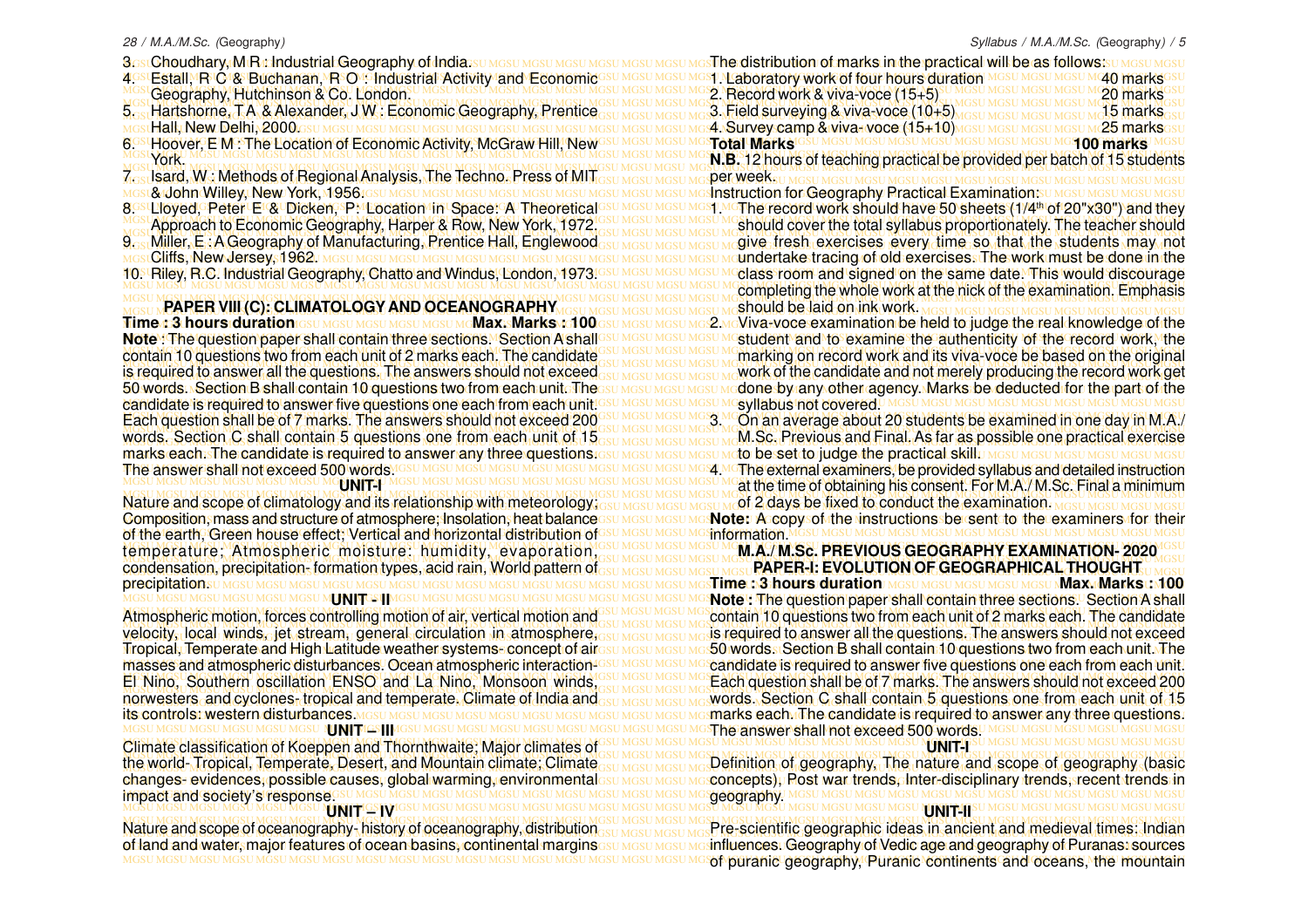#### 6 / M.A./M.Sc. (Geography)

system and river systems (first 4 chapters from Geography of Puranas <sub>desti</sub> Mesu Mesu Mesu Mesu **PAPER VIII (b): INDUSTRIAL GEOGRAPHY** GSU Mesu Mesu Mesu by S.M. Ali). Development of geography in Indiasu mgsu mgsu mgsu mgsu mgsu mgsu mgsu m**gTime:: 3 hours duration** u mgsu mgsu mgsu mgsu **Max. Marks:: 100**u MGSU MGSU MGSU MGSU MGSU MGSU MGSU MGSU MGSU MGSU MGSU MGSU MGSU MGSU MGSU MGSU MGSU MGSU MGSU MGSU MGSU MGSU MGSU MGSU MGSU MGSU MGSU MGSU MGSU MGSU MGSU MGSU **Note** : The question paper shall contain three sections. Section A shall Contribution by Greek, Roman and Arab geographers; the emergence of IGSU MGSU MGSU MCcontain 10 questions two from each unit of 2 marks each. The candidate MGSU MGSU MGSU MGSU MGSU MGSU MGSU MGSU MGSU MGSU MGSU MGSU MGSU MGSU MGSU MGSU MGSU MGSU MGSU MGSU MGSU MGSU MGSU MGSU MGSU MGSU MGSU MGSU MGSU MGSU MGSU MGSU cientific geography in the 18<sup>th</sup> and 19<sup>th</sup> centuries; its place among other result mosulings in required to answer all the questions. The answers should not exceed ocial sciences; Foundation of modern geography; Contribution of <sub>GSU MGSU MGSU MC</sub>50 words. Section B shall contain 10 questions two from each unit. The erman, French, British and American schools, Humboldt and Ritter, IGSU MGSU MGSU MCandidate is required to answer five questions one each from each unit.U eaders of the first generation- Ratzel, Richthophan, Hettener MGSU MGSU MGSU MCEach question shall be of 7 marks. The answers should not exceed 200 MGSU MGSU MGSU MGSU MGSU MGSU MGSU MGSU MGSU MGSU MGSU MGSU MGSU MGSU MGSU MGSU MGSU MGSU MGSU MGSU MGSU MGSU MGSU MGSU MGSU MGSU MGSU MGSU MGSU MGSU MGSU MGSU Contribution of Vidal-de-la Blache and Jean Brunche Sumasumasumasumasumasumasumasumasuma words. Section C shall contain 5 questions one from each unit of 15 MGSU MGSU MGSU MGSU MGSU MGSU N**JNIT-II**I U M Contribution by Greek, Roman and Arab geographers; the emergence of scientific geography in the 18<sup>th</sup> and 19<sup>th</sup> centuries; its place among other social sciences; Foundation of modern geography; Contribution of German, French, British and American schools; Humboldt and Ritter; Leaders of the first generation- Ratzel, Richthophan, Hettener; Contribution of Vidal-de-la Blache and Jean Brunche.

MGSU MGSU MGSU MGSU MGSU MGSU MGSU MGSU MGSU MGSU MGSU MGSU MGSU MGSU MGSU MGSU MGSU MGSU MGSU MGSU MGSU MGSU MGSU MGSU MGSU MGSU MGSU MGSU MGSU MGSU MGSU MGSU Paradigm shifts; Man & environment; Areal differentiation and spatial MGSU MGSU MGSU MGSU MGSU MGSU MGSU MGSU MGSU MGSU MGSU MGSU MGSU MGSU MGSU MGSU MGSU MGSU MGSU MGSU MGSU MGSU MGSU MGSU MGSU MGSU MGSU MGSU MGSU MGSU MGSU MGSU MGSUMGSUMGSUMGSUMGSUMGSUM**CNIT-IV**UMGSUMGSUMG organization; Dichotomies in geography- Physical & human geography, Determinism & possibilism, Neo-determinism, Regional & systematic geography, Qualitative & quantitative geography, Theoretical & applied

#### **UNIT-V**

MGSU MGSU MGSU MGSU MGSU MGSU MGSU MGSU MGSU MGSU MGSU MGSU MGSU MGSU MGSU MGSU MGSU MGSU MGSU MGSU MGSU MGSU MGSU MGSU MGSU MGSU MGSU MGSU MGSU MGSU MGSU MGSU geography; Positivism, functionalism, idealism, realism, and post Impact of positivism, humanism, radicalism, and behaviouralism in modernism in geography. Feministic perspective in geography. **Books recommended:**

- 1McsAdhikari S.: MEundamentals of Geographical Thoughts, Chetanya<br>MGSPNbSHouse Melababad 31,9920 MGSU MGSU MGSU MGSU MGSU MGSU MGSU SPub. House, Allahabad, 1992.
- MGSU MGSU MGSU MGSU MGSU MGSU MGSU MGSU MGSU MGSU MGSU MGSU MGSU MGSU MGSU MGSU MGSU MGSU MGSU MGSU MGSU MGSU MGSU MGSU MGSU MGSU MGSU MGSU MGSU MGSU MGSU MGSU 2. Ali, S.M.: The Geography of Puranas, Peoples Pub. House, Delhi, MGSU MGSU MGSU MGSU MGSU MGSU MGSU MGSU MGSU MGSU MGSU MGSU MGSU MGSU MGSU MGSU MGSU MGSU MGSU MGSU MGSU MGSU MGSU MGSU MGSU MGSU MGSU MGSU MGSU MGSU MGSU MGSU 1966.
- 3. Dickinson, RE: The makers of Modern Geography, Roultedge & Kegan Paul, London, 1969.
- MGSU MGSU MGSU MGSU MGSU MGSU MGSU MGSU MGSU MGSU MGSU MGSU MGSU MGSU MGSU MGSU MGSU MGSU MGSU MGSU MGSU MGSU MGSU MGSU MGSU MGSU MGSU MGSU MGSU MGSU MGSU MGSU MGSU MGSU MGSU MGSU MGSU MGSU MGSU MGSU MGSU MGSU MGSU MGSU MGSU MGSU MGSU MGSU MGSU MGSU MGSU MGSU MGSU MGSU MGSU MGSU MGSU MGSU MGSU MGSU MGSU MGSU MGSU MGSU (i) The Hooghly side industrial region. Prentice Hall of India Pvt. Ltd.
- MGSU MGSU MGSU MGSU MGSU MGSU MGSU MGSU MGSU MGSU MGSU MGSU MGSU MGSU MGSU MGSU MGSU MGSU MGSU MGSU MGSU MGSU MGSU MGSU MGSU MGSU MGSU MGSU MGSU MGSU MGSU MGSU 5. G. Taylor (ed.) : Geography of Twentieth Century, Methuen, London.
- MGSU MGSU MGSU MGSU MGSU MGSU MGSU MGSU MGSU MGSU MGSU MGSU MGSU MGSU MGSU MGSU MGSU MGSU MGSU MGSU MGSU MGSU MGSU MGSU MGSU MGSU MGSU MGSU MGSU MGSU MGSU MGSU 6. Hagget, P: Geography-A Modern synthesis, Harper & Row, New MGSU MGSU MGSU MGSU MGSU MGSU MGSU MGSU MGSU MGSU MGSU MGSU MGSU MGSU MGSU MGSU MGSU MGSU MGSU MGSU MGSU MGSU MGSU MGSU MGSU MGSU MGSU MGSU MGSU MGSU MGSU MGSU (iv) The Great Lakes industrial region. MGSU MGSU MGSU MGSU MGSU MGSU MGSU MGSU MGSU MGSU MGSU MGSU MGSU MGSU MGSU MGSU MGSU MGSU MGSU MGSU MGSU MGSU MGSU MGSU MGSU MGSU MGSU MGSU MGSU MGSU MGSU MGSU York, 2001.
- 7. Jenson AH: Geography- History & Concepts, 1988.
- MGSU MGSU MGSU MGSU MGSU MGSU MGSU MGSU MGSU MGSU MGSU MGSU MGSU MGSU MGSU MGSU MGSU MGSU MGSU MGSU MGSU MGSU MGSU MGSU MGSU MGSU MGSU MGSU MGSU MGSU MGSU MGSU 8. Hartshorne, Richard: Perspective on the Nature of Geography, Rand Mc Nally & Co. Chigo,1959.
- 9.<sup>16</sup> Harvey ME and Holly: Themes in Geographic Thought, Rawat, Jaipur.
- 10. Johnston, RJ: The Future of Geography, Methuen, London, 1988.
- 11. Minshull Roger: The Changing Natur of Geography, Hutchinson Univ.
- sLib. Eondon, 1970.
- MGSU MGSU MGSU MGSU MGSU MGSU MGSU MGSU MGSU MGSU MGSU MGSU MGSU MGSU MGSU MGSU MGSU MGSU MGSU MGSU MGSU MGSU MGSU MGSU MGSU MGSU MGSU MGSU MGSU MGSU MGSU MGSU 12 Wooldridge & East: The Sprit and Purpose of Geography, Hutchinson MGSU MGSU MGSU MGSU MGSU MGSU MGSU MGSU MGSU MGSU MGSU MGSU MGSU MGSU MGSU MGSU MGSU MGSU MGSU MGSU MGSU MGSU MGSU MGSU MGSU MGSU MGSU MGSU MGSU MGSU MGSU MGSU Univ. Lib. London, 1951.
- 13. Kaushik, S D : Bhogolik Vichardhara evm Vidhitantra.
- 14. Jain, S M : Bhogolik Chintan va vidhitantra, Sahitya Bhavan, Agra
- 

MGSU MGSU MGSU MGSU MGSU MGSU MGSU MGSU MGSU MGSU MGSU MGSU MGSU MGSU MGSU MGSU MGSU MGSU MGSU MGSU MGSU MGSU MGSU MGSU MGSU MGSU MGSU MGSU MGSU MGSU MGSU MGSU 1967. lote: The question paper shall contain three sections. Section A shall GSU MGSU MGSU MC2. Chauhan, M L & Khandelwal, M K : Dyeing, Printing and Textile, MGSU MGSU MGSU MGSU MGSU MGSU MGSU MGSU MGSU MGSU MGSU MGSU MGSU MGSU MGSU MGSU MGSU MGSU MGSU MGSU MGSU MGSU MGSU MGSU MGSU MGSU MGSU MGSU MGSU MGSU MGSU MGSU MGSU MGSU MGSU MGSU MGSU MGSU MGSU MGSU MGSU MGSU MGSU MGSU MGSU MGSU MGSU MGSU MGSU MGSU MGSU MGSU MGSU MGSU MGSU MGSU MGSU MGSU MGSU MGSU MGSU MGSU MGSU MGSU contain 10 questions two from each unit of 2 marks each. The candidate MGSU MGSU MGSU MGSU MGSU MGSU MGSU MGSU MGSU MGSU MGSU MGSU MGSU MGSU MGSU MGSU MGSU MGSU MGSU MGSU MGSU MGSU MGSU MGSU MGSU MGSU MGSU MGSU MGSU MGSU MGSU MGSU is required to answer all the questions. The answers should not exceed **PAPER-II: STRUCTURALAND DYNAMIC GEOMORPHOLOGY Time : 3 hours duration MGSU MGSU MGSU MGSU MGSU MNAx. Marks : 1400 Note** : The question paper shall contain three sections. Section A shall

**PAPER VIII (b): INDUSTRIAL GEOGRAPHY**

MGSU MGSU MGSU MGSU MGSU MGSU MGSU MGSU MGSU MGSU MGSU MGSU MGSU MGSU MGSU MGSU MGSU MGSU MGSU MGSU MGSU MGSU MGSU MGSU MGSU MGSU MGSU MGSU MGSU MGSU MGSU MGSU marks each. The candidate is required to answer any three questions. MGSU MGSU MGSU MGSU MGSU MGSU MGSU MGSU MGSU MGSU MGSU MGSU MGSU MGSU MGSU MGSU MGSU MGSU MGSU MGSU MGSU MGSU MGSU MGSU MGSU MGSU MGSU MGSU MGSU MGSU MGSU MGSU Conceptual and methodological developments during the 20th century; **Time : 3 hours duration**  $\mu$  **Mass Limes U.Mass Limes : Max. Marks : 100** The answer shall not exceed 500 words.

**LUNITH** 

rganization; Dichotomies in geography-Physical & human geography, <sub>MGSU MGSU MGSU MG</sub>SU MG**su Mga Scope, of Industrial Geography, Loc**ation, factor, in )eterminism & possibilism, Neo-determinism, Regional & systematic resu mesu memanufacturing,u centralization nand rdecentralization rofsindustrialu leography, Qualitative & quantitative geography, Theoretical & applied¤Gs∪ MGs∪ MGs∪ Menterprises; Morizontal, svertical cand diagonal linkages of Modern geography, Analytical & synthetical geography, Reductionism & holism MGSU MGSU MGSU MC industries, Methods of measuring the spatial distribution of manufacturing MGSU MGSU MGSU MGSU MGSU MGSU MGSU MGSU MGSU MGSU MGSU MGSU MGSU MGSU MGSU MGSU MGSU MGSU MGSU MGSU MGSU MGSU MGSU MGSU MGSU MGSU MGSU MGSU MGSU MGSU MGSU MGSU MGSU MGSU MGSU MGSU MGSU MGSU MGSU MGSU MGSU MGSU MGSU MGSU MGSU MGSU MGSU MGSU MGSU MGSU MGSU MGSU MGSU MGSU MGSU MGSU MGSU MGSU MGSU MGSU MGSU MGSU MGSU MGSU industries; Location, quotient, coefficient of geographic association, Index MGSU MGSU MGSU MGSU MGSU MGSU MGSU MGSU MGSU MGSU MGSU MGSU MGSU MGSU MGSU MGSU MGSU MGSU MGSU MGSU MGSU MGSU MGSU MGSU MGSU MGSU MGSU MGSU MGSU MGSU MGSU MGSU of concentration. industries, Methods of measuring the spatial distribution of manufacturing SU MGSU MGSU MGSU MGSU MGS**U M**GS**U MTUMI** SU MGSU MGSI

nodernism in geography. Feministic perspective in geography.<sup>su MGSU MGSU MGSU MGCU MG</sup>NOT Theories and models of industrial location: The least coast school, The MGSU MGSU MGSU MGSU MGSU MGSU MGSU MGSU MGSU MGSU MGSU MGSU MGSU MGSU MGSU MGSU MGSU MGSU MGSU MGSU MGSU MGSU MGSU MGSU MGSU MGSU MGSU MGSU MGSU MGSU MGSU MGSU MGSU MGSU MGSU MGSU MGSU MGSU MGSU MGSU MGSU MGSU MGSU MGSU MGSU MGSU MGSU MGSU MGSU MGSU MGSU MGSU MGSU MGSU MGSU MGSU MGSU MGSU MGSU MGSU MGSU MGSU MGSU MGSU transport coast school, the market area school, the marginal location <u>MosAdhikari.S.MFundamentals of Geographical Thoughts, Chetanya/Gsu MGsu MGsu McChool, the behavioural school, Modern refinements to least coast theory,u</u> MGSU MGSU MGSU MGSU MGSU MGSU MGSU MGSU MGSU MGSU MGSU MGSU MGSU MGSU MGSU MGSU MGSU MGSU MGSU MGSU MGSU MGSU MGSU MGSU MGSU MGSU MGSU MGSU MGSU MGSU MGSU MGSU New trends in industrial geography. **UNIFUMIFU** 

MGSU MGSU MGSU MGSU MGSU MGSU MGSU MGSU MGSU MGSU MGSU MGSU MGSU MGSU MGSU MGSU MGSU MGSU MGSU MGSU MGSU MGSU MGSU MGSU MGSU MGSU MGSU MGSU MGSU MGSU MGSU MGSU Important industrial regions of the world: selecting one each of USA, krosDickinson, RE: The makers of Modern Geography, Roultedge & resul<u>nesu mesum R</u>ussia, Japan, Britain and West Europe. Important industrial regions of MGSU MGSU MGSU MGSU MGSU MGSU MGSU MGSU MGSU MGSU MGSU MGSU MGSU MGSU MGSU MGSU MGSU MGSU MGSU MGSU MGSU MGSU MGSU MGSU MGSU MGSU MGSU MGSU MGSU MGSU MGSU MGSU India; The changing character of geographical concentration and impact MGSU MGSU MGSU MGSU MGSU MGSU MGSU MGSU MGSU MGSU MGSU MGSU MGSU MGSU MGSU MGSU MGSU MGSU MGSU MGSU MGSU MGSU MGSU MGSU MGSU MGSU MGSU MGSU MGSU MGSU MGSU MGSU 4. Dikshit RD: Geographical Thought-A Contextual History of ideas, of technological change; Case study of the following regions:

- 
- (ii) The Damoder valley industrial region.
- **(iii) The Ruhr basin industrial region.** MGS
- 

<mark>', <sub>G</sub> Jenson AH: Geography- History & Concepts, 1988, yosu MGSU MGSU MGSU MGSU MGSU MGSU MG</mark>CU **, Industrial centres of Rajasthan: Bhiwadi, Bhilwara, Jaipur and Luni Basin.** 

. Harvey ME and Holly: Themes in Geographic Thought, Rawat, Jaipur MGSU MGSU MGSU MC Influence of power and geographical inertia in manufacturing industries. MGSU MGSU MGSU MGSU MGSU MGSU MGSU MGSU MGSU MGSU MGSU MGSU MGSU MGSU MGSU MGSU MGSU MGSU MGSU MGSU MGSU MGSU MGSU MGSU MGSU MGSU MGSU MGSU MGSU MGSU MGSU MGSU 0. Johnston, RJ; The Future of Geography, Methuen, London, 1988. MGSU MGSU MGSU MCThe textile industry, Multi-location industries; Iron & steel, Aluminium, <u>1csMinshull Roger: The Changing Natur of Geography, Hutchinson Univagsu Mesu Mesu MCil refining; Footloose Industries: Automobile, Commercial ship building; </u> MGSU MGSU MGSU MGSU MGSU MGSU MGSU MGSU MGSU MGSU MGSU MGSU MGSU MGSU MGSU MGSU MGSU MGSU MGSU MGSU MGSU MGSU MGSU MGSU MGSU MGSU MGSU MGSU MGSU MGSU MGSU MGSU Raw material oriented industries- Copper, pulp & paper, cement. **UNIT SUMAST UNITUMY** 

MGSU MGSU MGSU MGSU MGSU MGSU MGSU MGSU MGSU MGSU MGSU MGSU MGSU MGSU MGSU MGSU MGSU MGSU MGSU MGSU MGSU MGSU MGSU MGSU MGSU MGSU MGSU MGSU MGSU MGSU MGSU MGSU Environmental degradation caused by manufacturing industries, Industrial 3. Kaushik, S.D.: Bhogolik Vichardhara evm Vidhitantra.su Mgsu Mgsu Mgsu Mgsu Mdazards and occupational health; Impact of manufacturing industries on '4. Jain, S M : Bhogolik Chintan va vidhitantra, Sahitya Bhavan, Agra<u>мcsu мesu мeconomic development; Role of globalization on manufacturing sector;</u> MGSU MGSU MGSU MGSU MGSU MGSU MGSU MGSU MGSU MGSU MGSU MGSU MGSU MGSU MGSU MGSU MGSU MGSU MGSU MGSU MGSU MGSU MGSU MGSU MGSU MGSU MGSU MGSU MGSU MGSU MGSU MGSU MGSU MGSU MGSU MGSU MGSU MGSU MGSU MGSU MGSU MGSU MGSU MGSU MGSU MGSU MGSU MGSU MGSU MGSU MGSU MGSU MGSU MGSU MGSU MGSU MGSU MGSU MGSU MGSU MGSU MGSU MGSU MGSU 15. Jat, B.C: Bhogolik Chintan ka Itihas, Malik, Jaipur, 2010. Shifting of industries and its impact on urban fringe. **Books recommended:**

MGSU MGSU MGSU MGSU MGSU MGSU MGSU MGSU MGSU MGSU MGSU MGSU MGSU MGSU MGSU MGSU MGSU MGSU MGSU MGSU MGSU MGSU MGSU MGSU MGSU MGSU MGSU MGSU MGSU MGSU MGSU MGSU MCPAPER-II: STRUCTURAL AND DYNAMIC GEOMORPHOLOGY su MGSU MGSU MG1u MAlexanderson, C: Geography of Manufacturing, Prentice Hall Bombay,u

- - Ritu Publication, Jaipur, 2005.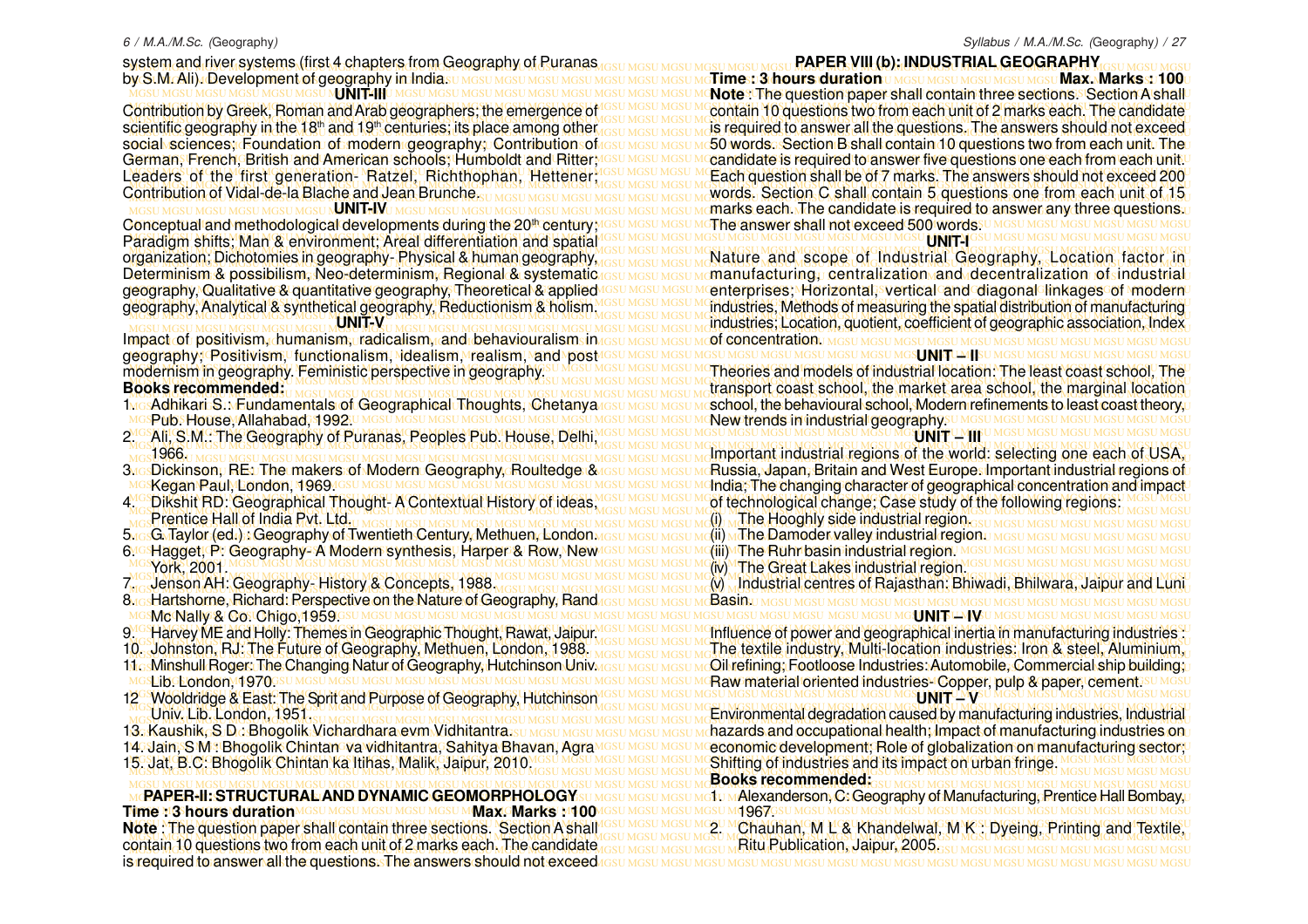#### 26 / M.A./M.Sc. (Geography)

(c) The heart of the state, Core Areas; (d) The Focus: Capital City; (e) asu Masu Masu Maso Mords a Section B shall contain 10 questions two from each unit. The Unitary and Federal states; (f) The dying colonialism and resurgent<sup>esu MGSU MGSU MG</sup>candidate is required to answer five questions one each from each unit. MGSU MGSU MGSU MGSU MGSU MGSU MGSU MGSU MGSU MGSU MGSU MGSU MGSU MGSU MGSU MGSU MGSU MGSU MGSU MGSU MGSU MGSU MGSU MGSU MGSU MGSU MGSU MGSU MGSU MGSU MGSU MGSU Each question shall be of 7 marks. The answers should not exceed 200 Unitary and Federal states; (f) The dying colonialism and resurgent nationalism.

### **UNIT- III**

Frontiers and Boundaries: Concepts and Classification: asu MGSU MGSU MGSU MGSU MGSTU MGSTARKS each The candidate is required to answer any three questions. MGSU MGSU MGSU MGSU MGSU MGSU MGSU MGSU MGSU MGSU MGSU MGSU MGSU MGSU MGSU MGSU MGSU MGSU MGSU MGSU MGSU MGSU MGSU MGSU MGSU MGSU MGSU MGSU MGSU MGSU MGSU MGSU (a) Frontiers, boundaries and buffer zones; (b) Classification of MGSU MGSU MGSU MGSU MGSU MGSU MGSU MGSU MGSU MGSU MGSU MGSU MGSU MGSU MGSU MGSU MGSU MGSU MGSU MGSU MGSU MGSU MGSU MGSU MGSU MGSU MGSU MGSU MGSU MGSU MGSU MGSU boundaries- changing concept; (c) The concept of territorial sea and MGSU MGSU MGSU MGSU MGSU MGSU MGSU MGSU MGSU MGSU MGSU MGSU MGSU MGSU MGSU MGSU MGSU MGSU MGSU MGSU MGSU MGSU MGSU MGSU MGSU MGSU MGSU MGSU MGSU MGSU MGSU MGSU maritime boundaries; (d) Land locked states, Problems of access, su mgsu mgsu mgsu mg Nature, and, scope, of geomorphology, Fundamental, concepts, the Frontiers and Boundaries: Concepts and Classification: maritime boundaries; (d) Land locked states, Problems of access. MGSU MGSU MGSU MGSU MGSU MGSU N**UNIT 4-5 I M**GSU MGSU MGSU MGSU MGSI MGSI MGS

#### Strategy- International Politics:

(a) Study of federation of independent states and USA as powers; (b)GSU MGSU MGSU MGSU MGSU MGSU MGSU of the concept, level of compensation, different MGSU MGSU MGSU MGSU MGSU MGSU MGSU MGSU MGSU MGSU MGSU MGSU MGSU MGSU MGSU MGSU MGSU MGSU MGSU MGSU MGSU MGSU MGSU MGSU MGSU MGSU MGSU MGSU MGSU MGSU MGSU MGSU Emergence of Third World Block; (c) politico- geographical study of<sub>GSU MGSU MGSU MGS</sub>cientists views, gravity anomaly, Revival of continental drift theory of India, geopolitical significance of Indian Ocean and SAARC region.su Mgsu Mgsu Mgs**Alfred Wegner, Plate tectonics, Seafloor spreading hypothesis.su** Mgsu (a) Study of federation of independent states and USA as powers; (b) India, geopolitical significance of Indian Ocean and SAARC region. **MC NUMGS WM** 

#### Extending Dimensions of Political Geography:

MGSU MGSU MGSU MGSU MGSU MGSU MGSU MGSU MGSU MGSU MGSU MGSU MGSU MGSU MGSU MGSU MGSU MGSU MGSU MGSU MGSU MGSU MGSU MGSU MGSU MGSU MGSU MGSU MGSU MGSU MGSU MGSU (a) The politics and transportation; (b) The geography of foreign aid and economic development; (c) The politico<del>k</del> geographical implications ofesu Mgsu Mgsu Mg**SGeosynclines, Ancient shields, Median mass, Theories of mountain** space research; (d) Supra-nationalism: from states to blocks:<u>SUMGSUMGSUMGSUMGSUMG</u>Sulding of Jeffery, Kober, Joly, Daly, Holms, phases of mountain building economic development; (c) The politico- geographical implications of space research; (d) Supra-nationalism: from states to blocks. **Books recommended:**

- MGSU MGSU MGSU MGSU MGSU MGSU MGSU MGSU MGSU MGSU MGSU MGSU MGSU MGSU MGSU MGSU MGSU MGSU MGSU MGSU MGSU MGSU MGSU MGSU MGSU MGSU MGSU MGSU MGSU MGSU MGSU MGSU MGSU MGSU MGSU MGSU MGSU MGSU MGSU MGSU MGSU MGSU MGSU MGSU MGSU MGSU MGSU MGSU MGSU MGSU MGSU MGSU MGSU MGSU MGSU MGSU MGSU MGSU MGSU MGSU MGSU MGSU MGSU MGSU 1. Alexander, I.M. : World Political Patterns, John Murray & Co. London, MGSLI 1966. MGSLI MGSLI MGSLI MGSLI MGSLI MGSLI MGSLI MGSLI MGSLI MGSLI MGSLI MGSLI MGSLI MGSLI MG
- 2GSI Bowman, He The New World Problems in Political Geography, World<sup>esu Mesu Mes</sup>gradation; Causes, types and classification of weathering, Mass 2. Bowman, I . The New World Problems in Political Geography, World Book Co. New York.
- 3.<sub>Sa</sub>De Blij HJ& Glassner, Martin : Systematic Political Geography,<sub>GSU MGSU MGSU MGSU MG</sub> concept of landscape evolution, factors controlling landform development, MGSU MGSU MGSU MGSU MGSU MGSU MGSU MGSU MGSU MGSU MGSU MGSU MGSU MGSU MGSU MGSU MGSU MGSU MGSU MGSU MGSU MGSU MGSU MGSU MGSU MGSU MGSU MGSU MGSU MGSU MGSU MGSU landform classification, Karst, Arid, Semi-arid, Glacial and coastal John Willey, New York, 1968.
- MGSU MGSU MGSU MGSU MGSU MGSU MGSU MGSU MGSU MGSU MGSU MGSU MGSU MGSU MGSU MGSU MGSU MGSU MGSU MGSU MGSU MGSU MGSU MGSU MGSU MGSU MGSU MGSU MGSU MGSU MGSU MGSU 4. Deshpande C D : India A Regional Interpretation, Northern Book MGSU MGSU MGSU MGSU MGSU MGSU MGSU MGSU MGSU MGSU MGSU MGSU MGSU MGSU MGSU MGSU MGSU MGSU MGSU MGSU MGSU MGSU MGSU MGSU MGSU MGSU MGSU MGSU MGSU MGSU MGSU MGSU Centre, New Delhi, 1992.
- 5. Dikshit, R D : Political Geography-A Contemporary Perspective,
- Tata McGraw Hill Publishing Co. Ltd., New Delhin 1982 MGSU MGSU
- MGSU MGSU MGSU MGSU MGSU MGSU MGSU MGSU MGSU MGSU MGSU MGSU MGSU MGSU MGSU MGSU MGSU MGSU MGSU MGSU MGSU MGSU MGSU MGSU MGSU MGSU MGSU MGSU MGSU MGSU MGSU MGSU slope in geomorphology, old and new ideas on evolution of hill side 6. East, W G & S pate O H K : The Changing Map of Asia, Methuen, London, 1966.
- MGSU MGSU MGSU MGSU MGSU MGSU MGSU MGSU MGSU MGSU MGSU MGSU MGSU MGSU MGSU MGSU MGSU MGSU MGSU MGSU MGSU MGSU MGSU MGSU MGSU MGSU MGSU MGSU MGSU MGSU MGSU MGSU slope elements (hilltop, hillside, screed slope, and pediment), Detailed
- MGSU MGSU MGSU MGSU MGSU MGSU MGSU MGSU MGSU MGSU MGSU MGSU MGSU MGSU MGSU MGSU MGSU MGSU MGSU MGSU MGSU MGSU MGSU MGSU MGSU MGSU MGSU MGSU MGSU MGSU MGSU MGSU study of the ideas of W.M.Davis, Walter Penck, Wood, A.Young, L.C. A,A,A,G. Vol. 40, 1950.
- MGSU MGSU MGSU MGSU MGSU MGSU MGSU MGSU MGSU MGSU MGSU MGSU MGSU MGSU MGSU MGSU MGSU MGSU MGSU MGSU MGSU MGSU MGSU MGSU MGSU MGSU MGSU MGSU MGSU MGSU MGSU MGSU Library, London
- 
- 10. Prescott, J R V : The Geography of Frontiers and Boundaries, Aldine,
- MGSU MGSU MGSU MGSU MGSU MGSU MGSU MGSU MGSU MGSU MGSU MGSU MGSU MGSU MGSU MGSU MGSU MGSU MGSU MGSU MGSU MGSU MGSU MGSU MGSU MGSU MGSU MGSU MGSU MGSU MGSU MGSU Chicago.
- York, 1944.
- MGSU MGSU MGSU MGSU MGSU MGSU MGSU MGSU MGSU MGSU MGSU MGSU MGSU MGSU MGSU MGSU MGSU MGSU MGSU MGSU MGSU MGSU MGSU MGSU MGSU MGSU MGSU MGSU MGSU MGSU MGSU MGSU 12. Sudipta Adhikari: Political Geography, Rawat, Jaipur & Delhi, 1997.
- 13S Sukhwal, B Dalindia ™A Political Geography, Allied Publishers, Newssu Mosu Mosu Mosu MoAhmed E. Coastal Geomorphology of India, New Delhisu Mosu Mosu MGSU MGSU MGSU MGSU MGSU MGSU MGSU MGSU MGSU MGSU MGSU MGSU MGSU MGSU MGSU MGSU MGSU MGSU MGSU MGSU MGSU MGSU MGSU MGSU MGSU MGSU MGSU MGSU MGSU MGSU MGSU MGSU 2. Cotton CA: Geomorphology, John Willey & Sons, New York. Delhi
- 14. Taylor, Peter: Political Geography, Longman, London, 1985. MGSU MGSU MGSU MGSU MGS WADARD P: A Text Book of Geomorphology, Shukla Book Depot, Patna, 14. Taylor, Peter: Political Geography, Longman, London, 1985.
- MGSU MGSU MGSU MGSU MGSU MGSU MGSU MGSU MGSU MGSU MGSU MGSU MGSU MGSU MGSU MGSU MGSU MGSU MGSU MGSU MGSU MGSU MGSU MGSU MGSU MGSU MGSU MGSU MGSU MGSU MGSU MGSU 4. Holms A: Principles of Physical Geology, Nelson, 1978. ed. Prentice Hall of India, New Delhi, 1963.
- MGSU MGSU MGSU MGSU MGSU MGSU MGSU MGSU MGSU MGSU MGSU MGSU MGSU MGSU MGSU MGSU MGSU MGSU MGSU MGSU MGSU MGSU MGSU MGSU MGSU MGSU MGSU MGSU MGSU MGSU MGSU MGSU 16. Weigert, W.H.: Principles of Political Geography, Appleton Century GSU MGSU MGSU MGSU MGSU Jefferys H: The Earth- its origin, history and physical constitution. Croyts, Inc. New York, 1957.

Syllabus / M.A./M.Sc. (Geography) / 7

MGSU MGSU MGSU MGSU MGSU MGSU MGSU MGSU MGSU MGSU MGSU MGSU MGSU MGSU MGSU MGSU MGSU MGSU MGSU MGSU MGSU MGSU MGSU MGSU MGSU MGSU MGSU MGSU MGSU MGSU MGSU MGSU MGSU MGSU MGSU MGSU MGSU MGSU MGSU MGSU MGSU MGSU MGSU MGSU MGSU MGSU MGSU MGSU MGSU MGSU MGSU MGSU MGSU MGSU MGSU MGSU MGSU MGSU MGSU MGSU MGSU MGSU MGSU MGSU words. Section C shall contain 5 questions one from each unit of 15 50 words. Section B shall contain 10 questions two from each unit. The The answer shall not exceed 500 words. **UNIT-I**

MGSU MGSU MGSU MGSU MGSU MGSU MGSU MGSU MGSU MGSU MGSU MGSU MGSU MGSU MGSU MGSU MGSU MGSU MGSU MGSU MGSU MGSU MGSU MGSU MGSU MGSU MGSU MGSU MGSU MGSU MGSU MGSU constitution of earth's interior: the evidences of seismology, thermal MGSU MGSU MGSU MGSU MGSU MGSU MGSU MGSU MGSU MGSU MGSU MGSU MGSU MGSU MGSU MGSU MGSU MGSU MGSU MGSU MGSU MGSU MGSU MGSU MGSU MGSU MGSU MGSU MGSU MGSU MGSU MGSU state of the earth interior, the zoning of the earth's interior. The principles MGSU MGSU MGSU MGSU MGSU MGSU MGSU MGSU MGSU MGSU MGSU MGSU MGSU MGSU MGSU MGSU MGSU MGSU MGSU MGSU MGSU MGSU MGSU MGSU MGSU MGSU MGSU MGSU MGSU MGSU MGSU MGSU scientists views, gravity anomaly. Revival of continental drift theory of **MINITALIS** 

MGSU MGSU MGSU MGSU MGSU MGSU MGSU MGSU MGSU MGSU MGSU MGSU MGSU MGSU MGSU MGSU MGSU MGSU MGSU MGSU MGSU MGSU MGSU MGSU MGSU MGSU MGSU MGSU MGSU MGSU MGSU MGSU MGSU MGSU MGSU MGSU MGSU MGSU MGSU MGSU MGSU MGSU MGSU MGSU MGSU MGSU MGSU MGSU MGSU MGSU MGSU MGSU MGSU MGSU MGSU MGSU MGSU MGSU MGSU MGSU MGSU MGSU MGSU MGSU Earth Movements and geological structure, Endogenetic forces: MGSU MGSU MGSU MGSU MGSU MGSU MGSU MGSU MGSU MGSU MGSU MGSU MGSU MGSU MGSU MGSU MGSU MGSU MGSU MGSU MGSU MGSU MGSU MGSU MGSU MGSU MGSU MGSU MGSU MGSU MGSU MGSU with reference to evolution of the Himalayas. diastrophic and sudden forces, Tectonic regionalization of India,

MGSU MGSU MGSU MGSU MGSU MGSU MGSU MGSU MGSU MGSU MGSU MGSU MGSU MGSU MGSU MGSU MGSU MGSU MGSU MGSU MGSU MGSU MGSU MGSU MGSU MGSU MGSU MGSU MGSU MGSU MGSU MGSU Exogenetic processes: Concept of gradation, agents and processes of MGSU MGSU MGSU MGSU MGSU MGSU MGSU MGSU MGSU MGSU MGSU MGSU MGSU MGSU MGSU MGSU MGSU MGSU MGSU MGSU MGSU MGSU MGSU MGSU MGSU MGSU MGSU MGSU MGSU MGSU MGSU MGSU movement, Erosional and depositional processes; Sub- areal denudation, 3<sub>GS</sub> De Blij H J & Glassner, Martin : Systematic Political Geography, GSU MGSU MGSU MGSU MGSU MGSU MGCU COLOR DE EVOLUTION, factors controlling landform development, **UNIT-III** landforms<sup>U MGSU</sup> MGSU MGSU MGSU **UNIT-IV**

MGSU MGSU MGSU MGSU MGSU MGSU MGSU MGSU MGSU MGSU MGSU MGSU MGSU MGSU MGSU MGSU MGSU MGSU MGSU MGSU MGSU MGSU MGSU MGSU MGSU MGSU MGSU MGSU MGSU MGSU MGSU MGSU 5<sub>cs</sub> Dikshit, R D : Political Geography- A Contemporary Perspective,<sub>GSU MGSU MGSU MGSU MGS</sub>Fluvial process, mathematical form of river\_curve, the fundamental <u>MGsuTataiMcGraw Hill Publishing Cocktdig New Delhiu 1982 Mgsu Mgsu Mgsu Mgsu Mgsu Masprinciples iof icycle iof erosion and its ipresentation, idrainage patterns,</u> 6GSLEast, W.G.& Spate O.H.KL: The Changing Map of Asia, Methuen, GSUMGSUMGSUM of Indian river systems and river regimes; the study of slopes, concept of MGSU MGSU MGSU MGSU MGSU MGSU MGSU MGSU MGSU MGSU MGSU MGSU MGSU MGSU MGSU MGSU MGSU MGSU MGSU MGSU MGSU MGSU MGSU MGSU MGSU MGSU MGSU MGSU MGSU MGSU MGSU MGSU 7. Hartshorne, R : The Functional Approach in Political geography, MGSU MGSU MGSU MGSU MGSU MGSU MGSU MGSU MGSU MGSU MGSU MGSU MGSU MGSU MGSU MGSU MGSU MGSU MGSU MGSU MGSU MGSU MGSU MGSU MGSU MGSU MGSU MGSU MGSU MGSU MGSU MGSU 8. Moodie, A.E. : Geography behind Politics, Hutchinson University King, and Strahler on the development of slope. **LINIT-V** 

#### MGSU MGSU MGSU MGSU MGSU MGSU MGSU MGSU MGSU MGSU MGSU MGSU MGSU MGSU MGSU MGSU MGSU MGSU MGSU MGSU MGSU MGSU MGSU MGSU MGSU MGSU MGSU MGSU MGSU MGSU MGSU MGSU 9. Pounds, N J G : Political Geography, McGraw Hill, New York, 1972. 9<sub>cs</sub> Rounds, NJG : Rolitical Geography, McGraw Hill, New York, 1972.<sub>GSU MGSU MGSU MGSU MGSU MGSU M</sub>e etudy of erosional surfaces: concept of erosion surface, techniques 10s: Prescott, J R.V.: The Geography of Frontiers and Boundaries, Aldine;Gsu MGSU MGSU MGSO frecognition and correlation of erosion surfaces wit special reference MGSU MGSU MGSU MGSU MGSU MGSU MGSU MGSU MGSU MGSU MGSU MGSU MGSU MGSU MGSU MGSU MGSU MGSU MGSU MGSU MGSU MGSU MGSU MGSU MGSU MGSU MGSU MGSU MGSU MGSU MGSU MGSU to India and Rajasthan; Concept of applied geomorphology, bottom relief 11. Spykman, N J : The Geography of Peace, Harcourt Brace, New GSU MGSU MGSU MGSU MGGU MGCU The oceans, Coral reefs and islands, Sea level change and coastal MGSU MGSU MGSU MGSU MGSU MGSU MGSU MGSU MGSU MGSU MGSU MGSU MGSU MGSU MGSU MGSU MGSU MGSU MGSU MGSU MGSU MGSU MGSU MGSU MGSU MGSU MGSU MGSU MGSU MGSU MGSU MGSU erosion, formation of coasts of India. of the oceans, Coral reefs and islands, Sea level change and coastal

#### **Books recommended:**

- **1. MCAhmed E: Coastal Geomorphology of India, New Delhi. I**<br>2. MCCotton CA: Geomorphology, John Willey & Sons, New Y
- MGSU MGSU MGSU MGSU MGSU MGSU MGSU MGSU MGSU MGSU MGSU MGSU MGSU MGSU MGSU MGSU MGSU MGSU MGSU MGSU MGSU MGSU MGSU MGSU MGSU MGSU MGSU MGSU MGSU MGSU MGSU MGSU
	-
- MGSU MGSU MGSU MGSU MGSU MGSU MGSU MGSU MGSU MGSU MGSU MGSU MGSU MGSU MGSU MGSU MGSU MGSU MGSU MGSU MGSU MGSU MGSU MGSU MGSU MGSU MGSU MGSU MGSU MGSU MGSU MGSU 15. Valkenburg, S V & Stoz, C L : Elements of Political Geography, 2nd 31996.s
	- 5. Jefferys H: The Earth- its origin, history and physical constitution.
- MGSU MGSU MGSU MGSU MGSU MGSU MGSU MGSU MGSU MGSU MGSU MGSU MGSU MGSU MGSU MGSU MGSU MGSU MGSU MGSU MGSU MGSU MGSU MGSU MGSU MGSU MGSU MGSU MGSU MGSU MGSU MGSU 6. King and Embleton : Glacial and Pre-glacial geomorphology, Edward
- MGSU MGSU MGSU MGSU MGSU MGSU MGSU MGSU MGSU MGSU MGSU MGSU MGSU MGSU MGSU MGSU MGSU MGSU MGSU MGSU MGSU MGSU MGSU MGSU MGSU MGSU MGSU MGSU MGSU MGSU MGSU MGSU 17. Bhattacharya and Achha : Rajneetik BhoogolArnold, Londo, 1975.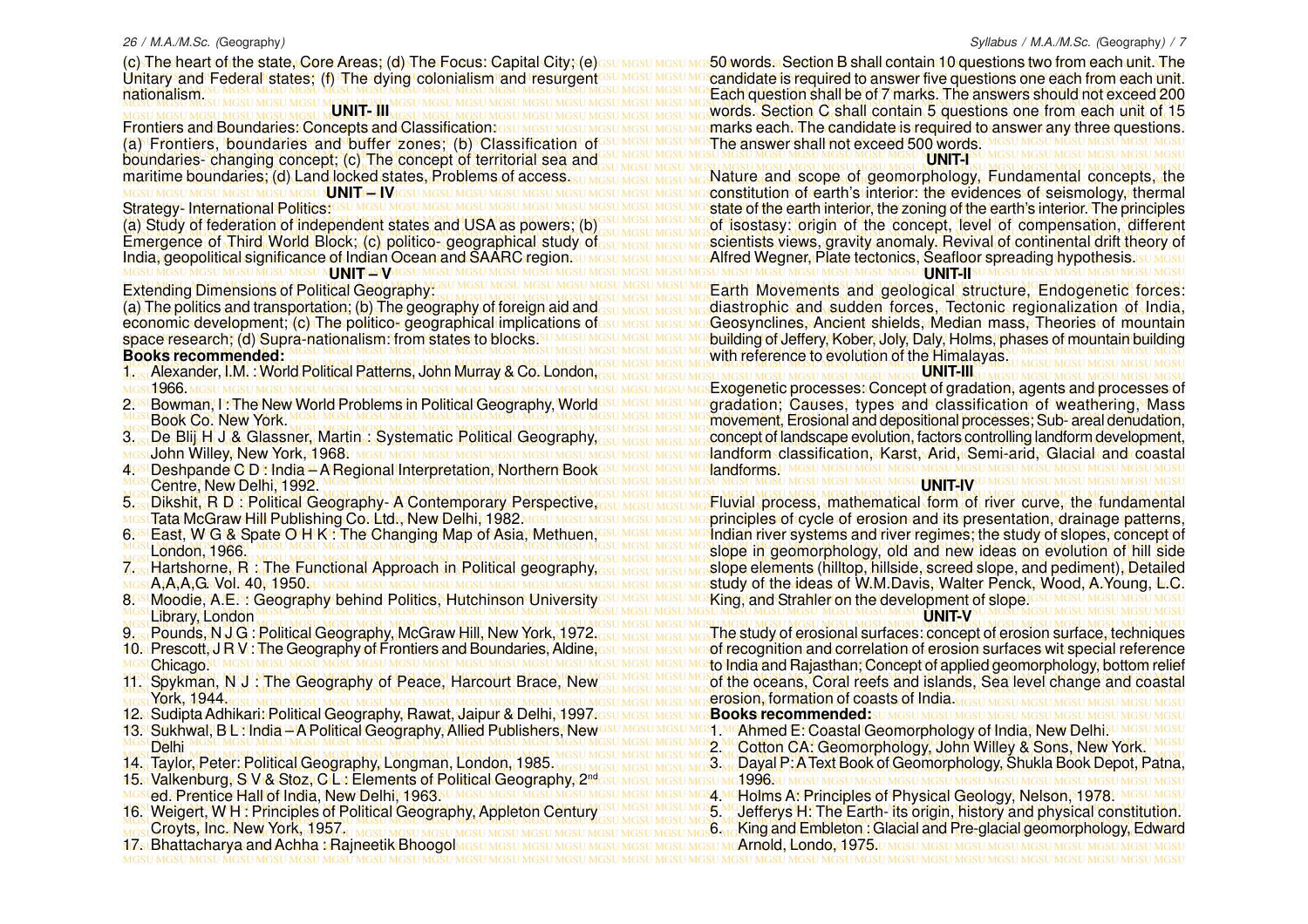- 
- MGSU MGSU MGSU MGSU MGSU MGSU MGSU MGSU MGSU MGSU MGSU MGSU MGSU MGSU MGSU MGSU MGSU MGSU MGSU MGSU MGSU MGSU MGSU MGSU MGSU MGSU MGSU MGSU MGSU MGSU MGSU MGSU 8. Monkhouse,F.J.: Principles of Physical Geography, Hodder & Strougten, London, 1960.
- 
- MGSU MGSU MGSU MGSU MGSU MGSU MGSU MGSU MGSU MGSU MGSU MGSU MGSU MGSU MGSU MGSU MGSU MGSU MGSU MGSU MGSU MGSU MGSU MGSU MGSU MGSU MGSU MGSU MGSU MGSU MGSU MGSU
- Delhi, 1980.
- MGSU MGSU MGSU MGSU MGSU MGSU MGSU MGSU MGSU MGSU MGSU MGSU MGSU MGSU MGSU MGSU MGSU MGSU MGSU MGSU MGSU MGSU MGSU MGSU MGSU MGSU MGSU MGSU MGSU MGSU MGSU MGSU 11. Sharma, RC & Vatal,M: Oceanography for Geographers, Chattanya, Allahbad,1992.
- 12. Singh,S: Geomorphology, Prayag, Allahbad,1998.
- 13. Steers, JA: The Unstable Earth, Kalyani, New Delhi, 1988.
- 14. Strahler AN: Earth Sciences, Harper & Row, New York. UMG
- MGSU MGSU MGSU MGSU MGSU MGSU MGSU MGSU MGSU MGSU MGSU MGSU MGSU MGSU MGSU MGSU MGSU MGSU MGSU MGSU MGSU MGSU MGSU MGSU MGSU MGSU MGSU MGSU MGSU MGSU MGSU MGSU 15. Strahler, AN & Strahler, AH: Modern Physical Geography, John Willey, NewYork, Revised 1992.
- 
- s**1960**U
- MGSU MGSU MGSU MGSU MGSU MGSU MGSU MGSU MGSU MGSU MGSU MGSU MGSU MGSU MGSU MGSU MGSU MGSU MGSU MGSU MGSU MGSU MGSU MGSU MGSU MGSU MGSU MGSU MGSU MGSU MGSU MGSU 17. Wooldridge, SW & Morgan, RS: An Outline to Geomorphology, MGSU MGSU MGSU MGSU MGSU MGSU MGSU MGSU MGSU MGSU MGSU MGSU MGSU MGSU MGSU MGSU MGSU MGSU MGSU MGSU MGSU MGSU MGSU MGSU MGSU MGSU MGSU MGSU MGSU MGSU MGSU MGSU Longman, London, 1960.
- 18. Young, A; Slopes, Oliver & Boyd, Edinburgh, 1972.
- 19. Sawinder Singh, Bhoo Akriti Vigyan, Vasundhra, Gorakhpur
- 
- 21. Negi, VS: Bhoo Akriti Vigyan, Rastogi, Meerut
- 22. Jat, BC: Bhoo Akriti Vigyan, Rawat, Jaipur.
- 

## **Time : 3 hours duration** Maximus Maximus Max. Marks : 100

MGSU MGSU MGSU MGSU MGSU MGSU MGSU MGSU MGSU MGSU MGSU MGSU MGSU MGSU MGSU MGSU MGSU MGSU MGSU MGSU MGSU MGSU MGSU MGSU MGSU MGSU MGSU MGSU MGSU MGSU MGSU MGSU **Note** : The question paper shall contain three sections. Section A shall iontain 10 questions two from each unit of 2 marks each. The candidate IGSU MGSU MGSU MOSU M**OTA. Verma: Adhivas Bhoogol, Rajasthan Hindi Granth Academy, Jaipur.∪** MGSU MGSU MGSU MGSU MGSU MGSU MGSU MGSU MGSU MGSU MGSU MGSU MGSU MGSU MGSU MGSU MGSU MGSU MGSU MGSU MGSU MGSU MGSU MGSU MGSU MGSU MGSU MGSU MGSU MGSU MGSU MGSU is required to answer all the questions. The answers should not exceed MGSU MGSU MGSU MGSU MGSU MGSU MGSU MGSU MGSU MGSU MGSU MGSU MGSU MGSU MGSU MGSU MGSU MGSU MGSU MGSU MGSU MGSU MGSU MGSU MGSU MGSU MGSU MGSU MGSU MGSU MGSU MGSU 50 words. Section B shall contain 10 questions two from each unit. The result MGSU MGSU MGSU MGSU MGSU MGSU MG**SU RAPER-VIII: ANY ONE OF THE FOLLOWING** the UNISSU MGSU **MGSU AN** candidate is required to answer five questions one each from each unit MGSU MGSU MGSU MGSU MGSU N**PAPER VIII (a): POLITICAL GEOGRAPHY**MGSU MGSU MGSU MGSU contain 10 questions two from each unit of 2 marks each. The candidate Each question shall be of 7 marks. The answers should not exceed 200 words. Section C shall contain 5 questions one from each unit of 15 The answer shall not exceed 500 words.

#### **UNIT-I**

Meaning, nature, scope and methods of economic geography; relation of economic geography with economics and other branches of social sciences, concept of economy; simple model of economy: environmental relations of economy, spatial structure of economy.

#### **UNIT-II**

MGSU MGSU MGSU MGSU MGSU MGSU MGSU MGSU MGSU MGSU MGSU MGSU MGSU MGSU MGSU MGSU MGSU MGSU MGSU MGSU MGSU MGSU MGSU MGSU MGSU MGSU MGSU MGSU MGSU MGSU MGSU MGSU Types of agriculture: Whittlesey's classification of agricultural regions Mediterranean agriculture, mixed faming, stock raising and its products; concept and techniques of delimitation of agriculture regions; crop combination and diversification; Von Thuenen's model of agriculture **location and its modifications** under mosul mosul mosul mosul mosul mosul

MGSU MGSU MGSU MGSU MGSU MGSU MGSU MGSU MGSU MGSU MGSU MGSU MGSU MGSU MGSU MGSU MGSU MGSU MGSU MGSU MGSU MGSU MGSU MGSU MGSU MGSU MGSU MGSU MGSU MGSU MGSU MGSU **UNIT-III** MGSU MGSU MGSU MGSU MGSU MGSU MGSU MGSU MGSU MGSU MGSU MGSU MGSU MGSU MGSU MGSU MGSU MGSU MGSU MGSU MGSU MGSU MGSU MGSU MGSU MGSU MGSU MGSU MGSU MGSU MGSU MGSU Spatial distribution of energy; sources of power: coal, petroleum, MGSU MGSU MGSU MGSU MGSU MGSU MGSU MGSU MGSU MGSU MGSU MGSU MGSU MGSU MGSU MGSU MGSU MGSU MGSU MGSU MGSU MGSU MGSU MGSU MGSU MGSU MGSU MGSU MGSU MGSU MGSU MGSU hydroelectricity, and atomic power; Future need of energy, Nature of

7. <sub>Go</sub>Lobeck,AK: Geomorphology, McGraw Hill Book Co. NewYork, 1939. Jost Mosu Mgsu Mg. Michael "Chisholm"; rural Settlements, and Landuse Transaction, MGSU MGSU MGSU MGSU MGSU MGSU MGSU MGSU MGSU MGSU MGSU MGSU MGSU MGSU MGSU MGSU MGSU MGSU MGSU MGSU MGSU MGSU MGSU MGSU MGSU MGSU MGSU MGSU MGSU MGSU MGSU MGSU 5. Clark, John I : Population Geography, Pergamon Press, Oxford, MGSU MGSU MGSU MGSU MGSU MGSU MGSU MGSU MGSU MGSU MGSU MGSU MGSU MGSU MGSU MGSU MGSU MGSU MGSU MGSU MGSU MGSU MGSU MGSU MGSU MGSU MGSU MGSU MGSU MGSU MGSU MGSU 9. Pitty, AF: Introduction to Geomorphology, Methuen, Londen, 1974. 10. Sharma, HS (ed.): Perspective in Geomorphology, Concept, New <sub>IGSU MGSU MGSU MGSU MG</sub> Garnier, B J: Geography of Population, Longman, London, 1970. MGSU MGSU MGSU MGSU MGSU MGSU MGSU MGSU MGSU MGSU MGSU MGSU MGSU MGSU MGSU MGSU MGSU MGSU MGSU MGSU MGSU MGSU MGSU MGSU MGSU MGSU MGSU MGSU MGSU MGSU MGSU MGSU 7. Hudson, E S : Geography of Settlement, Darby's Edition of Brook's MGSU MGSU MGSU MGSU MGSU MGSU MGSU MGSU MGSU MGSU MGSU MGSU MGSU MGSU MGSU MGSU MGSU MGSU MGSU MGSU MGSU MGSU MGSU MGSU MGSU MGSU MGSU MGSU MGSU MGSU MGSU MGSU 8. Jones: A Population Geography, Guilford Publication, 1990 MGSU MGSU MGSU MGSU MGSU MGSU MGSU MGSU MGSU MGSU MGSU MGSU MGSU MGSU MGSU MGSU MGSU MGSU MGSU MGSU MGSU MGSU MGSU MGSU MGSU MGSU MGSU MGSU MGSU MGSU MGSU MGSU MGSU MGSU MGSU MGSU MGSU MGSU MGSU MGSU MGSU MGSU MGSU MGSU MGSU MGSU MGSU MGSU MGSU MGSU MGSU MGSU MGSU MGSU MGSU MGSU MGSU MGSU MGSU MGSU MGSU MGSU MGSU MGSU 9. Mamoria C B : India's Population Problem, Kitab Mahal, New Delhi, MGSU MGSU MGSU MGSU MGSU MGSU MGSU MGSU MGSU MGSU MGSU MGSU MGSU MGSU MGSU MGSU MGSU MGSU MGSU MGSU MGSU MGSU MGSU MGSU MGSU MGSU MGSU MGSU MGSU MGSU MGSU MGSU 1981. A. Strahler AN. Earth Sciences, Harper & Row, New York:UMGSUMGSUMGSUMGSUMG10MMitra Ashok: Indi's Population: Aspects of Quality and Control, Vol.U MGSU MGSU MGSU MGSU MGSU MGSU MGSU MGSU MGSU MGSU MGSU MGSU MGSU MGSU MGSU MGSU MGSU MGSU MGSU MGSU MGSU MGSU MGSU MGSU MGSU MGSU MGSU MGSU MGSU MGSU MGSU MGSU MGSU MGSU MGSU MGSU MGSU MGSU MGSU MGSU MGSU MGSU MGSU MGSU MGSU MGSU MGSU MGSU MGSU MGSU MGSU MGSU MGSU MGSU MGSU MGSU MGSU MGSU MGSU MGSU MGSU MGSU MGSU MGSU 11. Sharma, R C : settlement Geography of Indian Desert, Kumar MGSU MGSU MGSU MGSU MGSU MGSU MGSU MGSU MGSU MGSU MGSU MGSU MGSU MGSU MGSU MGSU MGSU MGSU MGSU MGSU MGSU MGSU MGSU MGSU MGSU MGSU MGSU MGSU MGSU MGSU MGSU MGSU 16. Thornbury, WD: Principles of Geomorphology, John Willey, NewYork, MGSU MGSU MGSU MGSU MGSU MGSU MGSU MGSU MGSU MGSU MGSU MGSU MGSU MGSU MGSU MGSU MGSU MGSU MGSU MGSU MGSU MGSU MGSU MGSU MGSU MGSU MGSU MGSU MGSU MGSU MGSU MGSU 12. Singh, R L : Meaning, Objective, Scope of Settlement Geography, MGSU MGSU MGSU MGSU MGSU MGSU MGSU MGSU MGSU MGSU MGSU MGSU MGSU MGSU MGSU MGSU MGSU MGSU MGSU MGSU MGSU MGSU MGSU MGSU MGSU MGSU MGSU MGSU MGSU MGSU MGSU MGSU 13. Smailes, A E : The Geography of Towns, Hutchinson University MGSU MGSU MGSU MGSU MGSU MGSU MGSU MGSU MGSU MGSU MGSU MGSU MGSU MGSU MGSU MGSU MGSU MGSU MGSU MGSU MGSU MGSU MGSU MGSU MGSU MGSU MGSU MGSU MGSU MGSU MGSU MGSU Library, London, 1953. '9. Sawinder Singh, Bhoo Akriti Vigyan, Vasundhra, Gorakhpur∪ MGs∪ MGs∪ MGs∪ MG14.MSrinivasan, KA: Basic Demographic Techniques and Applications,∪ MGSU MGSU MGSU MGSU MGSU MGSU MGSU MGSU MGSU MGSU MGSU MGSU MGSU MGSU MGSU MGSU MGSU MGSU MGSU MGSU MGSU MGSU MGSU MGSU MGSU MGSU MGSU MGSU MGSU MGSU MGSU MGSU 20. Kaushik, SD: Bhoo Akriti Vigyan, Rastogi, Meerut MGSU MGSU MGSU MGSU MGSU MGSU MGSU MGSU MGSU MGSU MGSU MGSU MGSU MGSU MGSU MGSU MGSU MGSU MGSU MGSU MGSU MGSU MGSU MGSU MGSU MGSU MGSU MGSU MGSU MGSU MGSU MGSU MGSU MGSU MGSU MGSU MGSU MGSU MGSU MGSU MGSU MGSU MGSU MGSU MGSU MGSU MGSU MGSU MGSU MGSU MGSU MGSU MGSU MGSU MGSU MGSU MGSU MGSU MGSU MGSU MGSU MGSU MGSU MGSU 15. Sundram, K V and Sudesh Nangia (ed.): Population Geography, MGSU MGSU MGSU MGSU MGSU MGSU MGSU MGSU MGSU MGSU MGSU MGSU MGSU MGSU MGSU MGSU MGSU MGSU MGSU MGSU MGSU MGSU MGSU MGSU MGSU MGSU MGSU MGSU MGSU MGSU MGSU MGSU Heritage , Delhi, 1986. MGSU MGSU MGSU MGSU MGSU MGSU MGSU MGSU MGSU MGSU MGSU MGSU MGSU MGSU MGSU MGSU MGSU MGSU MGSU MGSU MGSU MGSU MGSU MGSU MGSU MGSU MGSU MGSU MGSU MGSU MGSU MGSU 16. Woods, R : Population Analysis in Geography, Longman, London, MGSU MGSU MGSU MGSU MGSU MGSU MGSU MGSU MGSU MGSU MGSU MGSU MGSU MGSU MGSU MGSU MGSU MGSU MGSU MGSU MGSU MGSU MGSU MGSU MGSU MGSU MGSU MGSU MGSU MGSU MGSU MGSU **PAPER- III: PRINCIPLES & THEOR Y OF ECONOMIC GEOGRAPHY** MGSU MGSU MGSU MGSU MGSU MGSU MGSU MGSU MGSU MGSU MGSU MGSU MGSU MGSU MGSU MGSU MGSU MGSU MGSU MGSU MGSU MGSU MGSU MGSU MGSU MGSU MGSU MGSU MGSU MGSU MGSU MGSU <u>Time: 3 hours duration Mosu MGSU MGSU MGSU MGSU MAX. Marks: 100 MGSU MGSU MGSU MGSU MCSU MCC Zelinsky, W. A Prologue to Population Geography, Prentice Hall,</u> 4. Michael Chisholm : rural Settlements and Landuse Transaction Publishers, 1972. 1973. 6. Garnier, B J : Geography of Population, Longman, London, 1970. Universal Bazatteer. Studies was also make make make make make make the Universal Bazatteer I & II, Abhinav, New Delhi, 1978. Brothers, New Delhi, 1972. **BELLMOS** Sage N. Delhi<sup>61</sup>998. 1979. M<sub>4966</sub>.

 $\tt{Each}$  question shall be of 7 marks. The answers should not exceed 2004GSU MGSU MGSU MGTi**me : 3 hours duration** U MGSU MGSU MGSU MGSU **Mgsu <b>Max. Marks** : 1000 vords. Section C shall contain 5 questions one from each unit of 15<sup>/(GSU MGSU MGSU MC</sup>Note: The question paper shall contain three sections. Section A shall narks each. The candidate is required to answer any three questions. Most MGSU MGSU MCCONTROL TO Questions two from each unit of 2 marks each. The candidate marks each. The candidate is required to answer any three questions <sub>MGSU MGSU MGSU MGSU</sub> M **contain 10 questions two from each unit of** 2 marks each. The candidate MGSU MGSU MGSU MGSU MGSU MGSU MGSU MGSU MGSU MGSU MGSU MGSU MGSU MGSU MGSU MGSU MGSU MGSU MGSU MGSU MGSU MGSU MGSU MGSU MGSU MGSU MGSU MGSU MGSU MGSU MGSU MGSU is required to answer all the questions. The answers should not exceed MGSU MGSU MGSU MGSU MGSU MGSU MGSU MGSU MGSU MGSU MGSU MGSU MGSU MGSU MGSU MGSU MGSU MGSU MGSU MGSU MGSU MGSU MGSU MGSU MGSU MGSU MGSU MGSU MGSU MGSU MGSU MGSU 50 words. Section B shall contain 10 questions two from each unit. The Meaning, nature, scope and methods of economic geography; relation *IGSU MGSU MGSU MC* andidate is required to answer five questions one each from each unit. MGSU MGSU MGSU MGSU MGSU MGSU MGSU MGSU MGSU MGSU MGSU MGSU MGSU MGSU MGSU MGSU MGSU MGSU MGSU MGSU MGSU MGSU MGSU MGSU MGSU MGSU MGSU MGSU MGSU MGSU MGSU MGSU <u>If economic geography with economics and other branches of social resulting mesuling Each question shall be of 7 marks. The answers should not exceed 200</u> ciences, concept of economy; simple model of economy: environmental result Mesu Mesu Mewords. Section: Cashall, contain: 5 questions, one, from, each, unit of 15 r elations of economy, spatial structure of economy.<sup>resu Mesu Mesu Mesu Mesu Mesu Me</sup>marks each. The candidate is required to answer any three questions.U MGSU MGSU MGSU MGSU MGSU MGSU MGSU MGSU MGSU MGSU MGSU MGSU MGSU MGSU MGSU MGSU MGSU MGSU MGSU MGSU MGSU MGSU MGSU MGSU MGSU MGSU MGSU MGSU MGSU MGSU MGSU MGSU The answer shall not exceed 500 words. MGSU MGSU MGSU MGSU MGSU MGSU MGSU MGSU MGSU MGSU MGSU MGSU MGSU MGSU MGSU MGSU MGSU MGSU MGSU MGSU MGSU MGSU MGSU MGSU MGSU MGSU MGSU MGSU MGSU MGSU MGSU MGSU **PAPER-VIII: ANY ONE OF THE FOLLOWING: PAPER VIII (a): POLITICAL GEOGRAPHY**

and special study of subsistence agriculture, tropical plantation,<u>wesu Mesu Mesu Mo</u>efinition, scope and Development of Political Geography:<sub>GSU MGSU MGSU</sub> Mesu Mesu "Mediterranean agriculture, mixed faming, stock raising and its products, IGSU MGSU MGSU MC(a) Definition and scope of Political Geography and its relation with other concept and techniques of delimitation of agriculture regions; crop (GSU MGSU MGSU MCSOCial sciences; (b) geopolitics and German school of thought; (c) MGSU MGSU MGSU MGSU MGSU MGSU MGSU MGSU MGSU MGSU MGSU MGSU MGSU MGSU MGSU MGSU MGSU MGSU MGSU MGSU MGSU MGSU MGSU MGSU MGSU MGSU MGSU MGSU MGSU MGSU MGSU MGSU ombination and diversification; Von Thuenen's model of agriculture <sub>IGSU MGSU MGSU MGSU M</sub>development of Political Geography- Concepts of Mackinder, Spykman, MGSU MGSU MGSU MGSU MGSU MGSU MGSU MGSU MGSU MGSU MGSU MGSU MGSU MGSU MGSU MGSU MGSU MGSU MGSU MGSU MGSU MGSU MGSU MGSU MGSU MGSU MGSU MGSU MGSU MGSU MGSU MGSU Meining, Hooson, De Sseversky, World's geostrategic regions. **UNIT- I** Definition, scope and Development of Political Geography: Gsu **SUNISUMIS** 

#### States and Nations:

MGSU MGSU MGSU MGSU MGSU MGSU MGSU MGSU MGSU MGSU MGSU MGSU MGSU MGSU MGSU MGSU MGSU MGSU MGSU MGSU MGSU MGSU MGSU MGSU MGSU MGSU MGSU MGSU MGSU MGSU MGSU MGSU (a)The Functional Approach in Political Geography by Hartshorne; (b) MGSU MGSU MGSU MGSU MGSU MGSU MGSU MGSU MGSU MGSU MGSU MGSU MGSU MGSU MGSU MGSU MGSU MGSU MGSU MGSU MGSU MGSU MGSU MGSU MGSU MGSU MGSU MGSU MGSU MGSU MGSU MGSU The elements of state- territory, Population, Organization and Power;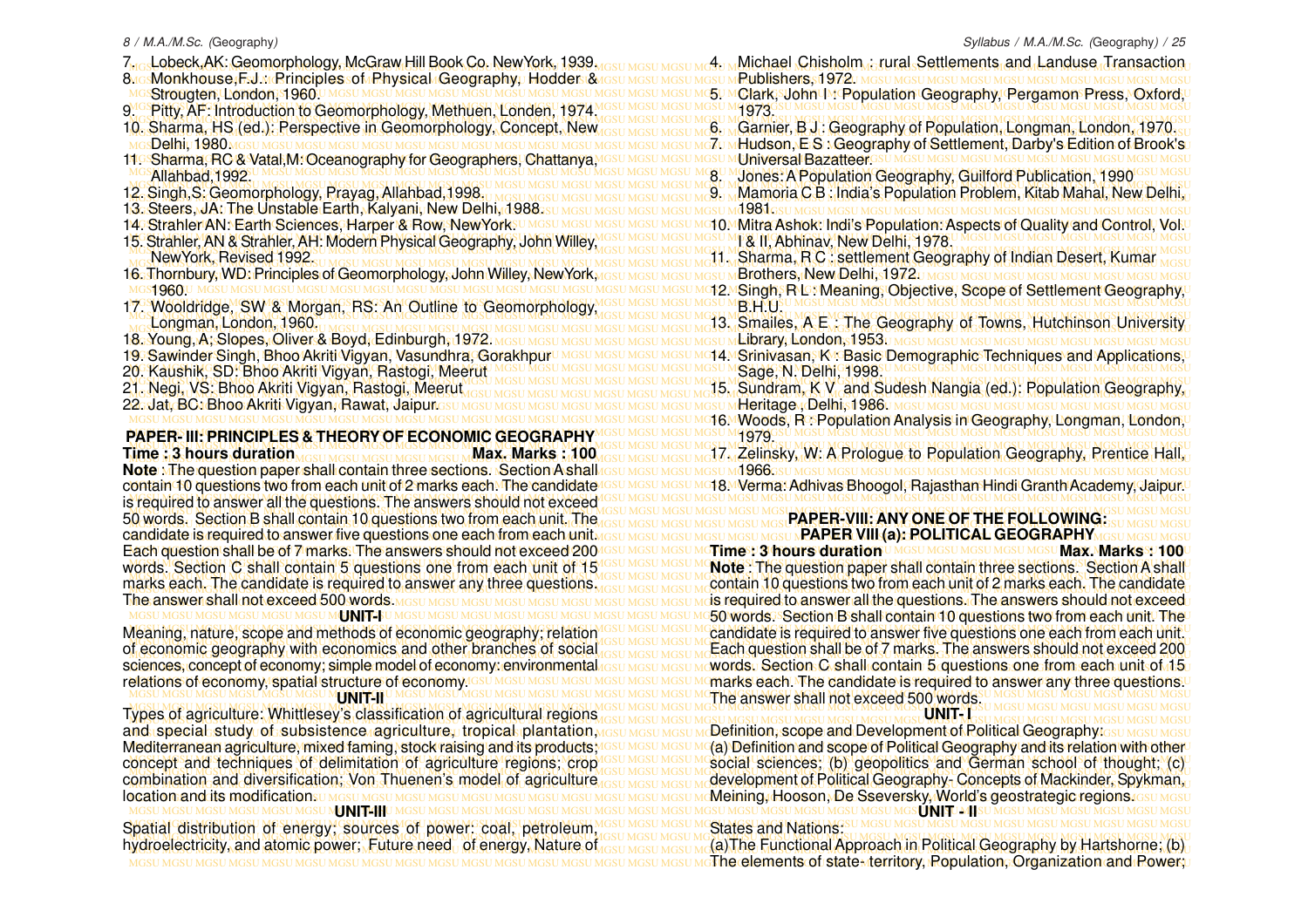<u>4osuJohn Silk: Statistical Concepts in Geography, George Allen & Unwin;esu Mesu Mesu Mesworld, trade and lits rolesin economic development; Decision making</u> MGSU MGSU MGSU MGSU MGSU MGSU MGSU MGSU MGSU MGSU MGSU MGSU MGSU MGSU MGSU MGSU MGSU MGSU MGSU MGSU MGSU MGSU MGSU MGSU MGSU MGSU MGSU MGSU MGSU MGSU MGSU MGSU processes- a behavioural approach. MGSU MGSU MGSU MGSU MGSU MGSU MGSU MGSU MGSU MGSU MGSU MGSU MGSU MGSU MGSU MGSU MGSU MGSU MGSU MGSU MGSU MGSU MGSU MGSU MGSU MGSU MGSU MGSU MGSU MGSU MGSU MGSU MGSU MGSU MGSU MGSU MGSU MGSU MGSU MGSU MGSU MGSU MGSU MGSU MGSU MGSU MGSU MGSU MGSU MGSU MGSU MGSU MGSU MGSU MGSU MGSU MGSU MGSU MGSU MGSU MGSU MGSU MGSU MGSU 5. Johnston, R J: Multivariate Statistical Analysis in Geography, **LLondon**GS Longman, London,1973.

6.stKing, Td: Statistical Analysis in Geography, Prentice Hall.

7.58 Mahmood A: Statistical Methods in Geographical Studies, Rajesh<sup>osu Mosu Mosul Mo</sup>selected industries- iron & steel, cotton textile, chemical fertilizers, paper 7. Mahmood A: Statistical Methods in Geographical Studies, Rajesh Publications, New Delhi, 1977.

MGSU MGSU MGSU MGSU MGSU MGSU MGSU MGSU MGSU MGSU MGSU MGSU MGSU MGSU MGSU MGSU MGSU MGSU MGSU MGSU MGSU MGSU MGSU MGSU MGSU MGSU MGSU MGSU MGSU MGSU MGSU MGSU 8. Saroj K Pal: Statistics for Geosciences-Techniques and <u>мсs</u>rApplications, Concept, New Delhi,n1998 <u>мсsu мсsu мсsu мсsu мсsu мсsu мсsu мс</u>sLocation and interaction in a simplified economic landscape; Spatial Applications, Concept, New Delhin 1998 MGSU MGSU MGSU MGSU MC

#### **PAPER VII (d.): GEOGRAPHY OF POPULATION AND SETTLEMENT**

MGSU MGSU MGSU MGSU MGSU MGSU MGSU MGSU MGSU MGSU MGSU MGSU MGSU MGSU MGSU MGSU MGSU MGSU MGSU MGSU MGSU MGSU MGSU MGSU MGSU MGSU MGSU MGSU MGSU MGSU MGSU MGSU economic regionalization of India. MGSU MGSU MGSU MGSU MGSU MGSU MGSU MGSU MGSU MGSU MGSU MGSU MGSU MGSU MGSU MGSU MGSU MGSU MGSU MGSU MGSU MGSU MGSU MGSU MGSU MGSU MGSU MGSU MGSU MGSU MGSU MGSU **Note** : The question paper shall contain three sections. Section A shall MGSU MGSU MGSU MGSU MGSU MGSU MGSU MGSU MGSU MGSU MGSU MGSU MGSU MGSU MGSU MGSU MGSU MGSU MGSU MGSU MGSU MGSU MGSU MGSU MGSU MGSU MGSU MGSU MGSU MGSU MGSU MGSU contain 10 questions two from each unit of 2 marks each. The candidate Su MGSU MGSU MGSU MGSU MGSU MGSU MGSU MG MGSU MGSU MGSU MGSU MGSU MGSU MGSU MGSU MGSU MGSU MGSU MGSU MGSU MGSU MGSU MGSU MGSU MGSU MGSU MGSU MGSU MGSU MGSU MGSU MGSU MGSU MGSU MGSU MGSU MGSU MGSU MGSU is required to answer all the questions. The answers should not exceed 50 words.⊾Section B shall contain 10 questions two from each uniteTheesu Mesu Mesu Mes2 McBerry & Ray ⊼he Geography of Economic systems, Prentice Hall, MGSU MGSU MGSU MGSU MGSU MGSU MGSU MGSU MGSU MGSU MGSU MGSU MGSU MGSU MGSU MGSU MGSU MGSU MGSU MGSU MGSU MGSU MGSU MGSU MGSU MGSU MGSU MGSU MGSU MGSU MGSU MGSU candidate is required to answer five questions one each from each unit. MGSU MGSU MGSU MGSU MGSU MGSU MGSU MGSU MGSU MGSU MGSU MGSU MGSU MGSU MGSU MGSU MGSU MGSU MGSU MGSU MGSU MGSU MGSU MGSU MGSU MGSU MGSU MGSU MGSU MGSU MGSU MGSU Each question shall be of 7 marks. The answers should not exceed 200 SUMGSUMGSUMGSUMGSUMGSUMGRASCHI, India - Economic Development and Social Opportunity, MGSU MGSU MGSU MGSU MGSU MGSU MGSU MGSU MGSU MGSU MGSU MGSU MGSU MGSU MGSU MGSU MGSU MGSU MGSU MGSU MGSU MGSU MGSU MGSU MGSU MGSU MGSU MGSU MGSU MGSU MGSU MGSU words. Section C shall contain 5 questions one from each unit of 15 MGSU MGSU MGSU MGSU MGSU MGSU MGSU MGSU MGSU MGSU MGSU MGSU MGSU MGSU MGSU MGSU MGSU MGSU MGSU MGSU MGSU MGSU MGSU MGSU MGSU MGSU MGSU MGSU MGSU MGSU MGSU MGSU marks each. The candidate is required to answer any three questions. MGSU MGSU MGSU MGSU MGSU MGSU MGSU MGSU MGSU MGSU MGSU MGSU MGSU MGSU MGSU MGSU MGSU MGSU MGSU MGSU MGSU MGSU MGSU MGSU MGSU MGSU MGSU MGSU MGSU MGSU MGSU MGSU 5. Guha & Chattergy: A New Approach to Economic Geography, World **Time :: 3 hours duration** *IGSU MGSU MGSU MGSU MGSU MAxc* Marks: 100 Each question shall be of 7 marks. The answers should not exceed 200 The answer shall not exceed 500 words.

#### **UNIT-I**

Definition and scope of population geography, Theories in Population<sub>GSU MGSU MGSU MGS</sub>C, Hartshorne & Alexander: Economic Geography, Prentice Hall, New MGSU MGSU MGSU MGSU MGSU MGSU MGSU MGSU MGSU MGSU MGSU MGSU MGSU MGSU MGSU MGSU MGSU MGSU MGSU MGSU MGSU MGSU MGSU MGSU MGSU MGSU MGSU MGSU MGSU MGSU MGSU MGSU Geography- Malthusian, Neo- Malthusian, and Optimum Population MGSU MGSU MGSU MGSU MGSU MGSU MGSU MGSU MGSU MGSU MGSU MGSU MGSU MGSU MGSU MGSU MGSU MGSU MGSU MGSU MGSU MGSU MGSU MGSU MGSU MGSU MGSU MGSU MGSU MGSU MGSU MGSU 7. Hodder & Lee: Economic Geography, St. Martin Press, New Yoek, Definition and scope of population geography, Theories in Population Theory, Demographic Transition Theory.

#### MGSU MGSU MGSU MGSU MGSU MGSU MGSU MGSU MGSU MGSU MGSU MGSU MGSU MGSU MGSU MGSU MGSU MGSU MGSU MGSU MGSU MGSU MGSU MGSU MGSU MGSU MGSU MGSU MGSU MGSU MGSU MGSU LONIT <sup>GSL</sup>II<sup>V</sup>

MGSU MGSU MGSU MGSU MGSU MGSU MGSU MGSU MGSU MGSU MGSU MGSU MGSU MGSU MGSU MGSU MGSU MGSU MGSU MGSU MGSU MGSU MGSU MGSU MGSU MGSU MGSU MGSU MGSU MGSU MGSU MGSU density and distribution of population in the world with special reference to India; age and sex composition; Economic and religious composition<sup>esu Mesu Mesu Me</sup>so Medohn & Darkenwald: Economic Geography, Mc Millan Co., New MGSU MGSU MGSU MGSU MGSU MGSU MGSU MGSU MGSU MGSU MGSU MGSU MGSU MGSU MGSU MGSU MGSU MGSU MGSU MGSU MGSU MGSU MGSU MGSU MGSU MGSU MGSU MGSU MGSU MGSU MGSU MGSU of population with special reference to India; Rural and urban population. to India; age and sex composition; Economic and religious composition

#### **UNIT – III**

Urbanisation, Internal and International migration, bejavioural migrationssumesumesumestudy of Rajasthan, Concept:sPublishing Co.,New Delhi, 1992 asu studies, The population policy of Government of India! MGSU MGSU MGSU MGSU MGSU MGS11. Leong & Morgan: Human & Economic Geography, Oxford University studies. The population policy of Government of India. **MENHT ESTVI** 

Definition, scope and development of settlement geography, Theories in<sub>GSU MGSU MGSU MGSU</sub> Mg<mark>sLLloyed & Dicken: Location, in Space: A Theoretical Approach to</mark> settlement geography, Causes of origin of settlements, types, site andesu <u>Mesu Mesu Mesu Mc</u>Economic Geography, Harper & Row, New York, 1972su <u>Mesu Mesu Mesu</u> situation of rural and urban settlements, settlement pattern, size and<sup>esu Mesu Mesu Mes</sup>Catty, James & Lindberg: A Preface to Economic Geography, MGSU MGSU MGSU MGSU MGSU MGSU MGSU MGSU MGSU MGSU MGSU MGSU MGSU MGSU MGSU MGSU MGSU MGSU MGSU MGSU MGSU MGSU MGSU MGSU MGSU MGSU MGSU MGSU MGSU MGSU MGSU MGSU spacing of rural and urban settlements. Definition, scope and development of settlement geography, Theories in situation of rural and urban settlements, settlement pattern, size and

#### **UNIT – V**

MGSU MGSU MGSU MGSU MGSU MGSU MGSU MGSU MGSU MGSU MGSU MGSU MGSU MGSU MGSU MGSU MGSU MGSU MGSU MGSU MGSU MGSU MGSU MGSU MGSU MGSU MGSU MGSU MGSU MGSU MGSU MGSU Morphological characteristics of rural and urban settlements with special reference to India, Concentric zone and multiple nuclei models of urban<sup>csu MGSU MGSU MGS</sup>15! Renner T.H. and others: World Economic Geography!GSU MGSU MGSU MGSU MGSU MGSU MGSU MGSU MGSU MGSU MGSU MGSU MGSU MGSU MGSU MGSU MGSU MGSU MGSU MGSU MGSU MGSU MGSU MGSU MGSU MGSU MGSU MGSU MGSU MGSU MGSU MGSU MGSU MGSU MGSU MGSU MGSU MGSU MGSU MGSU MGSU MGSU MGSU MGSU MGSU MGSU MGSU MGSU MGSU MGSU MGSU MGSU MGSU MGSU MGSU MGSU MGSU MGSU MGSU MGSU MGSU MGSU MGSU MGSU MGSU MGSU MGSU MGSU 16. Robertson, H.: (ed.) : Globalization and Environment, E. Elgar Co. growth; problems of urban housing and emergence of status.

<u>fics</u>tBogue<u>yDadesPrinciples.incDemography,dohnsWilley; NewMork;csu Mgsu Mgsu Mgs17⊬Robinson, H.wEconomic Geography, M.Sc Donald Londonesu Mgsu</u> 1rs:Bogue,։D Jrs:Principles in Demography, John Willey, New York, U1969.1

- 
- 3.<sub>os</sub> Chandana, R.C.: Geography of Population, Concept, New Delhi,<sub>GSU MGSU MGSU MGS</sub>19, Smith, J.C. & Phillip, M.O.: Industrial and Commercial Geography, MGSU MGSU MGSU MGSU MGSU MGSU MGSU MGSU MGSU MGSU MGSU MGSU MGSU MGSU MGSU MGSU MGSU MGSU MGSU MGSU MGSU MGSU MGSU MGSU MGSU MGSU MGSU MGSU MGSU MGSU MGSU MGSU Henry Hall. 3. Chandana, R C : Geography of Population, Concept, New Delhi, 2000.

MGSU MGSU MGSU MGSU MGSU MGSU MGSU MGSU MGSU MGSU MGSU MGSU MGSU MGSU MGSU MGSU MGSU MGSU MGSU MGSU MGSU MGSU MGSU MGSU MGSU MGSU MGSU MGSU MGSU MGSU MGSU MGSU Classification of industries; resource based and footloose industries; <u>6estKing, Teb Statistical Analysis in Geography, Prentice Hallo Mesu Mesu Mesu Mesu Metheories of industrial locations Weber, Losch and Isard, Case studies of</u> MGSU MGSU MGSU MGSU MGSU MGSU MGSU MGSU MGSU MGSU MGSU MGSU MGSU MGSU MGSU MGSU MGSU MGSU MGSU MGSU MGSU MGSU MGSU MGSU MGSU MGSU MGSU MGSU MGSU MGSU MGSU MGSU & pulp, oil refining and petrochemical. MGSU MGSU MGSU MGSU MGSU MGSU MGSU MGSU MGSU MGSU MGSU MGSU MGSU MGSU MGSU MGSU MGSU MGSU MGSU MGSU MGSU MGSU MGSU MGSU MGSU MGSU MGSU MGSU MGSU MGSU MGSU MGSU world trade and its role in economic development; Decision making **UNIT-IV UNIT –V**

MGSU MGSU MGSU MGSU MGSU MGSU MGSU MGSU MGSU MGSU MGSU MGSU MGSU MGSU MGSU MGSU MGSU MGSU MGSU MGSU MGSU MGSU MGSU MGSU MGSU MGSU MGSU MGSU MGSU MGSU MGSU MGSU variation in transport coast- accessibility & connectivity. S patial variation MGSU MGSU PAPER VII (d.): GEOGRAPHY OF POPULATION GSU MGSU MGSU MGSU MGSU MGGU COAST. Demand scale and agglomeration, Concept of MGSU MGSU MGSU MGSU MGSU MGSU MGSU MGSU MGSU MGSU MGSU MGSU MGSU MGSU MGSU MGSU MGSU MGSU MGSU MGSU MGSU MGSU MGSU MGSU MGSU MGSU MGSU MGSU MGSU MGSU MGSU MGSU MGSU MGSU MGSU MGSU MGSU MGSU MGSU MGSU MGSU MGSU MGSU MGSU MGSU MGSU MGSU MGSU MGSU MGSU MGSU MGSU MGSU MGSU MGSU MGSU MGSU MGSU MGSU MGSU MGSU MGSU MGSU MGSU economic region, techniques of delimitation of economic regions, **Books recommended:**

1. **Bengston, NA & Royen, MV: Fundamentals of Economic Geography,** Prentice Hall, New York.

2. Berry & Ray: The Geography of Economic systems, Prentice Hall, New York.

Oxford, New Delhi, 1996.

4 MGGhose, BC: Industrial Location MGSU MGSU MGSU MGSU N

MGSU MGSU MGSU MGSU MGSU MGSU MGSU MGSU MGSU MGSU MGSU MGSU MGSU MGSU MGSU MGSU MGSU MGSU MGSU MGSU MGSU MGSU MGSU MGSU MGSU MGSU MGSU MGSU MGSU MGSU MGSU MGSU MGSU MGSU MGSU MGSU MGSU MGSU MGSU MGSU MGSU MGSU MGSU MGSU MGSU MGSU MGSU MGSU MGSU MGSU MGSU MGSU MGSU MGSU MGSU MGSU MGSU MGSU MGSU MGSU MGSU MGSU MGSU MGSU Press, Kolkatta

York, 2000.

MGSU MGSU MGSU MGSU MGSU MGSU MGSU MGSU MGSU MGSU MGSU MGSU MGSU MGSU MGSU MGSU MGSU MGSU MGSU MGSU MGSU MGSU MGSU MGSU MGSU MGSU MGSU MGSU MGSU MGSU MGSU MGSU <sup>1</sup>974<sup>.</sup>

Population Census with special reference to Indian census; Growth, GSU MGSU MGSU MGS M**JSard, W. Methods of Regional Analysis, The Technology Press&** 8 <sub>Mo</sub>lsard, W. Methods of Regional Analysis, The Technology Press& John Willey, New York, 1956.

MGSU MGSU MGSU MGSU MGSU MGSU MGSU MGSU MGSU MGSU MGSU MGSU MGSU MGSU MGSU MGSU MGSU MGSU MGSU MGSU MGSU MGSU MGSU MGSU MGSU MGSU MGSU MGSU MGSU MGSU MGSU MGSU York, 1975.

MGSU MGSU MGSU MGSU MGSU MGSU MGSU MGSU MGSU MGSU MGSU MGSU MGSU MGSU MGSU MGSU MGSU MGSU MGSU MGSU MGSU MGSU MGSU MGSU MGSU MGSU MGSU MGSU MGSU MGSU MGSU MGSU 10. Kaswan, N.R.: Energy Resources & Economic Development - A Study of Rajasthan, Concept Publishing Co., New Delhi, 1992.

MGSU MGSU MGSU MGSU MGSU MGSU MGSU MGSU MGSU MGSU MGSU MGSU MGSU MGSU MGSU MGSU MGSU MGSU MGSU MGSU MGSU MGSU MGSU MGSU MGSU MGSU MGSU MGSU MGSU MGSU MGSU MGSU Press, London, 1982. MGSU MGSU MGSU MGSU MGSU MGSU MGSU MGSU MGSU MGSU MGSU MGSU MGSU MGSU MGSU MGSU MGSU MGSU MGSU MGSU MGSU MGSU MGSU MGSU MGSU MGSU MGSU MGSU MGSU MGSU MGSU MGSU

Economic Geography, Harper & Row, New York, 1972. Englewood Cliffs , Prentice Hall, 1966.

MGSU MGSU MGSU MGSU MGSU MGSU MGSU MGSU MGSU MGSU MGSU MGSU MGSU MGSU MGSU MGSU MGSU MGSU MGSU MGSU MGSU MGSU MGSU MGSU MGSU MGSU MGSU MGSU MGSU MGSU MGSU MGSU MGSU MGSU MGSU MGSU MGSU MGSU MGSU MGSU MGSU MGSU MGSU MGSU MGSU MGSU MGSU MGSU MGSU MGSU MGSU MGSU MGSU MGSU MGSU MGSU MGSU MGSU MGSU MGSU MGSU MGSU MGSU MGSU 14. Millar, E.: Geography of Manufacturing, Prentice Hall, New York,

1962.

15. Renner T.H. and others: World Economic Geography.

MGSU MGSU MGSU MGSU MGSU MGSU MGSU MGSU MGSU MGSU MGSU MGSU MGSU MGSU MGSU MGSU MGSU MGSU MGSU MGSU MGSU MGSU MGSU MGSU MGSU MGSU MGSU MGSU MGSU MGSU MGSU MGSU **Books recommended:** UK, 2001.cr

MGSU MGSU MGSU MGSU MGSU MGSU MGSU MGSU MGSU MGSU MGSU MGSU MGSU MGSU MGSU MGSU MGSU MGSU MGSU MGSU MGSU MGSU MGSU MGSU MGSU MGSU MGSU MGSU MGSU MGSU MGSU MGSU 18. Smith, David M.: Industrial Location: An Economic Geographical MGSU MGSU MGSU MGSU MGSU MGSU MGSU MGSU MGSU MGSU MGSU MGSU MGSU MGSU MGSU MGSU MGSU MGSU MGSU MGSU MGSU MGSU MGSU MGSU MGSU MGSU MGSU MGSU MGSU MGSU MGSU MGSU 2. Census of India: India-A State Profile, 1991. MGSU MGSU MGSU MGSU MGSU MGSU MGSU MGSU MGSU MGSU MGSU MGSU MGSU MGSU MGSU MGSU MGSU MGSU MGSU MGSU MGSU MGSU MGSU MGSU MGSU MGSU MGSU MGSU MGSU MGSU MGSU MGSU Analysis, Lloyd Willey, New York, 1981.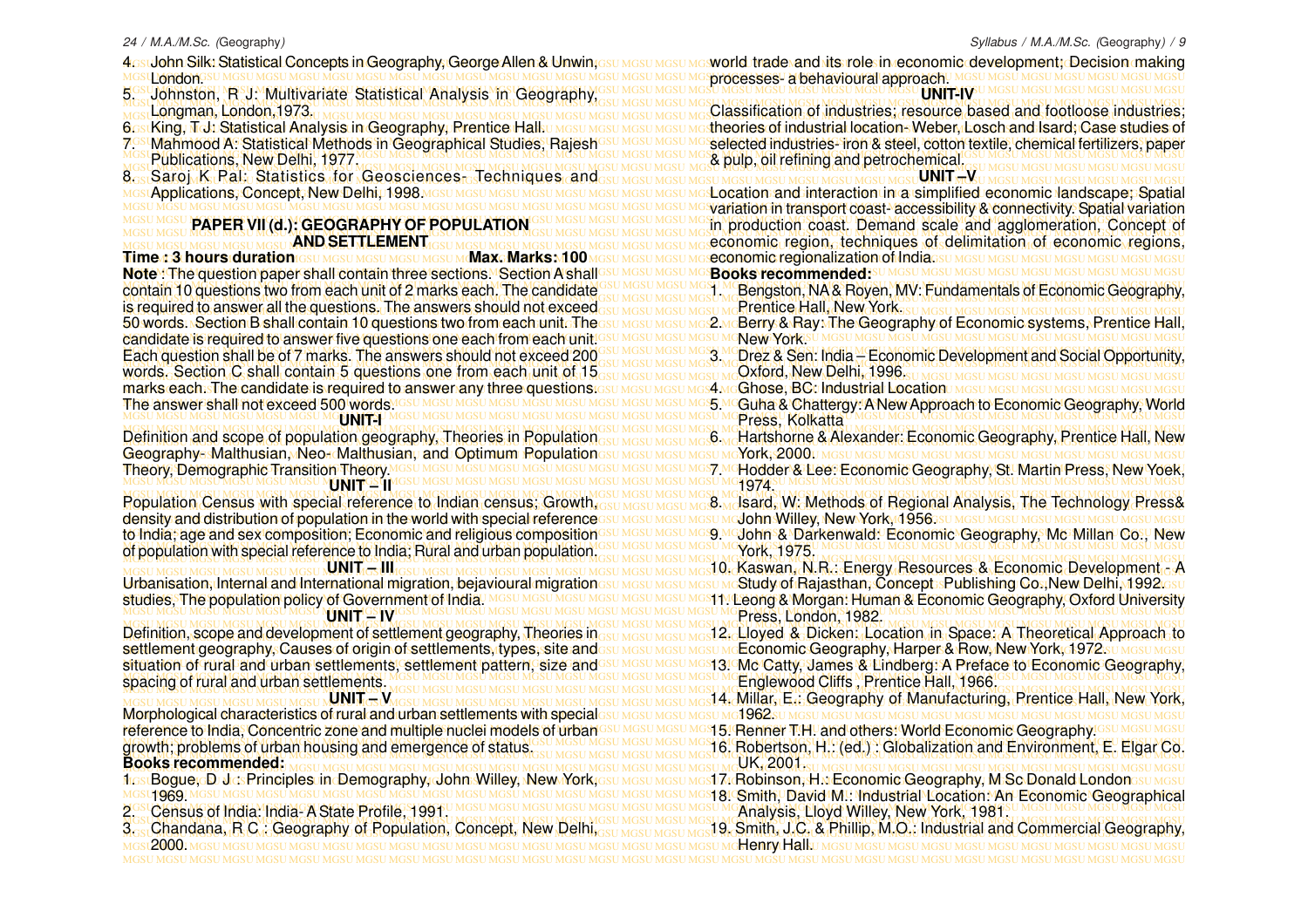- 20. Thoman, RS: The Geography of Economic Activity, McGraw Hill, <sub>GSU MGSU MGSU MG</sub>13. Stamp, L.D.; The Land of Britain, its use and miss-use, Longman,
- MGSU MGSU MGSU MGSU MGSU MGSU MGSU MGSU MGSU MGSU MGSU MGSU MGSU MGSU MGSU MGSU MGSU MGSU MGSU MGSU MGSU MGSU MGSU MGSU MGSU MGSU MGSU MGSU MGSU MGSU MGSU MGSU New York, 1962.
- <u>ৰ আheeler, J.O.: Economic Geography, John Willey, New York, 1995 MGsU MGsU MGsU Mo14 MSymon Leslie : Agricultural Geography, Bell & Sons, London, 1967 U</u> 21. Wheeler, J.O.: Economic Geography, John Willey, New York, 1995.
- MGSU MGSU MGSU MGSU MGSU MGSU MGSU MGSU MGSU MGSU MGSU MGSU MGSU MGSU MGSU MGSU MGSU MGSU MGSU MGSU MGSU MGSU MGSU MGSU MGSU MGSU MGSU MGSU MGSU MGSU MGSU MGSU New York.
- 
- SVasundhara, Gorakhpupsu mgsu mgsu mgsu mgsu mgsu mgsu mgsu
- MGSU MGSU MGSU MGSU MGSU MGSU MGSU MGSU MGSU MGSU MGSU MGSU MGSU MGSU MGSU MGSU MGSU MGSU MGSU MGSU MGSU MGSU MGSU MGSU MGSU MGSU MGSU MGSU MGSU MGSU MGSU MGSU 24. P. Jain: Arthik Bhoogol, rastogi, Meerut.
- 
- 26. Jat, B.C.: Arthik Bhoogol, Panchsheel, Jaipur.

## **PAPER -IV: GEOGRAPHY OF ENVIRONMENT**

MGSU MGSU MGSU MGSU MGSU MGSU MGSU MGSU MGSU MGSU MGSU MGSU MGSU MGSU MGSU MGSU MGSU MGSU MGSU MGSU MGSU MGSU MGSU MGSU MGSU MGSU MGSU MGSU MGSU MGSU MGSU MGSU words. Section C shall contain 5 questions one from each unit of 15 **Time : 3 hours duration Max. Max. Max. Marks : 100 Note** : The question paper shall contain three sections. Section A shall contain 10 questions two from each unit of 2 marks each. The candidate is required to answer all the questions. The answers should not exceed 50 words. Section B shall contain 10 questions two from each unit. The candidate is required to answer five questions one each from each unit. marks each. The candidate is required to answer any three questions. The answer shall not exceed 500 words.

### **UNIT-I**

MGSU MGSU MGSU MGSU MGSU MGSU MGSU MGSU MGSU MGSU MGSU MGSU MGSU MGSU MGSU MGSU MGSU MGSU MGSU MGSU MGSU MGSU MGSU MGSU MGSU MGSU MGSU MGSU MGSU MGSU MGSU MGSU geography; Concept of ecology and ecosystem: definition and elements, energy flow and productivity in ecosystem, eco-cycles, types of eco MGSU MGSU MGSU MCharacteristics of samples, Methods of sampling, Statistical significance,⊔ systemesu

### **UNIT-II**

MGSU MGSU MGSU MGSU MGSU MGSU MGSU MGSU MGSU MGSU MGSU MGSU MGSU MGSU MGSU MGSU MGSU MGSU MGSU MGSU MGSU MGSU MGSU MGSU MGSU MGSU MGSU MGSU MGSU MGSU MGSU MGSU Man- environment relationship, perception of environment and its quality, degradation of environment, development vis-à-vis eco-crises; Population, resources and eco-crises; environment and quality of lifess **UNIT MGSHI** 

#### MGSU MGSU MGSU MGSU MGSU MGSU MGSU MGSU MGSU MGSU MGSU MGSU MGSU MGSU MGSU MGSU MGSU MGSU MGSU MGSU MGSU MGSU MGSU MGSU MGSU MGSU MGSU MGSU MGSU MGSU MGSU MGSU MGSU MGSU MGSU MGSU MGSU MGSU MGSU MGSU MGSU MGSU MGSU MGSU MGSU MGSU MGSU MGSU MGSU MGSU MGSU MGSU MGSU MGSU MGSU MGSU MGSU MGSU MGSU MGSU MGSU MGSU MGSU MGSU Environmental hazards and pollution problem- water, air, noise, soil and radioactive: causes, impact and measures of controlswith Indian issumissum Measures of spatial distribution, Roint and Ine distribution, Nearest examples. UNNHTMGJ**V**MGSU MGSU MGSU

MGSU MGSU MGSU MGSU MGSU MGSU MGSU MGSU MGSU MGSU MGSU MGSU MGSU MGSU MGSU MGSU MGSU MGSU MGSU MGSU MGSU MGSU MGSU MGSU MGSU MGSU MGSU MGSU MGSU MGSU MGSU MGSU mapping, conservation of natural resources. MGSU MGSU MGSU MGSU MGSU MGSU MGSU MGSU MGSU MGSU MGSU MGSU MGSU MGSU MGSU MGSU MGSU MGSU MGSU MGSU MGSU MGSU MGSU MGSU MGSU MGSU MGSU MGSU MGSU MGSU MGSU MGSU Environmental management- management of forest, soil, wild life, energy and mineral resources, Environmental education, monitoring and **UNIT LGV** 

#### MGSU MGSU MGSU MGSU MGSU MGSU MGSU MGSU MGSU MGSU MGSU MGSU MGSU MGSU MGSU MGSU MGSU MGSU MGSU MGSU MGSU MGSU MGSU MGSU MGSU MGSU MGSU MGSU MGSU MGSU MGSU MGSU Ecological planning for sustainable development in India, environmental polices and programmes ( international and national) , environmental problems and planning in India. **Books recommended:**

- MGSU MGSU MGSU MGSU MGSU MGSU MGSU MGSU MGSU MGSU MGSU MGSU MGSU MGSU MGSU MGSU MGSU MGSU MGSU MGSU MGSU MGSU MGSU MGSU MGSU MGSU MGSU MGSU MGSU MGSU MGSU MGSU 1. Batel, B.(ed): Management of Environment, Wiby eastern Ltd. New
- Delhi, 1980.
- MGSU MGSU MGSU MGSU MGSU MGSU MGSU MGSU MGSU MGSU MGSU MGSU MGSU MGSU MGSU MGSU MGSU MGSU MGSU MGSU MGSU MGSU MGSU MGSU MGSU MGSU MGSU MGSU MGSU MGSU MGSU MGSU 2. Growzon & Cowden: Applied General Statistics, Prentice Hall. 2. Brij Gopal: Elements of Ecology
- MGSU MGSU MGSU MGSU MGSU MGSU MGSU MGSU MGSU MGSU MGSU MGSU MGSU MGSU MGSU MGSU MGSU MGSU MGSU MGSU MGSU MGSU MGSU MGSU MGSU MGSU MGSU MGSU MGSU MGSU MGSU MGSU 3<sup>16</sup> Centre for Science & Environment: The State of India Environment: ISSU MGSU MGSU MGSU MGSU MGGU P. Locational Analysis in Human Geographical Studies, MGSU MGSU MGSU MGSU MGSU MGSU MGSU MGSU MGSU MGSU MGSU MGSU MGSU MGSU MGSU MGSU MGSU MGSU MGSU MGSU MGSU MGSU MGSU MGSU MGSU MGSU MGSU MGSU MGSU MGSU MGSU MGSU A citizen's Report, 1982, 1985, New Delhi.

#### 22. Zimmerman, E,W.: World Resources and Industries, Harper & CoMGSUMGSUMGSUMGT5. Pramila Kumar: Krishi Bhoogol, M.P. Hindi Academy MGSUMGSUMGSUMGSU MGSU MGSU MGSU MGSU MGSU MGSU MGSU MGSU MGSU MGSU MGSU MGSU MGSU MGSU MGSU MGSU MGSU MGSU MGSU MGSU MGSU MGSU MGSU MGSU MGSU MGSU MGSU MGSU MGSU MGSU MGSU MGSU 16. Brij Bhushan Singh: Krishi Bhoogol, Gorakhpur. 23.sK.NstSingh@dagdish Singh:rArthik Bhoogol ke Mool tatva,yasu masu masu mg17.nBxLr.Sharma: Krishi Bhoogol,Himanshu,tUdaipur, 2003u masu masu mg MGSU MGSU MGSU MGSU MGSU MGSU MGSU MGSU MGSU MGSU MGSU MGSU MGSU MGSU MGSU MGSU MGSU MGSU MGSU MGSU MGSU MGSU MGSU MGSU MGSU MGSU MGSU MGSU MGSU MGSU MGSU MGSU 18. Saran. D C & Tomar, V K : Krishi Jalvayu Vigyan, Agra, 1985. 13. Stamp, L D : The Land of Britain, its use and miss-use, Longman, London, 1962. 15. Pramila Kumar: Krishi Bhoogol, M P Hindi Academy. 17. B. L. Sharma: Krishi Bhoogol, Himanshu, Udaipur, 2003.

MGSU MGSU MGSU MGSU MGSU MGSU MGSU MGSU MGSU MGSU MGSU MGSU MGSU MGSU MGSU MGSU MGSU MGSU MGSU MGSU MGSU MGSU MGSU MGSU MGSU MGSU MGSU MGSU MGSU MGSU MGSU MGSU MGSU MGSU MGSU MGSU MGSU MGSU MGSU MGSU MGSU MGSU MGSU MGSU MGSU MGSU MGSU MGSU MGSU MGSU MGSU MGSU MGSU MGSU MGSU MGSU MGSU MGSU MGSU MGSU MGSU MGSU MGSU MGSU 25. M. Haroon: arthik Bhoogol, Vasundhara, Gorakhpur. l6asJataB.CasArthik Bhoogol: Ranchsheel: Jaipur <u>mgsu mgsu mgsu mgsu mgsu mgsu mg</u>su mgtime: : 3 hours duration u mgsu mgsu mgsu mgsu mgsu **Max. Marks: 100**u MGSU MGSU MGSU MGSU MGSU MGSU MGSU MGSU MGSU MGSU MGSU MGSU MGSU MGSU MGSU MGSU MGSU MGSU MGSU MGSU MGSU MGSU MGSU MGSU MGSU MGSU MGSU MGSU MGSU MGSU MGSU MGSU **Note** : The question paper shall contain three sections. Section A shall MGSU MGSU **PAPER-IV: GEOGRAPHY OF ENVIRONMENT**U MGSU MGSU MGSU MGSU MGSU MC**contain 10 questions two from each unit of 2 marks each. The candidate** MGSU MGSU MGSU MGSU MGSU MGSU MGSU MGSU MGSU MGSU MGSU MGSU MGSU MGSU MGSU MGSU MGSU MGSU MGSU MGSU MGSU MGSU MGSU MGSU MGSU MGSU MGSU MGSU MGSU MGSU MGSU MGSU Time : 3 hours duration  $_{\rm AGN1MS1MS1MS1MS1MS1MS1MS1MS11}$  Max. Marks : 100 $_{\rm AGS1MS1MS1MS1MS1MS1}$  and this required to answer all the questions. The answers should not exceed lote ⊼The question paper shall contain three sections. Section A shall resu Mesu Mesu Mc50 words. Section B shall contain 10 questions two from each unit. The p ontain 10 questions two from each unit of 2 marks each. The candidate Issu MGSU MGSU MCandidate is required to answer five questions one each from each unit.∪ s required to answer all the questions. The answers should not exceed *IGSU MGSU MGSU MC* Each question shall be of 7 marks. The answers should not exceed 200 MGSU MGSU MGSU MGSU MGSU MGSU MGSU MGSU MGSU MGSU MGSU MGSU MGSU MGSU MGSU MGSU MGSU MGSU MGSU MGSU MGSU MGSU MGSU MGSU MGSU MGSU MGSU MGSU MGSU MGSU MGSU MGSU i0 words. Section B shall contain 10 questions two from each unit. The result mesure words. Section C shall contain 5 questions one from each unit of 15 andidate is required to answer five questions one each from each unit <u>MGSU MGSU MGSU M</u>CRIP Marks each. The candidate is required to answer any three questions u MGSU MGSU MGSU MGSU MGSU MGSU MGSU MGSU MGSU MGSU MGSU MGSU MGSU MGSU MGSU MGSU MGSU MGSU MGSU MGSU MGSU MGSU MGSU MGSU MGSU MGSU MGSU MGSU MGSU MGSU MGSU MGSU Each question shall be of 7 marks. The answers should not exceed 200 **PAPER VII (C.): QUANTITATIVE TECHNIQUES IN GEOGRAPHY** The answer shall not exceed 500 words. **UNITMG** 

MGSU MGSU MGSU MGSU MGSU MGSU MGSU MGSU MGSU MGSU MGSU MGSU MGSU MGSU MGSU MGSU MGSU MGSU MGSU MGSU MGSU MGSU MGSU MGSU MGSU MGSU MGSU MGSU MGSU MGSU MGSU MGSU MGSU MGSU MGSU MGSU MGSU MGSU MGSU MGSU MGSU MGSU MGSU MGSU MGSU MGSU MGSU MGSU MGSU MGSU MGSU MGSU MGSU MGSU MGSU MGSU MGSU MGSU MGSU MGSU MGSU MGSU MGSU MGSU Definition of statistics, Importance and use of statistical techniques in MGSU MGSU MGSU MGSU MGSU MGSU MGSU MGSU MGSU MGSU MGSU MGSU MGSU MGSU MGSU MGSU MGSU MGSU MGSU MGSU MGSU MGSU MGSU MGSU MGSU MGSU MGSU MGSU MGSU MGSU MGSU MGSU geography, Statistical data, Various types of averages, Measures of MGSU MGSU MGSU MGSU MGSU MGSU MGSU MGSU MGSU MGSU MGSU MGSU MGSU MGSU MGSU MGSU MGSU MGSU MGSU MGSU MGSU MGSU MGSU MGSU MGSU MGSU MGSU MGSU MGSU MGSU MGSU MGSU dispersion and their calculation, Normal frequency distribution, Curve MGSU MGSU MGSU MGSU MGSU MGSU MGSU MGSU MGSU MGSU MGSU MGSU MGSU MGSU MGSU MGSU MGSU MGSU MGSU MGSU MGSU MGSU MGSU MGSU MGSU MGSU MGSU MGSU MGSU MGSU MGSU MGSU Concept of environment, meaning, nature and scope of environmental MGSU MGSU MGSU MGSU MGSU MGSU MGSU MGSU MGSU MGSU MGSU MGSU MGSU MGSU MGSU MGSU MGSU MGSU MGSU MGSU MGSU MGSU MGSU MGSU MGSU MGSU MGSU MGSU MGSU MGSU MGSU MGSU and its uses, Binominal and poisons frequency distributions.

#### **UNIT-II**

MGSU MGSU MGSU MGSU MGSU MGSU MGSU MGSU MGSU MGSU MGSU MGSU MGSU MGSU MGSU MGSU MGSU MGSU MGSU MGSU MGSU MGSU MGSU MGSU MGSU MGSU MGSU MGSU MGSU MGSU MGSU MGSU Standard error of difference, Significance test in small samples, MGSU MGSU MGSU MGSU MGSU MGSU MGSU MGSU MGSU MGSU MGSU MGSU MGSU MGSU MGSU MGSU MGSU MGSU MGSU MGSU MGSU MGSU MGSU MGSU MGSU MGSU MGSU MGSU MGSU MGSU MGSU MGSU Student's't' test, Snedecor's variance ratio test (F test). MGSU MGSU MGSU MGSU MGSU MGSU MGSU MGSU MGSU MGSU MGSU MGSU MGSU MGSU MGSU MGSU MGSU MGSU MGSU MGSU MGSU MGSU MGSU MGSU MGSU MGSU MGSU MGSU MGSU MGSU MGSU MGSU Characteristics of samples, Methods of sampling, Statistical significance,

#### **UNIT-III**

legradation of environment, development vis-à-vis eco-crises; Ropulation,<u>vesu Mesu Mesu Mesu Mc</u>Difference between large and small samples, Significance test in large. esources and eco-crises; environment and quality of life?su MGSU MGSU MGSU MGSU MC**samples; Standard error of the difference of sample means, Chi Square** MGSU MGSU MGSU MGSU MGSU MGSU MGSU MGSU MGSU MGSU MGSU MGSU MGSU MGSU MGSU MGSU MGSU MGSU MGSU MGSU MGSU MGSU MGSU MGSU MGSU MGSU MGSU MGSU MGSU MGSU MGSU MGSU test- definition and nature, degree of freedom, goodness of fit.

### **UNIT-IV**

MGSU MGSU MGSU MGSU MGSU MGSU MGSU MGSU MGSU MGSU MGSU MGSU MGSU MGSU MGSU MGSU MGSU MGSU MGSU MGSU MGSU MGSU MGSU MGSU MGSU MGSU MGSU MGSU MGSU MGSU MGSU MGSU neighbour index, Models, Importance of models in geography, Models MGSU MGSU MGSU MGSU MGSU MGSU MGSU MGSU MGSU MGSU MGSU MGSU MGSU MGSU MGSU MGSU MGSU MGSU MGSU MGSU MGSU MGSU MGSU MGSU MGSU MGSU MGSU MGSU MGSU MGSU MGSU MGSU as quantitative techniques, Simulation models, Gravity models, MGSU MGSU MGSU MGSU MGSU MGSU MGSU MGSU MGSU MGSU MGSU MGSU MGSU MGSU MGSU MGSU MGSU MGSU MGSU MGSU MGSU MGSU MGSU MGSU MGSU MGSU MGSU MGSU MGSU MGSU MGSU MGSU Environmental management- management of forest, soil, wild life, energy result masu masure of inequality, Lorenge curve, Ginne's coefficient. Combinational md mineral resources,nEnvironmental reducation,സmonitoring rand resu Mesu Mcanalysis-Nelson's method,rMeaver's method,rGRaffiullah's method,u Measures of spatial distribution, Point and line distribution, Nearest Ternary diagram<sup>u</sup>

### **UNIT- V**

Ecological planning for sustainable development in India, environmental <sub>IGSU MGSU MGSU MGSU MG</sub>GU MG**u moment, correlation, coefficient, <sub>G</sub>Spearman's correlation** oolices and programmes ( international and national) , environmental resu mesu mesu m **coefficient, Kendall's coefficient of correlation, Simple linear regression** MGSU MGSU MGSU MGSU MGSU MGSU MGSU MGSU MGSU MGSU MGSU MGSU MGSU MGSU MGSU MGSU MGSU MGSU MGSU MGSU MGSU MGSU MGSU MGSU MGSU MGSU MGSU MGSU MGSU MGSU MGSU MGSU analysis, Regression line and confidence limits. MGSU MGSU MGSU MGSU MGSU MGSU MGSU MGSU MGSU MGSU MGSU MGSU MGSU MGSU MGSU MGSU MGSU MGSU MGSU MGSU MGSU MGSU MGSU MGSU MGSU MGSU MGSU MGSU MGSU MGSU MGSU MGSU **Books recommended:**

 $\rm_{AG}$ Batel, B.(ed): Management of Environment, Wiby eastern Ltd. New<sub>resu Mgsu Mgsu Mg</sub>1. Gregory S: Statistical methods and the geographer, Longman,

- MGSU MGSU MGSU MGSU MGSU MGSU MGSU MGSU MGSU MGSU MGSU MGSU MGSU MGSU MGSU MGSU MGSU MGSU MGSU MGSU MGSU MGSU MGSU MGSU MGSU MGSU MGSU MGSU MGSU MGSU MGSU MGSU London, 1978.
	- 3. Hagget, P: Locational Analysis in Human Geographical Studies,
	- Sanjay Enterprises, New Delhi.
		-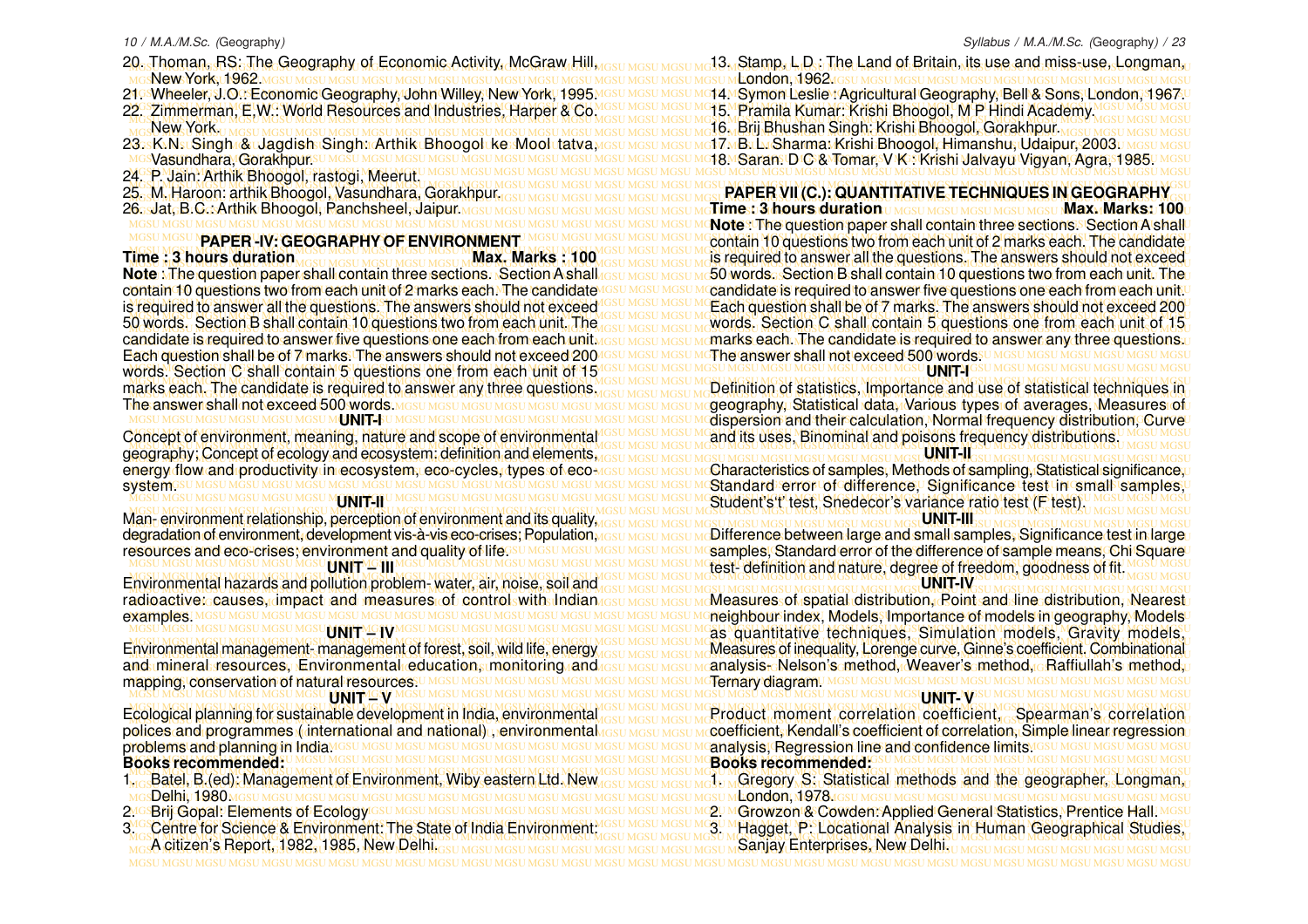ownership and size of holding; Economic input of human and animalssumssumssume AmoDesh Bandhu (ed.): Environmental Management, Indian Environment MGSU MGSU MGSU MGSU MGSU MGSU MGSU MGSU MGSU MGSU MGSU MGSU MGSU MGSU MGSU MGSU MGSU MGSU MGSU MGSU MGSU MGSU MGSU MGSU MGSU MGSU MGSU MGSU MGSU MGSU MGSU MGSU power, irrigation, fertilizers, mechanization; financial management, market MGSU MGSU MGSU MGSU MGSU MGSU MGSU MGSU MGSU MGSU MGSU MGSU MGSU MGSU MGSU MGSU MGSU MGSU MGSU MGSU MGSU MGSU MGSU MGSU MGSU MGSU MGSU MGSU MGSU MGSU MGSU MGSU system, transport and trade etc.

MGSU MGSU MGSU MGSU MGSU MGSU MGSU MGSU MGSU MGSU MGSU MGSU MGSU MGSU MGSU MGSU MGSU MGSU MGSU MGSU MGSU MGSU MGSU MGSU MGSU MGSU MGSU MGSU MGSU MGSU MGSU MGSU Water resource: quality of water for irrigation, quality criteria, methods MGSU MGSU MGSU MGSU MGSU MGSU MGSU MGSU MGSU MGSU MGSU MGSU MGSU MGSU MGSU MGSU MGSU MGSU MGSU MGSU MGSU MGSU MGSU MGSU MGSU MGSU MGSU MGSU MGSU MGSU MGSU MGSU of irrigation, soil and water balance, Types of agriculture, Whittlesey's classification of agricultural regions, Special study of-shifting cultivation, GSU MGSU MGSU MGS MC Park, C.C. Ecology and Environmental Management, Butterworths, MGSU MGSU MGSU MGSU MGSU MGSU MGSU MGSU MGSU MGSU MGSU MGSU MGSU MGSU MGSU MGSU MGSU MGSU MGSU MGSU MGSU MGSU MGSU MGSU MGSU MGSU MGSU MGSU MGSU MGSU MGSU MGSU MGSU MGSU MGSU MGSU MGSU MGSU MGSU MGSU MGSU MGSU MGSU MGSU MGSU MGSU MGSU MGSU MGSU MGSU MGSU MGSU MGSU MGSU MGSU MGSU MGSU MGSU MGSU MGSU MGSU MGSU MGSU MGSU plantation agriculture, Mediterranean, collective and state farming, extensive and intensive agriculture, dry farming and their characteristics i<u>gsu MGSU MGSU MGSU MGS</u> McR.Dr. Sharmar Ecology and Environment, Rastogi, Meerut, 2010.su **UNIT – II** classification of agricultural regions, Special study of- shifting cultivation, **MGSV INGSUM** 

MGSU MGSU MGSU MGSU MGSU MGSU MGSU MGSU MGSU MGSU MGSU MGSU MGSU MGSU MGSU MGSU MGSU MGSU MGSU MGSU MGSU MGSU MGSU MGSU MGSU MGSU MGSU MGSU MGSU MGSU MGSU MGSU MGSU MGSU MGSU MGSU MGSU MGSU MGSU MGSU MGSU MGSU MGSU MGSU MGSU MGSU MGSU MGSU MGSU MGSU MGSU MGSU MGSU MGSU MGSU MGSU MGSU MGSU MGSU MGSU MGSU MGSU MGSU MGSU Applied Agriculture Geography: land use, concept, history of land use, principles, objectives, policies and planning, land use surveys; Land<sub>GSU MGSU MGSU MGSU MGS</sub>11, Savinder Singh; Geography of Environment, allahbad GSU MGSU MGSU MGSU classification-meed and basis of classification-⊦British, American, Indian,Gsu MGsu MGs12reSingh & Singh (ed.)∴Geography of Environment, Concept, New Delhi Irish patterns, Land use data- sources, types of mapping and problems!GSU MGSU MGSU MGS13! Gtrahler, A.N.: Geography and Man's Environment, John Willey, New MGSU MGSU MGSU MGSU MGSU MGSU MGSU MGSU MGSU MGSU MGSU MGSU MGSU MGSU MGSU MGSU MGSU MGSU MGSU MGSU MGSU MGSU MGSU MGSU MGSU MGSU MGSU MGSU MGSU MGSU MGSU MGSU classification- need and basis of classification- British, American, Indian, Irish patterns, Land use data- sources, types of mapping and problems. **UNIT – IV**

MGSU MGSU MGSU MGSU MGSU MGSU MGSU MGSU MGSU MGSU MGSU MGSU MGSU MGSU MGSU MGSU MGSU MGSU MGSU MGSU MGSU MGSU MGSU MGSU MGSU MGSU MGSU MGSU MGSU MGSU MGSU MGSU Thuenen's Agricultural Location Theory and its recent modification; MGSU MGSU MGSU MGSU MGSU MGSU MGSU MGSU MGSU MGSU MGSU MGSU MGSU MGSU MGSU MGSU MGSU MGSU MGSU MGSU MGSU MGSU MGSU MGSU MGSU MGSU MGSU MGSU MGSU MGSU MGSU MGSU Coleman's model, Preparation and planning of a detailed proforma for MGSU MGSU MGSU MGSU MGSU MGSU MGSU MGSU MGSU MGSU MGSU MGSU MGSU MGSU MGSU MGSU MGSU MGSU MGSU MGSU MGSU MGSU MGSU MGSU MGSU MGSU MGSU MGSU MGSU MGSU MGSU MGSU land use survey.

**UNIT - V** 

MGSU MGSU MGSU MGSU MGSU MGSU MGSU MGSU MGSU MGSU MGSU MGSU MGSU MGSU MGSU MGSU MGSU MGSU MGSU MGSU MGSU MGSU MGSU MGSU MGSU MGSU MGSU MGSU MGSU MGSU MGSU MGSU ranking, crop combination regions, Detailed study of Kendal, Weaver, MGSU MGSU MGSU MGSU MGSU MGSU MGSU MGSU MGSU MGSU MGSU MGSU MGSU MGSU MGSU MGSU MGSU MGSU MGSU MGSU MGSU MGSU MGSU MGSU MGSU MGSU MGSU MGSU MGSU MGSU MGSU MGSU MGSU MGSU MGSU MGSU MGSU MGSU MGSU MGSU MGSU MGSU MGSU MGSU MGSU MGSU MGSU MGSU MGSU MGSU MGSU MGSU MGSU MGSU MGSU MGSU MGSU MGSU MGSU MGSU MGSU MGSU MGSU MGSU Doi and Raffiullah; Cropping intensity and crop divercification; agricultural efficiency, Nutrition and balance sheet, Crop land use and deficiency su Mesu Mesu Mos**N.B. 12 hours of teaching practical be provided per batch of 15 students** diseases.

Note: Candidates are expected to make field studies by organizing field SUMGSUMGSUMGSUM Note: M.A Previous students will compulsorily undertake 1 week field MGSU MGSU MGSU MGSU MGSU MGSU MGSU MGSU MGSU MGSU MGSU MGSU MGSU MGSU MGSU MGSU MGSU MGSU MGSU MGSU MGSU MGSU MGSU MGSU MGSU MGSU MGSU MGSU MGSU MGSU MGSU MGSU trips for land use survey of a village. Question may be asked in MGSU MGSU MGSU MGSU MGSU MGSU MGSU MGSU MGSU MGSU MGSU MGSU MGSU MGSU MGSU MGSU MGSU MGSU MGSU MGSU MGSU MGSU MGSU MGSU MGSU MGSU MGSU MGSU MGSU MGSU MGSU MGSU **Laboratory and map work: Note:** Candidates are expected to make field studies by organizing field examination based on such survey. **Books recommended:**

- MGSU MGSU MGSU MGSU MGSU MGSU MGSU MGSU MGSU MGSU MGSU MGSU MGSU MGSU MGSU MGSU MGSU MGSU MGSU MGSU MGSU MGSU MGSU MGSU MGSU MGSU MGSU MGSU MGSU MGSU MGSU MGSU 1. Ali Mohammed : Dynamics of Agriculture Development in India MGSU MGSU MGSU MGSU MGSU MGGU MG**ues and preparation of maps; Map as a tool in geographical** Concept, New Delhi.
- 
- **U1970**.M
- MGSU MGSU MGSU MGSU MGSU MGSU MGSU MGSU MGSU MGSU MGSU MGSU MGSU MGSU MGSU MGSU MGSU MGSU MGSU MGSU MGSU MGSU MGSU MGSU MGSU MGSU MGSU MGSU MGSU MGSU MGSU MGSU 3. Grigg, D B : The Agriculture System of the World, Cambridge MGSU MGSU MGSU MGSU MGSU MGSU MGSU MGSU MGSU MGSU MGSU MGSU MGSU MGSU MGSU MGSU MGSU MGSU MGSU MGSU MGSU MGSU MGSU MGSU MGSU MGSU MGSU MGSU MGSU MGSU MGSU MGSU MGSU MGSU MGSU MGSU MGSU MGSU MGSU MGSU MGSU MGSU MGSU MGSU MGSU MGSU MGSU MGSU MGSU MGSU MGSU MGSU MGSU MGSU MGSU MGSU MGSU MGSU MGSU MGSU MGSU MGSU MGSU MGSU (iii) Interpretation of weather maps and weather forecast. University Press, New York, 1974.
- MGSU MGSU MGSU MGSU MGSU MGSU MGSU MGSU MGSU MGSU MGSU MGSU MGSU MGSU MGSU MGSU MGSU MGSU MGSU MGSU MGSU MGSU MGSU MGSU MGSU MGSU MGSU MGSU MGSU MGSU MGSU MGSU (v) Map projections- definition, choice & use, limitations and 4. Hartshorne, T A & Alexander, J W : Economic Geography, Prentice Hall, New Delhi, 2000.
- 
- 6. I.C.A.R : Soil Conservation in India.
- MGSU MGSU MGSU MGSU MGSU MGSU MGSU MGSU MGSU MGSU MGSU MGSU MGSU MGSU MGSU MGSU MGSU MGSU MGSU MGSU MGSU MGSU MGSU MGSU MGSU MGSU MGSU MGSU MGSU MGSU MGSU MGSU 7. Kostrowicki, J : World Types of Agriculture, Polish Academy,
- MGSU MGSU MGSU MGSU MGSU MGSU MGSU MGSU MGSU MGSU MGSU MGSU MGSU MGSU MGSU MGSU MGSU MGSU MGSU MGSU MGSU MGSU MGSU MGSU MGSU MGSU MGSU MGSU MGSU MGSU MGSU MGSU 8. Morgan, W B & Nortan, R J C : Agriculture Geography, Mathuen, MGSU MGSU MGSU MGSU MGSU MGSU MGSU MGSU MGSU MGSU MGSU MGSU MGSU MGSU MGSU MGSU MGSU MGSU MGSU MGSU MGSU MGSU MGSU MGSU MGSU MGSU MGSU MGSU MGSU MGSU MGSU MGSU London, 1971.
- 
- MGSU MGSU MGSU MGSU MGSU MGSU MGSU MGSU MGSU MGSU MGSU MGSU MGSU MGSU MGSU MGSU MGSU MGSU MGSU MGSU MGSU MGSU MGSU MGSU MGSU MGSU MGSU MGSU MGSU MGSU MGSU MGSU 10. Sachidanand: Social Dimensions of Agricultural Development,
- 
- 
- MGSU MGSU MGSU MGSU MGSU MGSU MGSU MGSU MGSU MGSU MGSU MGSU MGSU MGSU MGSU MGSU MGSU MGSU MGSU MGSU MGSU MGSU MGSU MGSU MGSU MGSU MGSU MGSU MGSU MGSU MGSU MGSU 12. Singh & Dhillon : Agricultural Geography, Tata, McGraw Hill, New MGSU MGSU MGSU MGSU MGSU MGSU MGSU MGSU MGSU MGSU MGSU MGSU MGSU MGSU MGSU MGSU MGSU MGSU MGSU MGSU MGSU MGSU MGSU MGSU MGSU MGSU MGSU MGSU MGSU MGSU MGSU MGSU **Delhi, 1988.**

MGSU MGSU MGSU MGSU MGSU MGSU MGSU MGSU MGSU MGSU MGSU MGSU MGSU MGSU MGSU MGSU MGSU MGSU MGSU MGSU MGSU MGSU MGSU MGSU MGSU MGSU MGSU MGSU MGSU MGSU MGSU MGSU 5. Gupta & Gurjar: sustainable Development, Rawat, Jaipur. MGSU MGSU MGSU MGSU MGSU MGSU MGSU MGSU MGSU MGSU MGSU MGSU MGSU MGSU MGSU MGSU MGSU MGSU MGSU MGSU MGSU MGSU MGSU MGSU MGSU MGSU MGSU MGSU MGSU MGSU MGSU MGSU 6. Kaswan, N.R. : Man and Environment (Hindi), Malik & Co. Jaipur, MGSU MGSU MGSU MGSU MGSU MGSU MGSU MGSU MGSU MGSU MGSU MGSU MGSU MGSU MGSU MGSU MGSU MGSU MGSU MGSU MGSU MGSU MGSU MGSU MGSU MGSU MGSU MGSU MGSU MGSU MGSU MGSU 10. Peter Cotgreave & Irwin Forseth: Introductory Ecology, Blackwell, MGSU MGSU MGSU MGSU MGSU MGSU MGSU MGSU MGSU MGSU MGSU MGSU MGSU MGSU MGSU MGSU MGSU MGSU MGSU MGSU MGSU MGSU MGSU MGSU MGSU MGSU MGSU MGSU MGSU MGSU MGSU MGSU Models in agricultural land use: concept, need and principles; Von<sub>gsu MGSU MGSU MGSU MG</sub>14, V.K. Srivatava: Paryavaran Bhoogol evm Paristhitiki, Vasundhara, MGSU MGSU MGSU MGSU MGSU MGSU MGSU MGSU MGSU MGSU MGSU MGSU MGSU MGSU MGSU MGSU MGSU MGSU MGSU MGSU MGSU MGSU MGSU MGSU MGSU MGSU MGSU MGSU MGSU MGSU MGSU MGSU MGSU MGSU MGSU MGSU MGSU MGSU MGSU MGSU MGSU MGSU MGSU MGSU MGSU MGSU MGSU MGSU MGSU MGSU MGSU MGSU MGSU MGSU MGSU MGSU MGSU MGSU MGSU MGSU MGSU MGSU MGSU MGSU **Distribution of marks will be as follows:** MGSU MGSU MGSU MGSU MGSU MGSU MGSU MGSU MGSU MGSU MGSU MGSU MGSU MGSU MGSU MGSU MGSU MGSU MGSU MGSU MGSU MGSU MGSU MGSU MGSU MGSU MGSU MGSU MGSU MGSU MGSU MGSU Measurement of levels of agricultural development: concept and methodology, agricultural regionalization, methods of delimitation, Croposu MGSU MGSU MGS2 MCRecord workMGSU and Viva-voce M(25/410)MGSU MG35 marksGSU MGSU MGSU MGSU MGSU MGSU MGSU MGSU MGSU MGSU MGSU MGSU MGSU MGSU MGSU MGSU MGSU MGSU MGSU MGSU MGSU MGSU MGSU MGSU MGSU MGSU MGSU MGSU MGSU MGSU MGSU MGSU MGSU MGSU MGSU MGSU MGSU MGSU MGSU MGSU MGSU MGSU MGSU MGSU MGSU MGSU MGSU MGSU MGSU MGSU MGSU MGSU MGSU MGSU MGSU MGSU MGSU MGSU MGSU MGSU MGSU MGSU MGSU MGSU MGSU MGSU MGSU MGSU MGSU MGSU MGSU MGSU MGSU MGSU MGSU MGSU MGSU MGSU MGSU MGSU MGSU MGSU MGSU MGSU MGSU MGSU MGSU MGSU MGSU MGSU MGSU MGSU MGSU MGSU MGSU MGSU MGSU (i) The art and science of cartography, history of maps, materials, MGSU MGSU MGSU MGSU MGSU MGSU MGSU MGSU MGSU MGSU MGSU MGSU MGSU MGSU MGSU MGSU MGSU MGSU MGSU MGSU MGSU MGSU MGSU MGSU MGSU MGSU MGSU MGSU MGSU MGSU MGSU MGSU studies; types of maps, techniques for the study of spatial pattern 2ost**Gregor, H-ResGeography of Agriculture, Prentice Hall, New York, <u>esu Mesu Mesu Most M</u>oof <b>distribution, single purpose and composite maps** Mesu Mesu Mesu MGSU MGSU MGSU MGSU MGSU MGSU MGSU MGSU MGSU MGSU MGSU MGSU MGSU MGSU MGSU MGSU MGSU MGSU MGSU MGSU MGSU MGSU MGSU MGSU MGSU MGSU MGSU MGSU MGSU MGSU MGSU MGSU (ii) Enlargement, reduction and combination of maps, finding area of MGSU MGSU MGSU MGSU MGSU MGSU MGSU MGSU MGSU MGSU MGSU MGSU MGSU MGSU MGSU MGSU MGSU MGSU MGSU MGSU MGSU MGSU MGSU MGSU MGSU MGSU MGSU MGSU MGSU MGSU MGSU MGSU (iv) Elementary trigonometry. MGSU MGSU MGSU MGSU MGSU MGSU MGSU MGSU MGSU MGSU MGSU MGSU MGSU MGSU MGSU MGSU MGSU MGSU MGSU MGSU MGSU MGSU MGSU MGSU MGSU MGSU MGSU MGSU MGSU MGSU MGSU MGSU MGSU MGSU MGSU MGSU MGSU MGSU MGSU MGSU MGSU MGSU MGSU MGSU MGSU MGSU MGSU MGSU MGSU MGSU MGSU MGSU MGSU MGSU MGSU MGSU MGSU MGSU MGSU MGSU MGSU MGSU MGSU MGSU 5. I.C.A.R.: Soil and Water Conservation Research, (1956- 71). MGSU MGSU MGSU MGSU MGSU MGSU MGSU MGSU MGSU MGSU MGSU MGSU MGSU MGSU MGSU MGSU MGSU MGSU MGSU MGSU MGSU MGSU MGSU MGSU MGSU MGSU MGSU MGSU MGSU MGSU MGSU MGSU Construction (mathematical) and characteristics (properties) of following MGSU MGSU MGSU MGSU MGSU MGSU MGSU MGSU MGSU MGSU MGSU MGSU MGSU MGSU MGSU MGSU MGSU MGSU MGSU MGSU MGSU MGSU MGSU MGSU MGSU MGSU MGSU MGSU MGSU MGSU MGSU MGSU Warsaw, 1976. MGSU MGSU MGSU MGSU MGSU MGSU MGSU MGSU MGSU MGSU MGSU MGSU MGSU MGSU MGSU MGSU MGSU MGSU MGSU MGSU MGSU MGSU MGSU MGSU MGSU MGSU MGSU MGSU MGSU MGSU MGSU MGSU 2. Simple conical projection with two standard parallel MGSU MGSU MGSU MGSU MGSU MGSU MGSU MGSU MGSU MGSU MGSU MGSU MGSU MGSU MGSU MGSU MGSU MGSU MGSU MGSU MGSU MGSU MGSU MGSU MGSU MGSU MGSU MGSU MGSU MGSU MGSU MGSU 9. Noor Mohammed: Agricultural Land use in India, Inter-India, Delhi. MGSU MGSU MGSU MGSU MGSU MGSU MGSU MGSU MGSU MGSU MGSU MGSU MGSU MGSU MGSU MGSU MGSU MGSU MGSU MGSU MGSU MGSU MGSU MGSU MGSU MGSU MGSU MGSU MGSU MGSU MGSU MGSU National Publishing House, Delhi. MGSU MGSU MGSU MGSU MGSU MGSU MGSU MGSU MGSU MGSU MGSU MGSU MGSU MGSU MGSU MGSU MGSU MGSU MGSU MGSU MGSU MGSU MGSU MGSU MGSU MGSU MGSU MGSU MGSU MGSU MGSU MGSU MGSU MGSU MGSU MGSU MGSU MGSU MGSU MGSU MGSU MGSU MGSU MGSU MGSU MGSU MGSU MGSU MGSU MGSU MGSU MGSU MGSU MGSU MGSU MGSU MGSU MGSU MGSU MGSU MGSU MGSU MGSU MGSU 11. Shafi, M : Land Utilization in Western UP, AMU Aligarh, 1960. 4. Desh Bandhu (ed.): Environmental Management, Indian Environment **Society, New Delhi.** 1999.st 7 MGMathur, H.S.MBiogeography GS London, 1980. 9. P.D. Sharma: Ecology and Environment, Rastogi, Meerut, 2010. 2002. 11. Savinder Singh: Geography of Environment, allahbad York, 1976. 14. V.K. Srivatava: Paryavaran Bhoogol evm Paristhitiki, Vasundhara, **Gorakhpur. PRACTICAL** 1. Laboratory & map work test (4 hours duration) 40 marks 2. McRecord work IGSU and Viva-voce M(25 +10) IGSU MGSU MGSU M 35 marks<br>3. McProject report & Viva-voce (15+10) SSU MGSU MGSU MGSU M 25 marks 3. Project report & viva-voce (15+10) **Total Marks 100 marks N.B.** 12 hours of teaching practical be provided per batch of 15 students survey at any location of geographical interest. **IGSU MOSU MOSU MOSU** techniques and preparation of maps; Map as a tool in geographical of distribution, single purpose and composite maps MGSU MGSU MGSU maps, use of planimeter. classification. projections: **I<sup>U MC</sup>CONICAL Projection**:U MGSU MGSU MGSU MGSU MGSU 1. Simple conical projection with one standard parallel 30 M**Bonne's Conical Projection** MG **4. MPoly-conic projection** 5. International **II. Cylindrical Projection: 31. MCylindrical Equal Area Projection**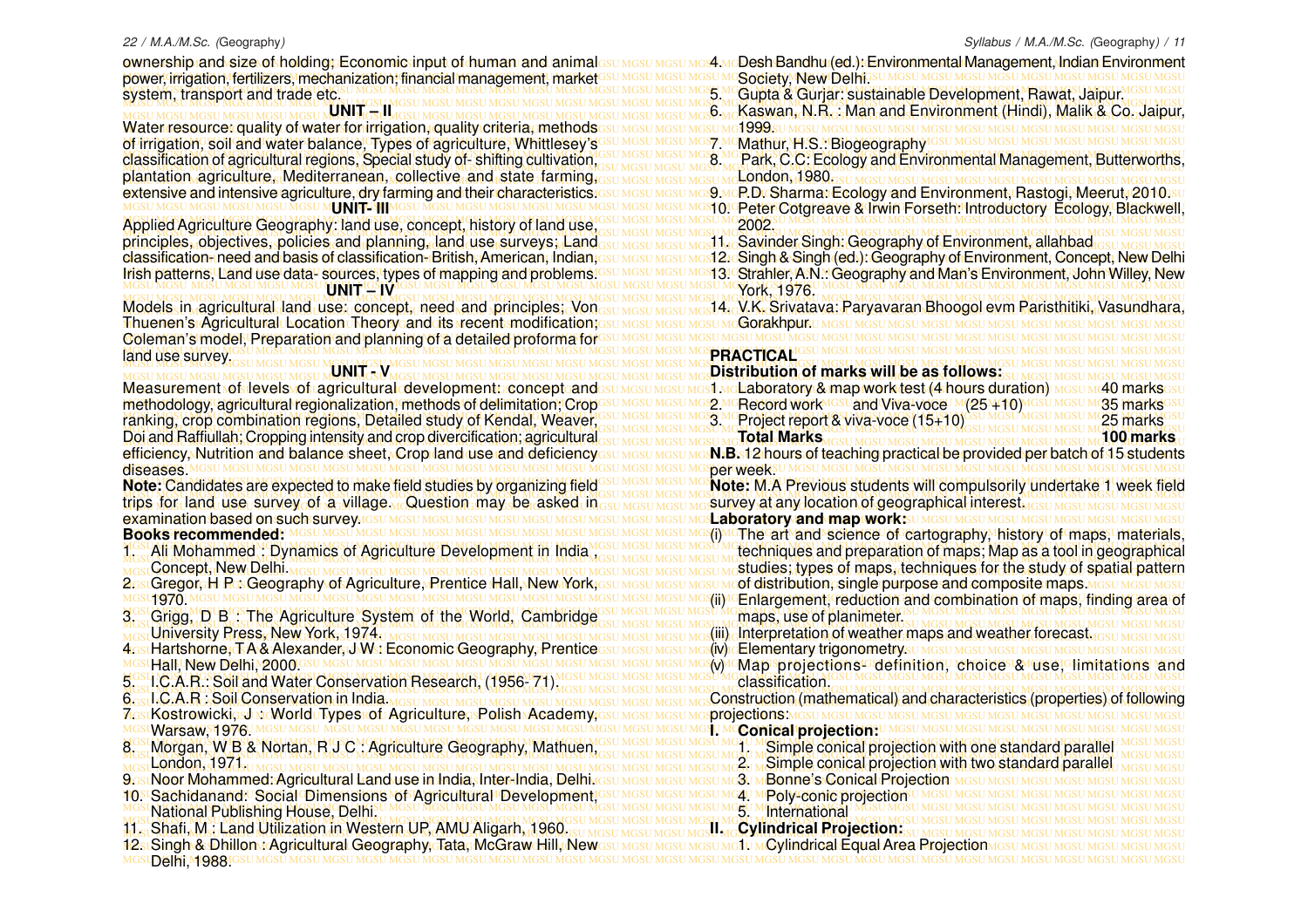| Natural Cylindrical Projection                                                                                                               | grasslands and their distribution. Climate change and their effect on                |
|----------------------------------------------------------------------------------------------------------------------------------------------|--------------------------------------------------------------------------------------|
| Simple Cylindrical Projection                                                                                                                | plant cover.                                                                         |
| <b>Mercator's Projection</b><br>MGSZI M(                                                                                                     | MGS J NG UMVSU MGSU MGSU MGSU                                                        |
| SH N<br><b>Gall's stereographic Projection</b>                                                                                               | Distribution of animals: the Zoo-geographical regions; Aquatic                       |
| III. Zenithal Projections:                                                                                                                   | environment and life; marine and fresh water fauna; vegetation and floral            |
| Gnomonic (a) Polar case (b) Equatorial case.                                                                                                 | regions of India, Economic importances u MGSU MGSU                                   |
| MGSQ N<br>Stereographic (a) Polar case (b) Equatorial <sup>ic</sup>                                                                          | <b>Books recommended: GSU MGSU MGSU MGSU MGSU MGSU MGSU N</b>                        |
| MGSU <sup>1</sup><br>Orthographic (a) Polar case (b) equatorial case                                                                         | Barry, C: Biogeography-An Ecological and Evolutionary Approach,                      |
| $\overline{A}$<br>Equal Area (a) Polar case (b) equatorial case                                                                              | Cox Blackwell, Oxford, 1977.                                                         |
| <b>Equidistant (a) Polar case (b) equatorial case</b><br>MGSU M                                                                              | Cain, S A: Foundation of Plant Geography, Harper & Row, New                          |
| <b>IVGSConventional Projectionss</b><br><b>Sinusoidal Projection</b>                                                                         | Darlington, P.J. Zoo-geography-The Geographical Distribution of                      |
| MGSLIMGSLIMGSLIMGSLIMGS                                                                                                                      | Animals, John Willey, London, 1957,                                                  |
| <b>Interrupted Mollweide Projection</b><br>MGSU N                                                                                            | <b>G</b> Ronald: The Geography of Flowering Plants.                                  |
| MGS4 McInterrupted Sanson Flamsteed (Homolosine)                                                                                             | Huggett, RSJ MFundamentals of Bio-Igeography, Routledge, USA,                        |
| <b>Geographical Maps and Diagrames:</b>                                                                                                      | 1998.                                                                                |
| Computation of data, preparation of frequency tables, representation of                                                                      | Martin, C: Plant Geography, Methuen, 1975.                                           |
| histogram and ogive; finding skewness, Computation of mean, median,                                                                          | Mathur, H. S. MEssentials of Bio-geography, Anuj Printers, Jaipur,                   |
| mode, standard deviation and coefficient of variation and correlation;                                                                       | <b>4998GSU</b><br>SU MGSU MGSU MGSU MGSU MGSU M                                      |
| Theoretical basis of nearest neighbour analysis, Practical exercise of                                                                       | Newbigin: Plant and Animal Geography.                                                |
| nearest neighbour analysis, Network analysis, Locational analysis of                                                                         | Pears, N. Basic Biogeography, Longman, London, 1985.                                 |
| urban centres, All these be computed from statistical data preferably                                                                        | <mark>:10.∧Phillip,J,vZoogeography.:The Geographical Distribution of Animals,</mark> |
| based on district or tehsil unit area and the following types of maps and                                                                    | John Willey, New York, M957 IGSU MGSU MGSU MGSU MGSU MGS                             |
| diagrams be prepared:                                                                                                                        | 11. Robinson, H: Biogeography, McDonald & Evans, London, 1982.                       |
| Isopleths, Choropleth, Chorochromatic maps; Mapping of location                                                                              | 12. S.I. Hora: Fundamental Conception of Zoo-Geography, NGSI,                        |
| specific data, accessibility and flow maps; Isochrones and population                                                                        | <b>Banaras</b> MGSU M                                                                |
| potential surface maps; population pyramid; Sten-de-Geer's and Stilgen-                                                                      | 313.MSchimpe: Plant Geography MGSU MGSU                                              |
| baur method.                                                                                                                                 | 14. Seddon, B: Biogeography, Duckworth, London, 1971.                                |
| Three dimensional diagram of economic and social data, Block pile,                                                                           | 15. Simmon, I.G.: Biogeography-Natural and cultural, Longman, London,<br>1974G       |
| Sphere, Pyramid, Graphs-polygraph, semi-log & log graph, Trilinear<br>chart, Circular graph, Climatograph, Taylor's climograph, Annual water | 16. World Resources 2000-01: People and Ecosystem, World                             |
| deficiency and water surplus graph.                                                                                                          | Resources Institute, Washington, 2001.                                               |
| Survey Camp: Landscape study tour of cultural and physical features                                                                          | 7. Zoo- geographical Atlas.                                                          |
| be conducted organizing a field excursion for a week and a detailed                                                                          |                                                                                      |
| report of about 25 typed pages with appropriate maps and diagrams                                                                            | SPAPER VII (b.): AGRICULTURAL GEOGRAPHY                                              |
| should be submitted by each student. The students must stay in the                                                                           | <b>Time: 3 hours duration</b><br>Max. Marks 100                                      |
| camp. Survey report shall be prepared separately and independently.                                                                          | Note: The question paper shall contain three sections. Section A shall               |
| <b>Books recommended:</b>                                                                                                                    | contain 10 questions two from each unit of 2 marks each. The candidate               |
| 1MGSDickinson, G.C. Statistical mapping of statistics, London                                                                                | is required to answer all the questions. The answers should not exceed               |
| 2. Khan, ZA: Text book of Practical Geography, Concept, New Delhi,                                                                           | 50 words. Section B shall contain 10 questions two from each unit. The               |
| 1998.                                                                                                                                        | candidate is required to answer five questions one each from each unit.              |
| 3.GsLawrence, GRR: Cartographic Methods, London, 1971st                                                                                      | Each question shall be of 7 marks. The answers should not exceed 200                 |
| 4.GSMonkhouse, FJ& Wilkinson HR: Map & Diagram, Methuen, London,                                                                             | words! Section C shall contain 5 questions one from each unit of 15                  |
| 1994.                                                                                                                                        | marks each. The candidate is required to answer any three questions.                 |
| 5. Robinson AH et, al. : Elements of Geography, John Willey, New                                                                             | The answer shall not exceed 500 words.                                               |
|                                                                                                                                              | GSU MGSU MGSU MGSU MGSU MGSU MGSU UNIT <del>.</del> IG                               |
| 6. GSSarkar, A.K.: Practical Geography: A Systematic Approach, Oriental                                                                      | Elements of agricultural Geography: Concept of agricultural origin and               |
| Longman, Calcutta, 1997.                                                                                                                     | dispersal, Development of agriculture through the ages in important                  |
| 7. Saroj K. Pal: statistics for Geosciences-Techniques and applications,                                                                     | agricultural areas of the world, trends and practices; Factors affecting             |
|                                                                                                                                              | agriculture: Physical-relief, climate, soil, water, storage etc. social land         |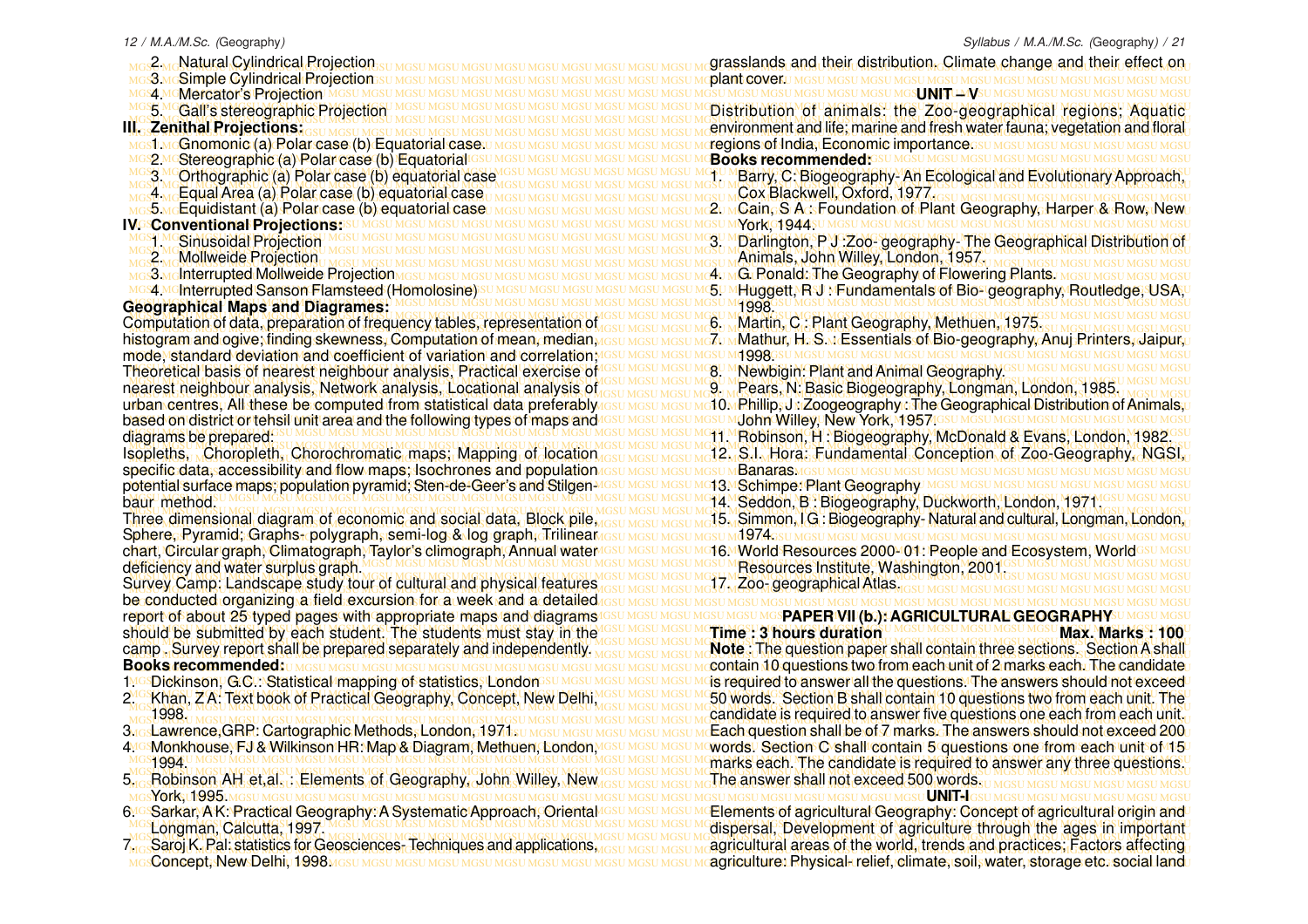8ostKaur, Jiddimalayan Pilgrimage and New Tourism, Himalayan Books;Gsu MGsu Mgsu Mg**s McSingh Ridsu Elements of Practical Geo**graphy, Kalyani Rubu New MGSU MGSU MGSU MGSU MGSU MGSU MGSU MGSU MGSU MGSU MGSU MGSU MGSU MGSU MGSU MGSU MGSU MGSU MGSU MGSU MGSU MGSU MGSU MGSU MGSU MGSU MGSU MGSU MGSU MGSU MGSU MGSU New Delhi, 1985.

- MGSU MGSU MGSU MGSU MGSU MGSU MGSU MGSU MGSU MGSU MGSU MGSU MGSU MGSU MGSU MGSU MGSU MGSU MGSU MGSU MGSU MGSU MGSU MGSU MGSU MGSU MGSU MGSU MGSU MGSU MGSU MGSU London,1988.
- 
- MGSU MGSU MGSU MGSU MGSU MGSU MGSU MGSU MGSU MGSU MGSU MGSU MGSU MGSU MGSU MGSU MGSU MGSU MGSU MGSU MGSU MGSU MGSU MGSU MGSU MGSU MGSU MGSU MGSU MGSU MGSU MGSU **M.A./ M.Sc. FINAL GEOGRAPHY EXAMINATION- 2021** 1993.
- 11. Pearce, D.G.: Tourism Today: A Geographical Analysis, Harlow GSU MGSU MGSU MGSU MGSU MGSU MGSU N**ADVANCED GEOGRAPHY OF INDIA**U MGSU MGSU MGSU Longman,1987.
- 12s:Robinson, H.A.:Geography of Tourism, McDonald & Evans, London,Gsu Mgsu Mgsu Mas**Note: The question paper shall contain three sections.** Section A shall 12. Robinson, H. A : Geography of Tourism, McDonald & Evans, London, 1996.
- 13. Sharma, J K, tourism Planning and Development-A New Perspective, GSU MGSU MGSU MGSU Required to answer all the questions. The answers should not exceed MGSU MGSU MGSU MGSU MGSU MGSU MGSU MGSU MGSU MGSU MGSU MGSU MGSU MGSU MGSU MGSU MGSU MGSU MGSU MGSU MGSU MGSU MGSU MGSU MGSU MGSU MGSU MGSU MGSU MGSU MGSU MGSU 13. Sharma, J K; tourism Planning and Development-A New Perspective, Kaniska, N. Delhi,2000.
- 14.stSinha, P.C.y Tourism Impact Assessment, Anmol, New Delhi, 1998.
- 15. Theobald, W (ed.) : Global Tourism: The Next Decade, Oxford, SU MGSU MGSU MGSU MG Each question shall be of 7 marks. The answers should not exceed 200 15. Theobald, W (ed.) : Global Tourism: The Next Decade, Oxford, Butterworth, Heinemann, Oxford, 1994.
- 16. Voas, R: Tourism, The Human Perspective, Hodder & Stoughton, GSU MGSU MGSU MG marks each, The candidate is required to answer any three questions. MGSU MGSU MGSU MGSU MGSU MGSU MGSU MGSU MGSU MGSU MGSU MGSU MGSU MGSU MGSU MGSU MGSU MGSU MGSU MGSU MGSU MGSU MGSU MGSU MGSU MGSU MGSU MGSU MGSU MGSU MGSU MGSU The answer shall not exceed 500 words. 16. Voas, R: Tourism- The Human Perspective, Hodder & Stoughton, r London, st 995.u
- MGSU MGSU MGSU MGSU MGSU MGSU MGSU MGSU MGSU MGSU MGSU MGSU MGSU MGSU MGSU MGSU MGSU MGSU MGSU MGSU MGSU MGSU MGSU MGSU MGSU MGSU MGSU MGSU MGSU MGSU MGSU MGSU 17. Williams A M & Shaw, G : Tourism and Economic Development Western European Experiences, Belhaven, London.
- 18. Williams Stephen: Tourism Geography. Contemporary Human<sub>GSU MGSU MGSU MGSU MG</sub>regional variations; origin and mechanism of Indian Monsoon; Schemes MGSU MGSU MGSU MGSU MGSU MGSU MGSU MGSU MGSU MGSU MGSU MGSU MGSU MGSU MGSU MGSU MGSU MGSU MGSU MGSU MGSU MGSU MGSU MGSU MGSU MGSU MGSU MGSU MGSU MGSU MGSU MGSU of natural, physiographic, and climatic classification; Identification of 18. Williams Stephen: Tourism Geography- Contemporary Human Geography, Routledge, London, 1998.

## MGSU MGSU MGSU MGSU MGSU MGSU MGSU MGSU MGSU MGSU MGSU MGSU MGSU MGSU MGSU MGSU MGSU MGSU MGSU MGSU MGSU MGSU MGSU MGSU MGSU MGSU MGSU MGSU MGSU MGSU MGSU MGSU **PAPER VII (a): BIO- GEOGRAPHY**

NoteyThe question paper shall contain three sections a Section A shallesu Mesu Mesand smarine aresources. sAgriculture, agro-climatic regions, dand Muse contain 10 questions two from each unit of 2 marks each! The candidate <sup>asu Masu Masu Ma</sup>pattern, green revolution and its impact on Indian agriculture, Agriculture is required to answer all the questions. The answers should not exceed GSU MGSU MGSU MGSU MG infrastructure – irrigation, fertilizers and seeds, Dry zone agriculture. MGSU MGSU MGSU MGSU MGSU MGSU MGSU MGSU MGSU MGSU MGSU MGSU MGSU MGSU MGSU MGSU MGSU MGSU MGSU MGSU MGSU MGSU MGSU MGSU MGSU MGSU MGSU MGSU MGSU MGSU MGSU MGSU MGSU MGSU MGSU MGSU MGSU MGSU MGSU MGSU MGSU MGSU MGSU MGSU MGSU MGSU MGSU MGSU MGSU MGSU MGSU MGSU MGSU MGSU MGSU MGSU MGSU MGSU MGSU MGSU MGSU MGSU MGSU MGSU 50 words. Section B shall contain 10 questions two from each unit. The candidate is required to answer five questions one each from each unit asy masumasum as Mineral and spower presources; sfactors rof: industrial docalization; Each question shall be of 7 marks. The answers should not exceed 2006su MGSU MGSU MGSGLISS inclusives; Major industries; Major industries: iron & steel, cotton & textile, MGSU MGSU MGSU MGSU MGSU MGSU MGSU MGSU MGSU MGSU MGSU MGSU MGSU MGSU MGSU MGSU MGSU MGSU MGSU MGSU MGSU MGSU MGSU MGSU MGSU MGSU MGSU MGSU MGSU MGSU MGSU MGSU words. Section C shall contain 5 questions one from each unit of 15 MGSU MGSU MGSU MGSU MGSU MGSU MGSU MGSU MGSU MGSU MGSU MGSU MGSU MGSU MGSU MGSU MGSU MGSU MGSU MGSU MGSU MGSU MGSU MGSU MGSU MGSU MGSU MGSU MGSU MGSU MGSU MGSU MGSU MGSU MGSU MGSU MGSU MGSU MGSU MGSU MGSU MGSU MGSU MGSU MGSU MGSU MGSU MGSU MGSU MGSU MGSU MGSU MGSU MGSU MGSU MGSU MGSU MGSU MGSU MGSU MGSU MGSU MGSU MGSU marks each. The candidate is required to answer any three questions. MGSU MGSU MGSU MGSU MGSU MGSU MGSU MGSU MGSU MGSU MGSU MGSU MGSU MGSU MGSU MGSU MGSU MGSU MGSU MGSU MGSU MGSU MGSU MGSU MGSU MGSU MGSU MGSU MGSU MGSU MGSU MGSU Tribal areas and their problems; population distribution, density and **Time : 3 hours duration** Maximaggings Max. Marks : 100 Each question shall be of 7 marks. The answers should not exceed 200 The answer shall not exceed 500 words as unos **MGHNITSU** 

Meaning and Scope of Bio-Geography, History of Zoo-Geography and GSUMGSUMGSUMG roadways, railways, airways and waterways; Regional disparities in social MGSU MGSU MGSU MGSU MGSU MGSU MGSU MGSU MGSU MGSU MGSU MGSU MGSU MGSU MGSU MGSU MGSU MGSU MGSU MGSU MGSU MGSU MGSU MGSU MGSU MGSU MGSU MGSU MGSU MGSU MGSU MGSU MGSU MGSU MGSU MGSU MGSU MGSU MGSU MGSU MGSU MGSU MGSU MGSU MGSU MGSU MGSU MGSU MGSU MGSU MGSU MGSU MGSU MGSU MGSU MGSU MGSU MGSU MGSU MGSU MGSU MGSU MGSU MGSU Plant Geography, Ecology and Habitat- the habitat factors and climatic MGSU MGSU MGSU MGSU MGSU MGSU MGSU MGSU MGSU MGSU MGSU MGSU MGSU MGSU MGSU MGSU MGSU MGSU MGSU MGSU MGSU MGSU MGSU MGSU MGSU MGSU MGSU MGSU MGSU MGSU MGSU MGSU factors; forms and functions of ecosystem. Meaning and Scope of Bio- Geography, History of Zoo- Geography and MGSU MGSU MGSU MGSU MGSU MGSU N**JN TIGSU** MGSU MGSU MGSU MGSU MGSU MGSU I

Conservation and management of ecosystem, Conservation of wildlife<sup>GSU MGSU MGSU MG</sup>Climate, vegetation, soils, agricultural development, irrigation, mineral MGSU MGSU MGSU MGSU MGSU MGSU MGSU MGSU MGSU MGSU MGSU MGSU MGSU MGSU MGSU MGSU MGSU MGSU MGSU MGSU MGSU MGSU MGSU MGSU MGSU MGSU MGSU MGSU MGSU MGSU MGSU MGSU and forests. Soil erosion and conservation, Pollution and its effect on submasulate and power resources, industrial development; Detailed study of  $\pi$  (i) MGSU MGSU MGSU MGSU MGSU MGSU MGSU MGSU MGSU MGSU MGSU MGSU MGSU MGSU MGSU MGSU MGSU MGSU MGSU MGSU MGSU MGSU MGSU MGSU MGSU MGSU MGSU MGSU MGSU MGSU MGSU MGSU Marusthali, (ii) Aravalli, (iii) Hadoti and (iv) Bangar region. wildlife and vegetation.

Plant response to environment; physical factors influencing world GSU MGSU MGSU MGSI MCChampion, H.G.: A Preliminary Survay of forest types of India and MGSU MGSU MGSU MGSU MGSU MGSU MGSU MGSU MGSU MGSU MGSU MGSU MGSU MGSU MGSU MGSU MGSU MGSU MGSU MGSU MGSU MGSU MGSU MGSU MGSU MGSU MGSU MGSU MGSU MGSU MGSU MGSU distribution of plants and animals; Barriers of distribution and means of<sub>osu MGSU MGSU MGSU MGSU MG</sub>Burma, Indian Forest Record, New Series, Silviculture, Vol. 1, Delhi, MGSU MGSU MGSU MGSU MGSU MGSU MGSU MGSU MGSU MGSU MGSU MGSU MGSU MGSU MGSU MGSU MGSU MGSU MGSU MGSU MGSU MGSU MGSU MGSU MGSU MGSU MGSU MGSU MGSU MGSU MGSU MGSU dispersal of plants; Conditions of existence for animals; Barriers of distribution and means of dispersal of animals; Types of isolation, effects <sup>asu Masu Masu Ma</sup>su Masu Masu Mattergy, S<sup>.</sup>B.: Climatology of India, Calcutta Univ. Calcutta! Masu MGSU MGSU MGSU MGSU MGSU MGSU MGSU MGSU MGSU MGSU MGSU MGSU MGSU MGSU MGSU MGSU MGSU MGSU MGSU MGSU MGSU MGSU MGSU MGSU MGSU MGSU MGSU MGSU MGSU MGSU MGSU MGSU MGSU MGSU MGSU MGSU MGSU MGSU MGSU MGSU MGSU MGSU MGSU MGSU MGSU MGSU MGSU MGSU MGSU MGSU MGSU MGSU MGSU MGSU MGSU MGSU MGSU MGSU MGSU MGSU MGSU MGSU MGSU MGSU 3. Choudhary M R: Indian Industries – Development and Location. Plant response to environment; physical factors influencing world of geographic isolation.

Types of plant communities rinageneral, afactors: controlling: forestesu Mesu Mesu Mesu Meand Social Opportunity, Oxford University Press, New Delhi, 1996. MGSU MGSU MGSU MGSU MGSU MGSU MGSU MGSU MGSU MGSU MGSU MGSU MGSU MGSU MGSU MGSU MGSU MGSU MGSU MGSU MGSU MGSU MGSU MGSU MGSU MGSU MGSU MGSU MGSU MGSU MGSU MGSU distribution; Characteristics of equatorial and temperate forests and**UNIT – IV**

9. Lea. J. Tourism and Development in the Third World, Routledge, GRI MGSU MGSU MGS MCSteers, J.A. : Map Projections, University of Lonon Press, London. MGSU MGSU MGSU MGSU MGSU MGSU MGSU MGSU MGSU MGSU MGSU MGSU MGSU MGSU MGSU MGSU MGSU MGSU MGSU MGSU MGSU MGSU MGSU MGSU MGSU MGSU MGSU MGSU MGSU MGSU MGSU MGSU 10. Sharma J.P. : Prayogatamak Bhoogol, Rastogi, Meerut. MGSU MGSU MGSU MGSU MGSU MGSU MGSU MGSU MGSU MGSU MGSU MGSU MGSU MGSU MGSU MGSU MGSU MGSU MGSU MGSU MGSU MGSU MGSU MGSU MGSU MGSU MGSU MGSU MGSU MGSU MGSU MGSU 10. Milton, D : geography of World Tourism , Prentice Hall, New York, Ghakist 9. Steers, J.A. : Map Projections, University of Lonon Press,London.

8. McSingh Ricsu Elements of Practical Geography, Kalyani Rubu New

MGSU MGSU MGSU MGSU MGSU MGSU MGSU MGSU MGSU MGSU MGSU MGSU MGSU MGSU MGSU MGSU MGSU MGSU MGSU MGSU MGSU MGSU MGSU MGSU MGSU MGSU MGSU MGSU MGSU MGSU MGSU MGSU **PAPER-V: ADVANCED GEOGRAPHY OF INDIA**

MGSU MGSU MGSU MGSU MGSU MGSU MGSU MGSU MGSU MGSU MGSU MGSU MGSU MGSU MGSU MGSU MGSU MGSU MGSU MGSU MGSU MGSU MGSU MGSU MGSU MGSU MGSU MGSU MGSU MGSU MGSU MGSU MGSU MGSU MGSU MGSU MGSU MGSU MGSU MGSU MGSU MGSU MGSU MGSU MGSU MGSU MGSU MGSU MGSU MGSU MGSU MGSU MGSU MGSU MGSU MGSU MGSU MGSU MGSU MGSU MGSU MGSU MGSU MGSU contain 10 questions two from each unit of 2 marks each. The candidate MGSU MGSU MGSU MGSU MGSU MGSU MGSU MGSU MGSU MGSU MGSU MGSU MGSU MGSU MGSU MGSU MGSU MGSU MGSU MGSU MGSU MGSU MGSU MGSU MGSU MGSU MGSU MGSU MGSU MGSU MGSU MGSU 50 words. Section B shall contain 10 questions two from each unit. The 14s Sinha, P.C പ്രവേദന Impact Assessment, Anmol, New Delhi, 1998 ദേശ MGSU MGSU Mascandidate is required to answer five questions one each from each unit. MGSU MGSU MGSU MGSU MGSU MGSU MGSU MGSU MGSU MGSU MGSU MGSU MGSU MGSU MGSU MGSU MGSU MGSU MGSU MGSU MGSU MGSU MGSU MGSU MGSU MGSU MGSU MGSU MGSU MGSU MGSU MGSU words. Section C shall contain 5 questions one from each unit of 15 MGSU MGSU MGSU MGSU MGSU MGSU MGSU MGSU MGSU MGSU MGSU MGSU MGSU MGSU MGSU MGSU MGSU MGSU MGSU MGSU MGSU MGSU MGSU MGSU MGSU MGSU MGSU MGSU MGSU MGSU MGSU MGSU **Time : 3 hours duration Max. Max. Max. Max. Marks : 100 MGNIT46SU** 

MGSL Western European Experiences, Belhaven, London, SUMGSUMGSUMGSUMGSUMGSUMG Physiography and drainage system; soils, vegetation; climate and its MGSU MGSU MGSU MGSU MGSU MGSU MGSU MGSU MGSU MGSU MGSU MGSU MGSU MGSU MGSU MGSU MGSU MGSU MGSU MGSU MGSU MGSU MGSU MGSU MGSU MGSU MGSU MGSU MGSU MGSU MGSU MGSU MGSU MGSU MGSU MGSU MGSU MGSU MGSU MGSU MGSU MGSU MGSU MGSU MGSU MGSU MGSU MGSU MGSU MGSU MGSU MGSU MGSU MGSU MGSU MGSU MGSU MGSU MGSU MGSU MGSU MGSU MGSU MGSU **PAPER-VII: ANY ONE OF THE FOLLOWING:** drought and flood prone areas. **UNIT-II**

MGSU MGSU MGSU MGSU MGSU MGSU MGSU MGSU MGSU MGSU MGSU MGSU MGSU MGSU MGSU MGSU MGSU MGSU MGSU MGSU MGSU MGSU MGSU MGSU MGSU MGSU MGSU MGSU MGSU MGSU MGSU MGSU Time: 3 hours duration Gsu MGSU MGSU MGSU MGSU MG**Max. Marks:** 100 GSU MGSU MGSU MGSU MG**SPesources: conservation and utilization of land, mineral, water, biotic** and marine resources. Agriculture nagro-climatic regions, land use pattern, green revolution and its impact on Indian agriculture, Agriculture infrastructure – irrigation, fertilizers and seeds, Dry zone agriculture.

**UNIT-III** Mineral and power resources; factors of industrial localization; cement, fertilizers, paper & pulp and sugar industry.

### **UNIT-IV**

MGSU MGSU MGSU MGSU MGSU MGSU MGSU MGSU MGSU MGSU MGSU MGSU MGSU MGSU MGSU MGSU MGSU MGSU MGSU MGSU MGSU MGSU MGSU MGSU MGSU MGSU MGSU MGSU MGSU MGSU MGSU MGSU growth, population problems and policies; study of the network of and economic development inIndia.

MGSU MGSU MGSU MGSU MGSU MGSU MGSU MGSU MGSU MGSU MGSU MGSU MGSU MGSU MGSU MGSU MGSU MGSU MGSU MGSU MGSU MGSU MGSU MGSU MGSU MGSU MGSU MGSU MGSU MGSU MGSU MGSU Geographical study of Rajasthan under the following heads: Relief, MGSU MGSU MGSU MGSU MGSU MGSU MGSU MGSU MGSU MGSU MGSU MGSU MGSU MGSU MGSU MGSU MGSU MGSU MGSU MGSU MGSU MGSU MGSU MGSU MGSU MGSU MGSU MGSU MGSU MGSU MGSU MGSU **UNIT – III** U MGSU MGSU MGSU MGSU MGSU MGSU M**JI IM**SU MGSU MGSU MG climate, vegetation, soils, agricultural development, irrigation, mineral and power resources, industrial development; Detailed study of  $-$  (i) **Books recommended:**

Burma, Indian Forest Record, New Series, Silviculture, Vol. I, Delhi, 1976.

2.MCChattergy, S B: Climatology of India, Calcutta Univ. Calcutta.

MGSU MGSU MGSU MGSU MGSU MGSU MGSU MGSU MGSU MGSU MGSU MGSU MGSU MGSU MGSU MGSU MGSU MGSU MGSU MGSU MGSU MGSU MGSU MGSU MGSU MGSU MGSU MGSU MGSU MGSU MGSU MGSU 4. Dreze, Jean & Amartya Sen (ed.): India: Economic Development and Social Opportunity, Oxford University Press, New Delhi, 1996.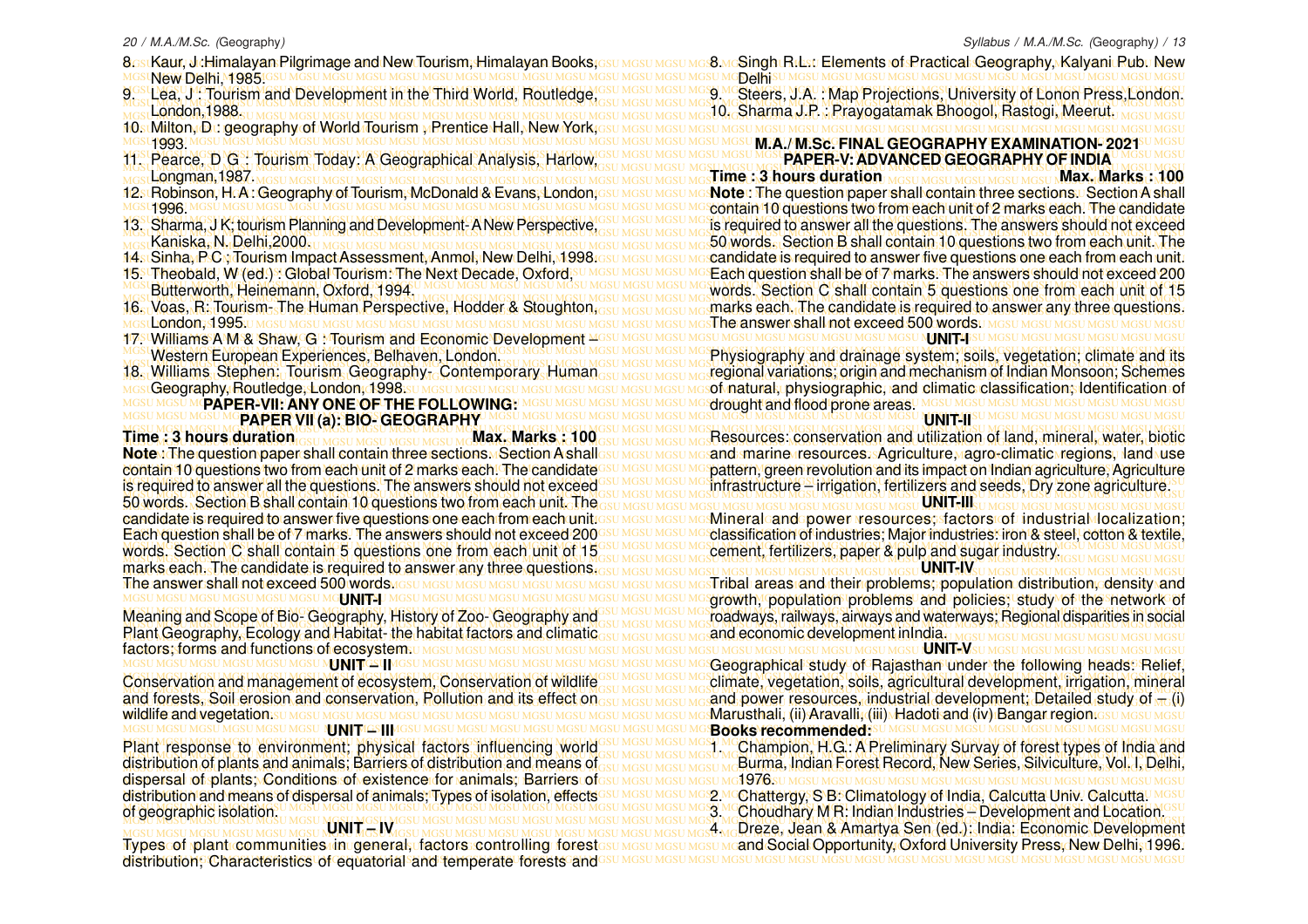- 5.<sub>108</sub>Galyna & Sengupta: Economic Regions and Regionalisation in India, asu Mesu Mesu Mesu Mesu RAPER **VI (d): GEOGRAPHY OF TOURISM** asu Mesu Mesu Mesu 1968.
- 6.<sup>res</sup>Government of India: Five Year Plans of India.
- 
- 
- Delhi, 1965.
- 9. India Year Book (Latest Edition) Publication Division, Delhi.
- 10<sup>GS</sup>Irrigation Atlas of India<sup>10</sup>
- 11. Khular, D R : Geography of India
- 12. Kumar LSS & others: Agriculture in India, Vol. I & II, Asia Publishing
- MGSU MGSU MGSU MGSU MGSU MGSU MGSU MGSU MGSU MGSU MGSU MGSU MGSU MGSU MGSU MGSU MGSU MGSU MGSU MGSU MGSU MGSU MGSU MGSU MGSU MGSU MGSU MGSU MGSU MGSU MGSU MGSU 13. Kundu & Moonis Raza: Indian Economy- The Regional Dimension, House, Bombay.
- 
- 14. Mishra, V C: Geography of Rajasthan, National Book trust, New
- MGSU MGSU MGSU MGSU MGSU MGSU MGSU MGSU MGSU MGSU MGSU MGSU MGSU MGSU MGSU MGSU MGSU MGSU MGSU MGSU MGSU MGSU MGSU MGSU MGSU MGSU MGSU MGSU MGSU MGSU MGSU MGSU Delhi, 1967.
- 1960.
- 16. S.P. Rai Choudhary: Land and Soil, National Book Trust, New Delhi. 17. Sharma, T C and Coutino, O.: Economic and Commercial Geography
- of India, Vikas Publishing House, New Delhi, 1993.
- 18. Singh, R L: India-A Regional Geography, N.G.S.I. Varanasi, 1971.
- MGSU MGSU MGSU MGSU MGSU MGSU MGSU MGSU MGSU MGSU MGSU MGSU MGSU MGSU MGSU MGSU MGSU MGSU MGSU MGSU MGSU MGSU MGSU MGSU MGSU MGSU MGSU MGSU MGSU MGSU MGSU MGSU 19. S pate, OHK & Learmonth, A T A: India and Pakistan- Land, People sand Economy, Mathuen & Co. London, 1967. MIGSU MIGSU MIGSU
- 20. Tiwari, R.C.: Geography of India
- 
- MGSU MGSU MGSU MGSU MGSU MGSU MGSU MGSU MGSU MGSU MGSU MGSU MGSU MGSU MGSU MGSU MGSU MGSU MGSU MGSU MGSU MGSU MGSU MGSU MGSU MGSU MGSU MGSU MGSU MGSU MGSU MGSU 22. Gurjar & Jat: Bharat ka Bhoogol, Panchsheel, Jaipur.

#### **PAPER-VI: ANY ONE OF THE FOLLOWING: PAPER VI (a): URBAN GEOGRAPHY**

ontain 10 questions two from each unit of 2 marks each. The candidate IGSU MGSU MGSU MC positive and negative impacts; Environmental laws and tourism-current MGSU MGSU MGSU MGSU MGSU MGSU MGSU MGSU MGSU MGSU MGSU MGSU MGSU MGSU MGSU MGSU MGSU MGSU MGSU MGSU MGSU MGSU MGSU MGSU MGSU MGSU MGSU MGSU MGSU MGSU MGSU MGSU 50 words. Section B shall contain 10 questions two from each unit. The assumesum asum dimpact of globalization on tourism.su mesumesumesumesumesumesumesumesum MGSU MGSU MGSU MGSU MGSU MGSU MGSU MGSU MGSU MGSU MGSU MGSU MGSU MGSU MGSU MGSU MGSU MGSU MGSU MGSU MGSU MGSU MGSU MGSU MGSU MGSU MGSU MGSU MGSU MGSU MGSU MGSU candidate is required to answer five questions one each from each unit. Each question shall be of 7 marks. The answers should not exceed 200 IGSU MGSU MGSU MC1. MAbbasi A.A. Geographical basis of tourism, Pangaea Publication, MGSU MGSU MGSU MGSU MGSU MGSU MGSU MGSU MGSU MGSU MGSU MGSU MGSU MGSU MGSU MGSU MGSU MGSU MGSU MGSU MGSU MGSU MGSU MGSU MGSU MGSU MGSU MGSU MGSU MGSU MGSU MGSU MGSU MGSU MGSU MGSU MGSU MGSU MGSU MGSU MGSU MGSU MGSU MGSU MGSU MGSU MGSU MGSU MGSU MGSU MGSU MGSU MGSU MGSU MGSU MGSU MGSU MGSU MGSU MGSU MGSU MGSU MGSU MGSU words. Section C shall contain 5 questions one from each unit of 15 narks each. The candidate is required to answer any three questions <u>MGSU MGSU MGSU MC2U **NBhatia, AK, Tourism** Development. Principles and Practices, Sterling</u> MGSU MGSU MGSU MGSU MGSU MGSU MGSU MGSU MGSU MGSU MGSU MGSU MGSU MGSU MGSU MGSU MGSU MGSU MGSU MGSU MGSU MGSU MGSU MGSU MGSU MGSU MGSU MGSU MGSU MGSU MGSU MGSU Publishers, New Delhi, 1996. **Time : 3 hours duration MGSU MGSU MGSU MGSU MGSU MAX. Marks : 1100 Note** : The question paper shall contain three sections. Section A shall contain 10 questions two from each unit of 2 marks each. The candidate marks each. The candidate is required to answer any three questions. The answer shall not exceed 500 words.

#### **UNIT-I**

MGSU MGSU MGSU MGSU MGSU MGSU MGSU MGSU MGSU MGSU MGSU MGSU MGSU MGSU MGSU MGSU MGSU MGSU MGSU MGSU MGSU MGSU MGSU MGSU MGSU MGSU MGSU MGSU MGSU MGSU MGSU MGSU Aims and scope of urban geography, Factors affecting the growth towns luring Neolithic period, Greek and Roman period, Dark Age, Medieval resu Mesu Mesu Metu MChandra, R H. Hill Tourism: Rlanning and Development, Kaniska,u MGSU MGSU MGSU MGSU MGSU MGSU MGSU MGSU MGSU MGSU MGSU MGSU MGSU MGSU MGSU MGSU MGSU MGSU MGSU MGSU MGSU MGSU MGSU MGSU MGSU MGSU MGSU MGSU MGSU MGSU MGSU MGSU period, Renaissance period, Industrial revolution and modern times; Chief MGSU MGSU MGSU MGSU MGSU MGSU MGSU MGSU MGSU MGSU MGSU MGSU MGSU MGSU MGSU MGSU MGSU MGSU MGSU MGSU MGSU MGSU MGSU MGSU MGSU MGSU MGSU MGSU MGSU MGSU MGSU MGSU during Neolithic period, Greek and Roman period, Dark Age, Medieval characteristics of the towns of each period.

#### **UNIT- II**

Trends of urbanization in the world; urbanization in India since 1901 and result assumes unc6um Inskeer, MEstr Tourismu Planning: An Untegrated and Sustainable. itsাproblems; Census of India; Definition of urban centres; ∪ Chief Issu Mssu Masu Mesu Mdevelopment Approach, Van Nostrand & Reinhold, New York, 1991 ⊍ MGSU MGSU MGSU MGSU MGSU MGSU MGSU MGSU MGSU MGSU MGSU MGSU MGSU MGSU MGSU MGSU MGSU MGSU MGSU MGSU MGSU MGSU MGSU MGSU MGSU MGSU MGSU MGSU MGSU MGSU MGSU MGSU characteristics of modern towns; city conurbation, Metropolis and LSU MGSU MGSU MCZU Kaul, RK: dynamics of Tourism and Recreation, Inter-India, New MGSU MGSU MGSU MGSU MGSU MGSU MGSU MGSU MGSU MGSU MGSU MGSU MGSU MGSU MGSU MGSU MGSU MGSU MGSU MGSU MGSU MGSU MGSU MGSU MGSU MGSU MGSU MGSU MGSU MGSU MGSU MGSU Megalopolis; S patial patter and distribution of urban centres: types of MGSU MGSU MGSU MGSU MGSU MGSU MGSU MGSU MGSU MGSU MGSU MGSU MGSU MGSU MGSU MGSU MGSU MGSU MGSU MGSU MGSU MGSU MGSU MGSU MGSU MGSU MGSU MGSU MGSU MGSU MGSU MGSU cities, central places, transport foci and centre of specialized services.

#### **PAPER VI (d): GEOGRAPHY OF TOURISM**

MGSU MGSU MGSU MGSU MGSU MGSU MGSU MGSU MGSU MGSU MGSU MGSU MGSU MGSU MGSU MGSU MGSU MGSU MGSU MGSU MGSU MGSU MGSU MGSU MGSU MGSU MGSU MGSU MGSU MGSU MGSU MGSU **Time : 3 hours duration Max. Marks : 100** MGSGovernment of India: Five Year Plans of India. MGSU MGSU MGSU MGSU MGSU MGSU MGSU MC**Note : The question paper shall contain three sections. Section A shall "** 7<sup>10</sup> Govt. of India: National Atlas of India, NATMO Publication, Calcutta MGSU MGSU MGSU MContain 10 questions two from each unit of 2 marks each. The candidate MGSU MGSU MGSU MGSU MGSU MGSU MGSU MGSU MGSU MGSU MGSU MGSU MGSU MGSU MGSU MGSU MGSU MGSU MGSU MGSU MGSU MGSU MGSU MGSU MGSU MGSU MGSU MGSU MGSU MGSU MGSU MGSU 8. Govt. of India: The Gazetteer of India, Vol. 1 & III, Pub. Div. New GSU MGSU MGSU MILL is required to answer all the questions. The answers should not exceed MGSU MGSU MGSU MGSU MGSU MGSU MGSU MGSU MGSU MGSU MGSU MGSU MGSU MGSU MGSU MGSU MGSU MGSU MGSU MGSU MGSU MGSU MGSU MGSU MGSU MGSU MGSU MGSU MGSU MGSU MGSU MGSU 50 words. Section B shall contain 10 questions two from each unit. The y Gsindia Year Book (Latest Edition) Publication Division, Delhi ⊍ MGs∪ MGs∪ MGs∪ Mccandidate is required to answer five questions one each from each unit.⊍ MGSU MGSU MGSU MGSU MGSU MGSU MGSU MGSU MGSU MGSU MGSU MGSU MGSU MGSU MGSU MGSU MGSU MGSU MGSU MGSU MGSU MGSU MGSU MGSU MGSU MGSU MGSU MGSU MGSU MGSU MGSU MGSU Each question shall be of 7 marks. The answers should not exceed 200 MGSU MGSU MGSU MGSU MGSU MGSU MGSU MGSU MGSU MGSU MGSU MGSU MGSU MGSU MGSU MGSU MGSU MGSU MGSU MGSU MGSU MGSU MGSU MGSU MGSU MGSU MGSU MGSU MGSU MGSU MGSU MGSU MGSU MGSU MGSU MGSU MGSU MGSU MGSU MGSU MGSU MGSU MGSU MGSU MGSU MGSU MGSU MGSU MGSU MGSU MGSU MGSU MGSU MGSU MGSU MGSU MGSU MGSU MGSU MGSU MGSU MGSU MGSU MGSU words. Section C shall contain 5 questions one from each unit of 15 2. KumanLSS & others: Agriculture in India, Vol. h& II, Asia Rublishing result assumes manks each. The candidate is required to answer any three questions. MGSU MGSU MGSU MGSU MGSU MGSU MGSU MGSU MGSU MGSU MGSU MGSU MGSU MGSU MGSU MGSU MGSU MGSU MGSU MGSU MGSU MGSU MGSU MGSU MGSU MGSU MGSU MGSU MGSU MGSU MGSU MGSU The answer shall not exceed 500 words. contain 10 questions two from each unit of 2 marks each. The candidate is required to answer all the questions. The answers should not exceed **UNITHE** 

MGSU MGSU MGSU MGSU MGSU MGSU MGSU MGSU MGSU MGSU MGSU MGSU MGSU MGSU MGSU MGSU MGSU MGSU MGSU MGSU MGSU MGSU MGSU MGSU MGSU MGSU MGSU MGSU MGSU MGSU MGSU MGSU MGSU MGSU MGSU MGSU MGSU MGSU MGSU MGSU MGSU MGSU MGSU MGSU MGSU MGSU MGSU MGSU MGSU MGSU MGSU MGSU MGSU MGSU MGSU MGSU MGSU MGSU MGSU MGSU MGSU MGSU MGSU MGSU Spectrum Pub. New Delhi, 1982. <mark>4⊲sMishra, M.CaGeography of Rajasthan, National Book trust, New⊍ MGs∪ MGs∪ Mchumoral, natural, socios cultural, and economic; motivating factors for⊍</mark> MGSU MGSU MGSU MGSU MGSU MGSU MGSU MGSU MGSU MGSU MGSU MGSU MGSU MGSU MGSU MGSU MGSU MGSU MGSU MGSU MGSU MGSU MGSU MGSU MGSU MGSU MGSU MGSU MGSU MGSU MGSU MGSU pilgrimage: leisure, recreation, Elements of tourism, tourism as an MGSU MGSU MGSU MGSU MGSU MGSU MGSU MGSU MGSU MGSU MGSU MGSU MGSU MGSU MGSU MGSU MGSU MGSU MGSU MGSU MGSU MGSU MGSU MGSU MGSU MGSU MGSU MGSU MGSU MGSU MGSU MGSU 15. Puri, G. S. : Indian Forest Ecology, Oxford Book stationary Co. Basics of tourism: definition of tourism, factors influencing tourism: industry.

MGSU MGSU MGSU MGSU MGSU MGSU MGSU MGSU MGSU MGSU MGSU MGSU MGSU MGSU MGSU MGSU MGSU MGSU MGSU MGSU MGSU MGSU MGSU MGSU MGSU MGSU MGSU MGSU MGSU MGSU MGSU MGSU .6. S.P. Rai Choudhary: Land and Soil, National Book Trust, New Delhi MGSU MGSU MGSU MCGeography of tourism: its spatial affinity, areal and locational dimensions. 7. Sharma, T C and Coutino, O.r Economic and Commercial Geography IGSU MGSU MGSU MCcomprising physical, cultural, historical and economic, Tourism types∪ Mosof India, Vikas Publishing House, New Delhi, 1993 Mosumesumssumssumssumssumscultural, eco-ethno-coastal and adventure tourism, national and MGSU MGSU MGSU MGSU MGSU MGSU MGSU MGSU MGSU MGSU MGSU MGSU MGSU MGSU MGSU MGSU MGSU MGSU MGSU MGSU MGSU MGSU MGSU MGSU MGSU MGSU MGSU MGSU MGSU MGSU MGSU MGSU MGSU MGSU MGSU MGSU MGSU MGSU MGSU MGSU MGSU MGSU MGSU MGSU MGSU MGSU MGSU MGSU MGSU MGSU MGSU MGSU MGSU MGSU MGSU MGSU MGSU MGSU MGSU MGSU MGSU MGSU MGSU MGSU international tourism, globalization and tourism. **SUNGSUMGS** 

<u>MGsand Economy, Mathuen & Co. London, 1967ഥMGSU MGSU MGSU MGSU MGSU MGSU MGhuan tourism: Regional dimension of tourism attraction, evolution of t</u> MGSU MGSU MGSU MGSU MGSU MGSU MGSU MGSU MGSU MGSU MGSU MGSU MGSU MGSU MGSU MGSU MGSU MGSU MGSU MGSU MGSU MGSU MGSU MGSU MGSU MGSU MGSU MGSU MGSU MGSU MGSU MGSU tourism, promotion of tourism, Development of tourism in Rajasthan and MGSU MGSU MGSU MGSU MGSU MGSU MGSU MGSU MGSU MGSU MGSU MGSU MGSU MGSU MGSU MGSU MGSU MGSU MGSU MGSU MGSU MGSU MGSU MGSU MGSU MGSU MGSU MGSU MGSU MGSU MGSU MGSU MGSU MGSU MGSU MGSU MGSU MGSU MGSU MGSU MGSU MGSU MGSU MGSU MGSU MGSU MGSU MGSU MGSU MGSU MGSU MGSU MGSU MGSU MGSU MGSU MGSU MGSU MGSU MGSU MGSU MGSU MGSU MGSU 21. C.B. Mamoria: Bharat ka Brahat Bhoogol, Sahitya Bhavan, Agra. **UNIT LABORED AND A SURVEY OF THE UNIT LABORED AT A SURVEY OF THE USE OF THE USE OF THE USE OF THE USE OF THE U its problems and prospects.** 

MGSU MGSU MGSU MGSU MGSU MGSU MGSU MGSU MGSU MGSU MGSU MGSU MGSU MGSU MGSU MGSU MGSU MGSU MGSU MGSU MGSU MGSU MGSU MGSU MGSU MGSU MGSU MGSU MGSU MGSU MGSU MGSU Infrastructure and support system- accommodation and supplementary MGSUM**SUMPAPER-VI: ANY ONE OF THE FOLLOWING:** WASUMGSUMSUM ACCOMMODAtion, other facilities and amenities, tourism circuits <sup>or</sup> short MGSU MGSU MGSU MGSU MGSU MGSU MGSU MGSU MGSU MGSU MGSU MGSU MGSU MGSU MGSU MGSU MGSU MGSU MGSU MGSU MGSU MGSU MGSU MGSU MGSU MGSU MGSU MGSU MGSU MGSU MGSU MGSU MGSU MGSU MGSU MGSU MGSU MGSU MGSU MGSU MGSU MGSU MGSU MGSU MGSU MGSU MGSU MGSU MGSU MGSU MGSU MGSU MGSU MGSU MGSU MGSU MGSU MGSU MGSU MGSU MGSU MGSU MGSU MGSU and longer detraction- agencies and intermediacies- Indian hotel industry. MGSU MGSU MGSU MGSU MGSU MGSU MGSU MGSU MGSU MGSU MGSU MGSU MGSU MGSU MGSU MGSU MGSU MGSU MGSU MGSU MGSU MGSU MGSU MGSU MGSU MGSU MGSU MGSU MGSU MGSU MGSU MGSU **UNIT – V** lote : The question paper shall contain three sections. \Section A shall Gs∪ MGs∪ MGs∪ Metmpacts of tourism: Physical, economic and social and perceptional **UNIT HAV** UMGSUMGSUMGSUMGSUMGSUMGSU

is required to answer all the questions. The answers should not exceed rosul mosulm trends, spatial pattern, and recent changes; Role of foreign capital and trends, spatial pattern, and recent changes; Role of foreign capital and impact of globalization on tourism. **Books recommended:**

1. Abbasi A.A: Geographical basis of tourism, Pangaea Publication, Indore, 1977.

- MGSUMGSUMGSUMGSUMGNUNIT-EUMGSUMGSUMGSUMGSUMGSUMGSUMGSUMGSUMGSUMG UMGHARIG AK Unternational Tourism-Fundamentals and Practices, U
- MGSU MGSU MGSU MGSU MGSU MGSU MGSU MGSU MGSU MGSU MGSU MGSU MGSU MGSU MGSU MGSU MGSU MGSU MGSU MGSU MGSU MGSU MGSU MGSU MGSU MGSU MGSU MGSU MGSU MGSU MGSU MGSU Sterling, New Delhi, 1991.
- MGSU MGSU MGSU MGSU MGSU MGSU MGSU MGSU MGSU MGSU MGSU MGSU MGSU MGSU MGSU MGSU MGSU MGSU MGSU MGSU MGSU MGSU MGSU MGSU MGSU MGSU MGSU MGSU MGSU MGSU MGSU MGSU 5. Hunter, C and Green,H : Tourism and Environment: A sustainable MGSU MGSU MGSU MGSU MGSU MGSU MGSU MGSU MGSU MGSU MGSU MGSU MGSU MGSU MGSU MGSU MGSU MGSU MGSU MGSU MGSU MGSU MGSU MGSU MGSU MGSU MGSU MGSU MGSU MGSU MGSU MGSU Relationship, Rutledge, London, 1995. New Delhi, 1998. 6<u>u Minskeer, EstrTourismuRlanning: An Integrated and Sustainable</u> development Approach, Van Nostrand & Reinhold, New York, 1991. 7. Kaul, R K: dynamics of Tourism and Recreation, Inter- India, New

Delhi, 1985.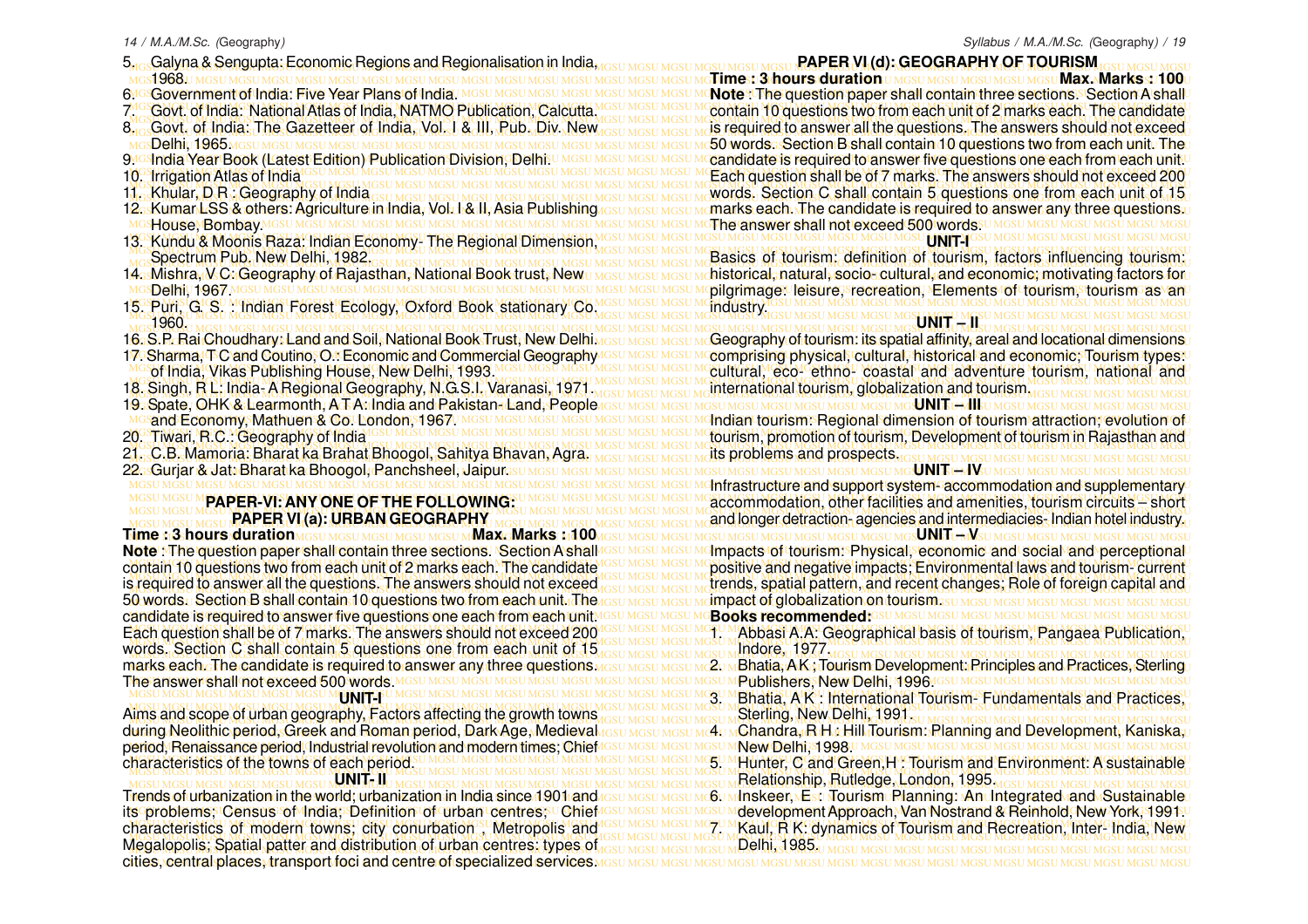MGSU MGSU MGSU MGSU MGSU MGSU MGSU MGSU MGSU MGSU MGSU MGSU MGSU MGSU MGSU MGSU MGSU MGSU MGSU MGSU MGSU MGSU MGSU MGSU MGSU MGSU MGSU MGSU MGSU MGSU MGSU MGSU **UNIT-I** Introduction: Nature and scope of cultural geography; definition; cultural<sup>esu MGSU MGSU MGSU MG</sup>Classification of cities based on functions; urban rank size relationship, elements and components of culture, convergence and divergence GSU MGSU MGSU MGSU MGSU MGSU MGSU, The basic and non-basic concept of urban economic MGSU MGSU MGSU MGSU MGSU MGSU MGSU MGSU MGSU MGSU MGSU MGSU MGSU MGSU MGSU MGSU MGSU MGSU MGSU MGSU MGSU MGSU MGSU MGSU MGSU MGSU MGSU MGSU MGSU MGSU MGSU MGSU processes, Cultural change; perception, behavourlism and cultural sum asympsium functions and its application; Urban hierarchy based on functions; MGSU MGSU MGSU MGSU MGSU MGSU MGSU MGSU MGSU MGSU MGSU MGSU MGSU MGSU MGSU MGSU MGSU MGSU MGSU MGSU MGSU MGSU MGSU MGSU MGSU MGSU MGSU MGSU MGSU MGSU MGSU MGSU Christaller's central place theory, August Losch's theory of market MGSU MGSU MGSU MGSU MGSU MGSU MGSU MGSU MGSU MGSU MGSU MGSU MGSU MGSU MGSU MGSU MGSU MGSU MGSU MGSU MGSU MGSU MGSU MGSU MGSU MGSU MGSU MGSU MGSU MGSU MGSU MGSU Cultural diversity: Basis of cultural diversity- race, religion and language, Introduction: Nature and scope of cultural geography; definition, cultural processes, Cultural change; perception, behavourlism and cultural relativism, environment and culture assumes under **MCNI LITEGSU MG** 

culture areas and culturabregions of the world, Geography of ethnics⊍ Mosu MossumesMorphology of Indianecities;⊨Functional structure of towns, Chief MGSU MGSU MGSU MGSU MGSU MGSU MGSU MGSU MGSU MGSU MGSU MGSU MGSU MGSU MGSU MGSU MGSU MGSU MGSU MGSU MGSU MGSU MGSU MGSU MGSU MGSU MGSU MGSU MGSU MGSU MGSU MGSU characteristics of CBD, residential areas, Manufacturing areas and other groups and tribal groups. **LENI <del>L</del>ESUM** 

MGSU MGSU MGSU MGSU MGSU MGSU MGSU MGSU MGSU MGSU MGSU MGSU MGSU MGSU MGSU MGSU MGSU MGSU MGSU MGSU MGSU MGSU MGSU MGSU MGSU MGSU MGSU MGSU MGSU MGSU MGSU MGSU Religion and its diffusion, diffusion of ethnic traits in world as well as India; ethnic landscape and economy of the area; cultural landscape; su MGSU MGSU MGSC entrifugal and centripetal forces in urban geography, Development of religions: origin, diffusion and spatial distribution; religion and economic<sup>esu Mesu Mesu Mos</sup>suburbs, Rural<sup>,</sup> urban fringe, satellite town, Ring towns, Sphere of urban MGSU MGSU MGSU MGSU MGSU MGSU MGSU MGSU MGSU MGSU MGSU MGSU MGSU MGSU MGSU MGSU MGSU MGSU MGSU MGSU MGSU MGSU MGSU MGSU MGSU MGSU MGSU MGSU MGSU MGSU MGSU MGSU religions: origin, diffusion and spatial distribution; religion and economic development.

Pattern of livelihood: various economic activities and cultural adaptation;ssu MGSU MGSU MGS**Criganganagar and Chure; principles of regional planning** issu MGSU MGSU MGSU MGSU MGSU MGSU MGSU MGSU MGSU MGSU MGSU MGSU MGSU MGSU MGSU MGSU MGSU MGSU MGSU MGSU MGSU MGSU MGSU MGSU MGSU MGSU MGSU MGSU MGSU MGSU MGSU MGSU MGSU MGSU agriculture, industrialization and modernization; technological changes MGSU MGSU MGSU MGSU MGSU MGSU MGSU MGSU MGSU MGSU MGSU MGSU MGSU MGSU MGSU MGSU MGSU MGSU MGSU MGSU MGSU MGSU MGSU MGSU MGSU MGSU MGSU MGSU MGSU MGSU MGSU MGSU 1. Alam, S M: Hyderabad and Secundrabad- twin City, Asia publishing **UNIT – IV** and their geographic implications.

MGSU MGSU MGSU MGSU MGSU MGSU MGSU MGSU MGSU MGSU MGSU MGSU MGSU MGSU MGSU MGSU MGSU MGSU MGSU MGSU MGSU MGSU MGSU MGSU MGSU MGSU MGSU MGSU MGSU MGSU MGSU MGSU Dwelling places as cultural expressions, Habitat, economy, and society<sub>GSU MGSU MGSU MGS</sub>2 MgCarter: The Study of Urban Geography, Edward Amold, London, MGSU MGSU MGSU MGSU MGSU MGSU MGSU MGSU MGSU MGSU MGSU MGSU MGSU MGSU MGSU MGSU MGSU MGSU MGSU MGSU MGSU MGSU MGSU MGSU MGSU MGSU MGSU MGSU MGSU MGSU MGSU MGSU of tribal groups- Eskimos, Pygmy, Nagas, Bhils, Santhal, Gond and MGSU MGSU MGSU MGSU MGSU MGSU MGSU MGSU MGSU MGSU MGSU MGSU MGSU MGSU MGSU MGSU MGSU MGSU MGSU MGSU MGSU MGSU MGSU MGSU MGSU MGSU MGSU MGSU MGSU MGSU MGSU MGSU MGSU MGSU MGSU MGSU MGSU MGSU MGSU MGSU MGSU MGSU MGSU MGSU MGSU MGSU MGSU MGSU MGSU MGSU MGSU MGSU MGSU MGSU MGSU MGSU MGSU MGSU MGSU MGSU MGSU MGSU MGSU MGSU 3. Chorley & Haggett (ed.) : Models in Geography, Methuen, London, **UNIT- V** Dwelling places as cultural expressions, Habitat, economy, and society Garasia.

<u>flostBroek J:C ⊾& Webb J:W∴A Geography of Mankind, McGraw Hill,esu Mesu Mesu MoA MoDickinson, R EstCity Region and Regionalism, Rutledge &e Kegon</u> 2. Crang, Mike: Cultural Geography, Routledge, London, 1998. MGSU MGSU MGSU MGS MGGibbs, J.P.: Urban Research Methods, Van Nostrand Co. Princeton, MGSU MGSU MGSU MGSU MGSU MGSU MGSU MGSU MGSU MGSU MGSU MGSU MGSU MGSU MGSU MGSU MGSU MGSU MGSU MGSU MGSU MGSU MGSU MGSU MGSU MGSU MGSU MGSU MGSU MGSU MGSU MGSU MGSU MGSU MGSU MGSU MGSU MGSU MGSU MGSU MGSU MGSU MGSU MGSU MGSU MGSU MGSU MGSU MGSU MGSU MGSU MGSU MGSU MGSU MGSU MGSU MGSU MGSU MGSU MGSU MGSU MGSU MGSU MGSU 3. Harmandorf: Tribes of India: The Struggle of Survival, Oxford University MGSU MGSU MGSU MGSU MGSU MGSU MGSU MGSU MGSU MGSU MGSU MGSU MGSU MGSU MGSU MGSU MGSU MGSU MGSU MGSU MGSU MGSU MGSU MGSU MGSU MGSU MGSU MGSU MGSU MGSU MGSU MGSU 6. Govt. of Rajasthan: Master Plan of Jaipur, Bikaner, Sriganganagar MGSU MGSU MGSU MGSU MGSU MGSU MGSU MGSU MGSU MGSU MGSU MGSU MGSU MGSU MGSU MGSU MGSU MGSU MGSU MGSU MGSU MGSU MGSU MGSU MGSU MGSU MGSU MGSU MGSU MGSU MGSU MGSU 4. Hazra (ed.): Dimensions in Human Geography, Rawat, Jaipur, 1997. 5. Huchinson & Smith : Ethnicity, Oxford University Press, Oxford, GSU MGSU MGSU MGSU MGSU MGSU MGSU (ed.) : American Geography- Inventory and MGSU MGSU MGSU MGSU MGSU MGSU MGSU MGSU MGSU MGSU MGSU MGSU MGSU MGSU MGSU MGSU MGSU MGSU MGSU MGSU MGSU MGSU MGSU MGSU MGSU MGSU MGSU MGSU MGSU MGSU MGSU MGSU MGSU MGSU MGSU MGSU MGSU MGSU MGSU MGSU MGSU MGSU MGSU MGSU MGSU MGSU MGSU MGSU MGSU MGSU MGSU MGSU MGSU MGSU MGSU MGSU MGSU MGSU MGSU MGSU MGSU MGSU MGSU MGSU Prospect, Syracuse University Press, Syracuse, 1954 MGSU MGSU MGSU MGSU MGSU MGSU MGSU MGSU MGSU MGSU MGSU MGSU MGSU MGSU MGSU MGSU MGSU MGSU MGSU MGSU MGSU MGSU MGSU MGSU MGSU MGSU MGSU MGSU MGSU MGSU MGSU MGSU 6. Jorden & Lester G : The Human Mosaic, Harper & Row, New York, MGSU MGSU MGSU MGSU MGSU MGSU MGSU MGSU MGSU MGSU MGSU MGSU MGSU MGSU MGSU MGSU MGSU MGSU MGSU MGSU MGSU MGSU MGSU MGSU MGSU MGSU MGSU MGSU MGSU MGSU MGSU MGSU 9. Mandal, R. B. : Urban Geography- A Textbook, Concept, New Delhi, MGSU MGSU MGSU MGSU MGSU MGSU MGSU MGSU MGSU MGSU MGSU MGSU MGSU MGSU MGSU MGSU MGSU MGSU MGSU MGSU MGSU MGSU MGSU MGSU MGSU MGSU MGSU MGSU MGSU MGSU MGSU MGSU 7. Massey D & Jess P : A Place in the World : Places, Cultures & MGSU MGSU MGSU MGSU MGSU MGSU MGSU MGSU MGSU MGSU MGSU MGSU MGSU MGSU MGSU MGSU MGSU MGSU MGSU MGSU MGSU MGSU MGSU MGSU MGSU MGSU MGSU MGSU MGSU MGSU MGSU MGSU MGSU MGSU MGSU MGSU MGSU MGSU MGSU MGSU MGSU MGSU MGSU MGSU MGSU MGSU MGSU MGSU MGSU MGSU MGSU MGSU MGSU MGSU MGSU MGSU MGSU MGSU MGSU MGSU MGSU MGSU MGSU MGSU 10. Meyer & Kohn: Readings in Urban Geography, University of Chicago MGSU MGSU MGSU MGSU MGSU MGSU MGSU MGSU MGSU MGSU MGSU MGSU MGSU MGSU MGSU MGSU MGSU MGSU MGSU MGSU MGSU MGSU MGSU MGSU MGSU MGSU MGSU MGSU MGSU MGSU MGSU MGSU 8. Massey, et.al. (ed.): Human Geography Today, Polity Press, MGSU MGSU MGSU MGSU MGSU MGSU MGSU MGSU MGSU MGSU MGSU MGSU MGSU MGSU MGSU MGSU MGSU MGSU MGSU MGSU MGSU MGSU MGSU MGSU MGSU MGSU MGSU MGSU MGSU MGSU MGSU MGSU 11. Mumford, L. : Culture of Cities, McMillan & Co. London, 1958. 9. Mukherjee, A B and Aijazuddin, A Hndia- Culture, Society and GSU MGSU MGSU MGSI 2. N.V. Sovani: Urbanization and Urban India, Asia Publishing House, 9. Mukherjee, A B and Aijazuddin, A : India- Culture, Society and GSU MGSU MGSU MGSU N.V. Sovani: Urbanization and Urban India, Asia Publishing House, MGSU MGSU MGSU MGSU MGSU MGSU MGSU MGSU MGSU MGSU MGSU MGSU MGSU MGSU MGSU MGSU MGSU MGSU MGSU MGSU MGSU MGSU MGSU MGSU MGSU MGSU MGSU MGSU MGSU MGSU MGSU MGSU Economy, Inter- India Publication, New Delhi,1985. 10s:Stev:&Michel: (ed.): Places and the Rolitics of Identity, Rutledge,ദേധമദേധമദേ മംഭി3: Northan, R.C.: Urban Geography, John Willey & Sons, New York MGSU MGSU MGSU MGSU MGSU MGSU MGSU MGSU MGSU MGSU MGSU MGSU MGSU MGSU MGSU MGSU MGSU MGSU MGSU MGSU MGSU MGSU MGSU MGSU MGSU MGSU MGSU MGSU MGSU MGSU MGSU MGSU York1976. MGSU MGSU MGSU MGSU MGSU MGSU MGSU MGSU MGSU MGSU MGSU MGSU MGSU MGSU MGSU MGSU MGSU MGSU MGSU MGSU MGSU MGSU MGSU MGSU MGSU MGSU MGSU MGSU MGSU MGSU MGSU MGSU 11. Schwartzberg, J. E. : Historical Atlas of South Asia, University of Survey MGSU MGSU MGSU MGSU MGSU MGGU MG 12s Singh,rA K∿r Approaches to tribal Development, Sawrup & Sona,esu Mesu Mesu Mes15reSingh,⊬Ke&⊦Steinberg,⊬Fs (eds) ∌rUrban India⊥ineCrisis,⊬New⊪Age MGSU MGSU MGSU MGSU MGSU MGSU MGSU MGSU MGSU MGSU MGSU MGSU MGSU MGSU MGSU MGSU MGSU MGSU MGSU MGSU MGSU MGSU MGSU MGSU MGSU MGSU MGSU MGSU MGSU MGSU MGSU MGSU 13. Sopher, D.E.: Exploration of India: Geographical Perspective on GSU MGSU MGSU MGSU MOST Singh, R.L.: Banaras-A Study in Urban Geography, Students Friends, 1<mark>rssBroek ժի©ի& Webb ժիW : A Geography of Mankind, McGraw Hill</mark>, New York, 1978. Press, N. Delhi, 1989. 5. Huchinson & Smith : Ethnicity, Oxford University Press, Oxford, 1996. 1979. Globalization, Oxford University, New York, 1995. Cambridge, 1999. London, 1993. 11. Schwartzberg, J. E. : Historical Atlas of South Asia, University of Chicago, 1978. New Delhi M994<sup>10</sup>

**UNIT- III** Primate city, The basic and non-basic concept of urban economic Sepantres.com **UNIT – IV**

MGSU MGSU MGSU MGSU MGSU MGSU MGSU MGSU MGSU MGSU MGSU MGSU MGSU MGSU MGSU MGSU MGSU MGSU MGSU MGSU MGSU MGSU MGSU MGSU MGSU MGSU MGSU MGSU MGSU MGSU MGSU MGSU Urban morphology; Unplanned and planned growth of town: Urban plans, Cultural diversity in world, cultural diversity and regionalization in India, GSU MGSU MGSU MGSU MOSU MODITY Unplanned and planned growth of town: Urban plans, MGSU MGSU MGSU MGSU MGSU MGSU MGSU MGSU MGSU MGSU MGSU MGSU MGSU MGSU MGSU MGSU MGSU MGSU MGSU MGSU MGSU MGSU MGSU MGSU MGSU MGSU MGSU MGSU MGSU MGSU MGSU MGSU functional areas; Theories of models of urban structure. MGSU MGSU MGSU MGSU MGSU MGSU MGSU MGSU MGSU MGSU MGSU MGSU MGSU MGSU MGSU MGSU MGSU MGSU MGSU MGSU MGSU MGSU MGSU MGSU MGSU MGSU MGSU MGSU MGSU MGSU MGSU MGSU Morphology of Indian cities; Functional structure of towns, Chief **Unit-V**

MGSU MGSU MGSU MGSU MGSU MGSU MGSU MGSU MGSU MGSU MGSU MGSU MGSU MGSU MGSU MGSU MGSU MGSU MGSU MGSU MGSU MGSU MGSU MGSU MGSU MGSU MGSU MGSU MGSU MGSU MGSU MGSU influence (Umland), and its delimitation. Principles of town planning-MGSU MGSU MGSU MGSU MGSU MGSU MGSU MGSU MGSU MGSU MGSU MGSU MGSU MGSU MGSU MGSU MGSU MGSU MGSU MGSU MGSU MGSU MGSU MGSU MGSU MGSU MGSU MGSU MGSU MGSU MGSU MGSU Preparation of Master Plan, Study of Master Plans of Jaipur, Bikaner, Centrifugal and centripetal forces in urban geography, Development of Sriganganagar and Chure; principles of regional planning *igsumesumesum* **Books recommended:**

MGSU MGSU MGSU MGSU MGSU MGSU MGSU MGSU MGSU MGSU MGSU MGSU MGSU MGSU MGSU MGSU MGSU MGSU MGSU MGSU MGSU MGSU MGSU MGSU MGSU MGSU MGSU MGSU MGSU MGSU MGSU MGSU House, Bombay,1964.

U MG4 972SI

MGSU MGSU MGSU MGSU MGSU MGSU MGSU MGSU MGSU MGSU MGSU MGSU MGSU MGSU MGSU MGSU MGSU MGSU MGSU MGSU MGSU MGSU MGSU MGSU MGSU MGSU MGSU MGSU MGSU MGSU MGSU MGSU **Books recommended:** 1966.

MGSU MGSU MGSU MGSU MGSU MGSU MGSU MGSU MGSU MGSU MGSU MGSU MGSU MGSU MGSU MGSU MGSU MGSU MGSU MGSU MGSU MGSU MGSU MGSU MGSU MGSU MGSU MGSU MGSU MGSU MGSU MGSU Paul, London, 1964.<sup>st</sup>

5. Gibbs, J P : Urban Research Methods, Van Nostrand Co. Princeton, New Jersey, 1961.

**and Churry** 

8. Mcdohnson, R H c Urban Geography. GSU MGSU MGSU MGSU MGSU

2000.

Press,1955.

Bombay.

13. Northan, R C .: Urban Geography, John Willey & Sons, New York

Society of India, BHU, Varanasi.

MGSU MGSU MGSU MGSU MGSU MGSU MGSU MGSU MGSU MGSU MGSU MGSU MGSU MGSU MGSU MGSU MGSU MGSU MGSU MGSU MGSU MGSU MGSU MGSU MGSU MGSU MGSU MGSU MGSU MGSU MGSU MGSU 15. Singh, K& Steinberg, F. (ed.) w Urban India in Crisis, New Age **Interns, New Delhi, 1998.** 

16. Singh, R.L.: Banaras- A Study in Urban Geography, Students Friends, Allahbad.

- 
- 
- 
- 
- 
- 
- MGSU MGSU MGSU MGSU MGSU MGSU MGSU MGSU MGSU MGSU MGSU MGSU MGSU MGSU MGSU MGSU MGSU MGSU MGSU MGSU MGSU MGSU MGSU MGSU MGSU MGSU MGSU MGSU MGSU MGSU MGSU MGSU Society and Culture, Longman, London, 1980.

MGSU MGSU MGSU MGSU MGSU MGSU MGSU MGSU MGSU MGSU MGSU MGSU MGSU MGSU MGSU MGSU MGSU MGSU MGSU MGSU MGSU MGSU MGSU MGSU MGSU MGSU MGSU MGSU MGSU MGSU MGSU MGSU 17. Smails, A E : The Geography of Towns, Huchinson, London, 1953. 14 st Rizvi Munim Sanskritik Bhoogol GSU MGSU MGSU MGSU